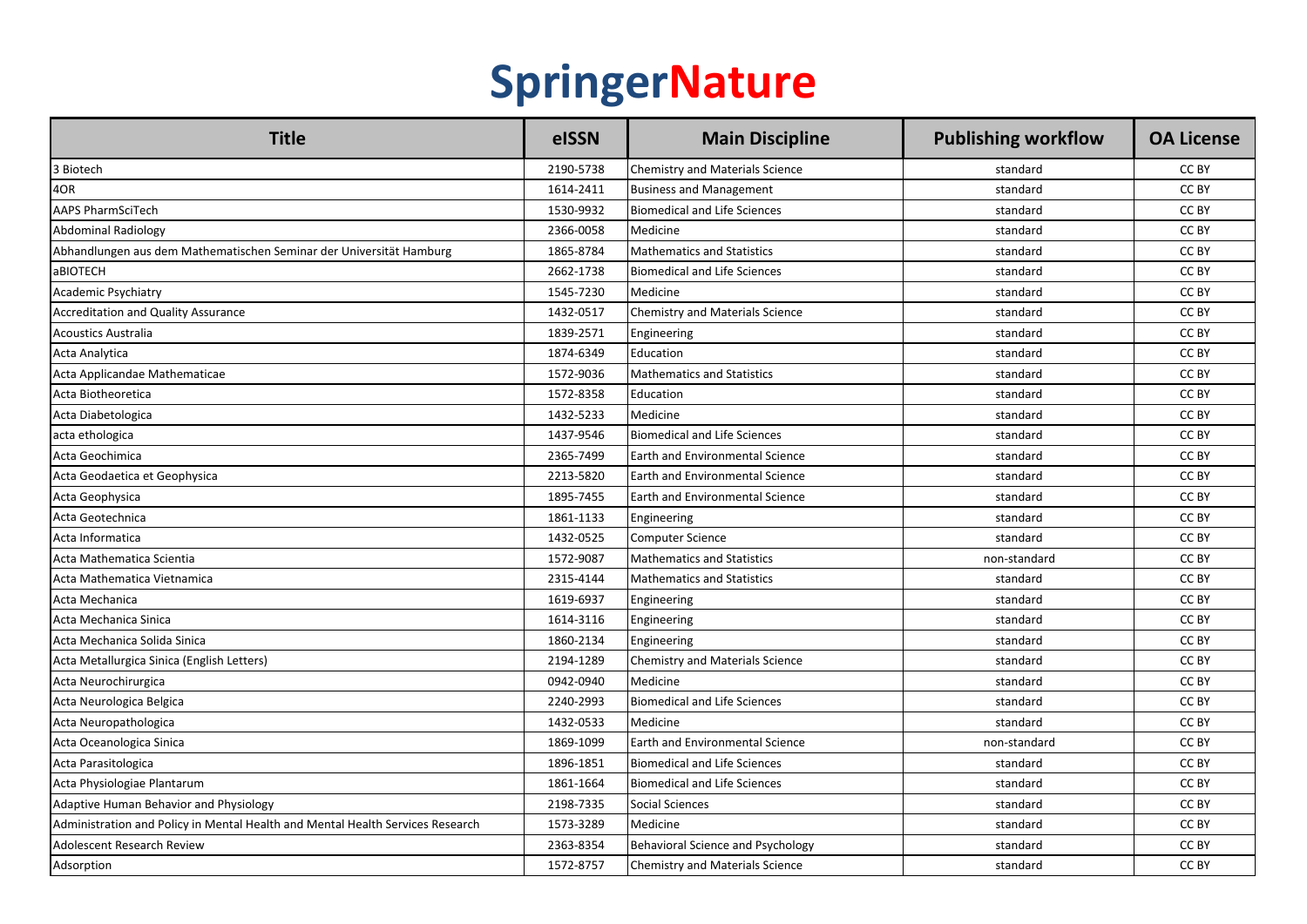| Advanced Composites and Hybrid Materials        | 2522-0136 | Chemistry and Materials Science        | standard     | CC BY    |
|-------------------------------------------------|-----------|----------------------------------------|--------------|----------|
| <b>Advanced Fiber Materials</b>                 | 2524-793X | Chemistry and Materials Science        | standard     | CC BY    |
| Advances in Applied Clifford Algebras           | 1661-4909 | Physics and Astronomy                  | standard     | CC BY    |
| Advances in Astronautics Science and Technology | 2524-5260 | <b>Physics and Astronomy</b>           | standard     | CC BY    |
| Advances in Atmospheric Sciences                | 1861-9533 | Earth and Environmental Science        | non-standard | CC BY    |
| Advances in Computational Intelligence          | 2730-7808 | Engineering                            | standard     | CC BY    |
| Advances in Computational Mathematics           | 1572-9044 | <b>Mathematics and Statistics</b>      | standard     | CC BY    |
| Advances in Data Analysis and Classification    | 1862-5355 | <b>Mathematics and Statistics</b>      | standard     | CC BY    |
| Advances in Health Sciences Education           | 1573-1677 | Education                              | standard     | CC BY    |
| Advances in Manufacturing                       | 2195-3597 | Engineering                            | standard     | CC BY    |
| Advances in Neurodevelopmental Disorders        | 2366-7540 | Behavioral Science and Psychology      | standard     | CC BY    |
| Advances in Operator Theory                     | 2538-225X | <b>Mathematics and Statistics</b>      | standard     | CC BY    |
| Advances in Therapy                             | 1865-8652 | Medicine                               | standard     | CC BY-NC |
| Advances in Traditional Medicine                | 2662-4060 | <b>Biomedical and Life Sciences</b>    | standard     | CC BY    |
| Adversity and Resilience Science                | 2662-2416 | Behavioral Science and Psychology      | standard     | CC BY    |
| Aequationes mathematicae                        | 1420-8903 | <b>Mathematics and Statistics</b>      | standard     | CC BY    |
| Aerobiologia                                    | 1573-3025 | <b>Earth and Environmental Science</b> | standard     | CC BY    |
| Aerosol Science and Engineering                 | 2510-3768 | <b>Earth and Environmental Science</b> | standard     | CC BY    |
| Aerospace Systems                               | 2523-3955 | Engineering                            | standard     | CC BY    |
| Aerotecnica Missili & Spazio                    | 2524-6968 | Engineering                            | standard     | CC BY    |
| Aesthetic Plastic Surgery                       | 1432-5241 | Medicine                               | standard     | CC BY    |
| Affective Science                               | 2662-205X | Behavioral Science and Psychology      | standard     | CC BY    |
| African Archaeological Review                   | 1572-9842 | Social Sciences                        | standard     | CC BY    |
| Afrika Matematika                               | 2190-7668 | <b>Mathematics and Statistics</b>      | standard     | CC BY    |
| Ageing International                            | 1936-606X | <b>Social Sciences</b>                 | standard     | CC BY    |
| Aging Clinical and Experimental Research        | 1720-8319 | Medicine                               | standard     | CC BY    |
| Agricultural Research                           | 2249-7218 | <b>Biomedical and Life Sciences</b>    | standard     | CC BY    |
| Agriculture and Human Values                    | 1572-8366 | Education                              | standard     | CC BY    |
| Agroforestry Systems                            | 1572-9680 | <b>Biomedical and Life Sciences</b>    | standard     | CC BY    |
| Agronomy for Sustainable Development            | 1773-0155 | <b>Biomedical and Life Sciences</b>    | standard     | CC BY    |
| AI & SOCIETY                                    | 1435-5655 | Computer Science                       | standard     | CC BY    |
| AI and Ethics                                   | 2730-5961 | <b>Computer Science</b>                | standard     | CC BY    |
| AIDS and Behavior                               | 1573-3254 | Medicine                               | standard     | CC BY    |
| Air Quality, Atmosphere & Health                | 1873-9326 | <b>Earth and Environmental Science</b> | standard     | CC BY    |
| Algebra universalis                             | 1420-8911 | <b>Mathematics and Statistics</b>      | standard     | CC BY    |
| Algebras and Representation Theory              | 1572-9079 | <b>Mathematics and Statistics</b>      | standard     | CC BY    |
| Algorithmica                                    | 1432-0541 | Computer Science                       | standard     | CC BY    |
| Allergo Journal International                   | 2197-0378 | Medicine                               | standard     | CC BY    |
| Alpine Botany                                   | 1664-221X | <b>Biomedical and Life Sciences</b>    | standard     | CC BY    |
| Ambio                                           | 1654-7209 | Earth and Environmental Science        | standard     | CC BY    |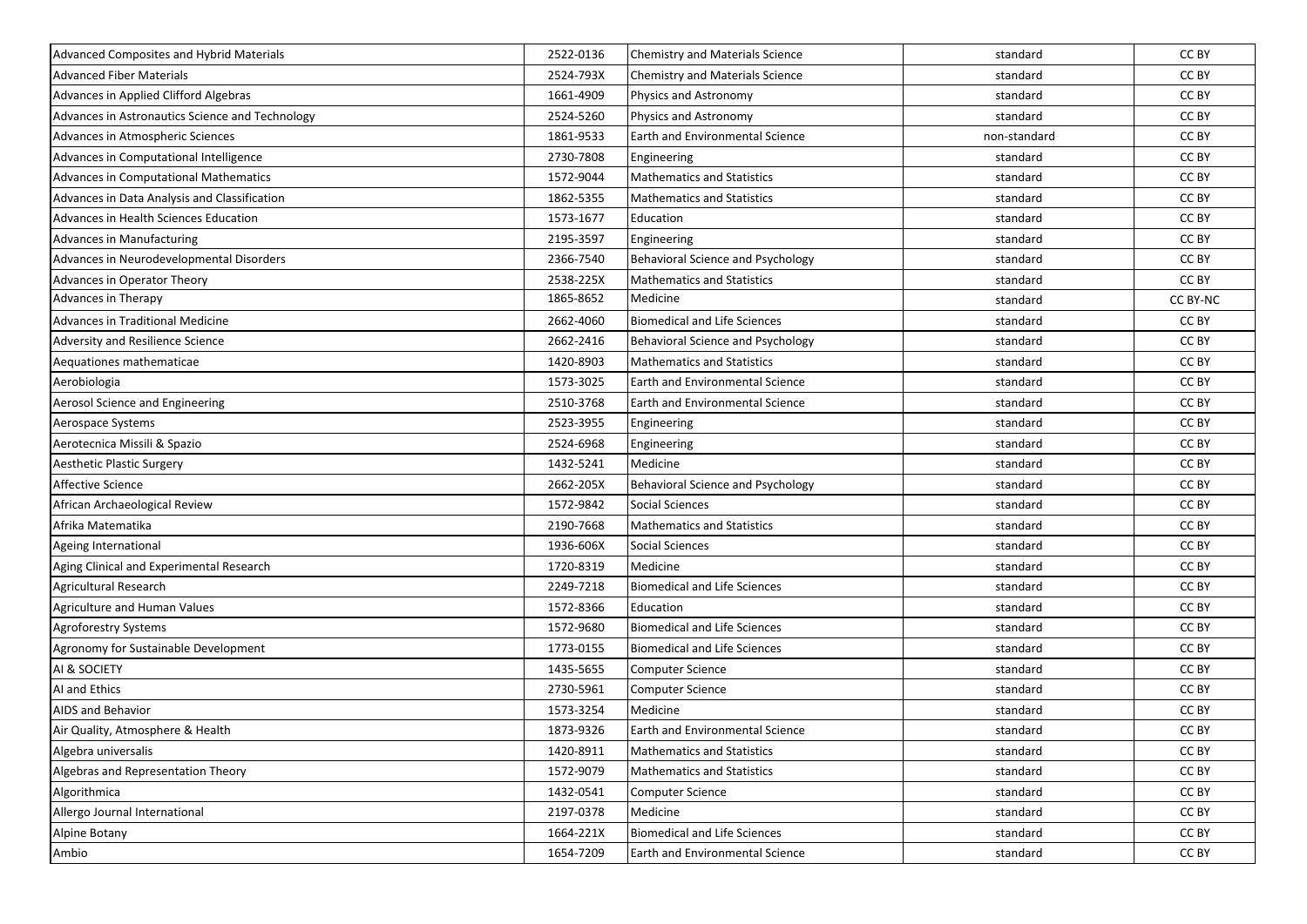| American Journal of Cardiovascular Drugs                       | 1179-187X | Medicine                               | standard     | CC BY-NC        |
|----------------------------------------------------------------|-----------|----------------------------------------|--------------|-----------------|
| American Journal of Clinical Dermatology                       | 1179-1888 | Medicine                               | standard     | <b>CC BY-NC</b> |
| American Journal of Criminal Justice                           | 1936-1351 | Law and Criminology                    | standard     | CC BY           |
| American Journal of Dance Therapy                              | 1573-3262 | Behavioral Science and Psychology      | standard     | CC BY           |
| American Journal of Potato Research                            | 1874-9380 | <b>Biomedical and Life Sciences</b>    | standard     | CC BY           |
| Amino Acids                                                    | 1438-2199 | <b>Biomedical and Life Sciences</b>    | standard     | CC BY           |
| <b>AMS Review</b>                                              | 1869-8182 | <b>Business and Management</b>         | standard     | CC BY           |
| Analog Integrated Circuits and Signal Processing               | 1573-1979 | Engineering                            | standard     | CC BY           |
| Analysis and Mathematical Physics                              | 1664-235X | <b>Mathematics and Statistics</b>      | standard     | CC BY           |
| Analytical and Bioanalytical Chemistry                         | 1618-2650 | <b>Chemistry and Materials Science</b> | standard     | CC BY           |
| <b>Anatomical Science International</b>                        | 1447-073X | Medicine                               | standard     | CC BY           |
| Angiogenesis                                                   | 1573-7209 | <b>Biomedical and Life Sciences</b>    | standard     | CC BY           |
| <b>Animal Cognition</b>                                        | 1435-9456 | <b>Biomedical and Life Sciences</b>    | standard     | CC BY           |
| Annales Henri Poincaré                                         | 1424-0661 | Physics and Astronomy                  | standard     | CC BY           |
| Annales mathématiques du Québec                                | 2195-4763 | <b>Mathematics and Statistics</b>      | standard     | CC BY           |
| ANNALI DELL'UNIVERSITA' DI FERRARA                             | 1827-1510 | <b>Mathematics and Statistics</b>      | standard     | CC BY           |
| Annali di Matematica Pura ed Applicata (1923 -)                | 1618-1891 | <b>Mathematics and Statistics</b>      | standard     | CC BY           |
| Annals of Biomedical Engineering                               | 1573-9686 | <b>Biomedical and Life Sciences</b>    | standard     | CC BY           |
| <b>Annals of Combinatorics</b>                                 | 0219-3094 | <b>Mathematics and Statistics</b>      | standard     | CC BY           |
| Annals of Data Science                                         | 2198-5812 | <b>Business and Management</b>         | standard     | CC BY           |
| Annals of Dyslexia                                             | 1934-7243 | <b>Social Sciences</b>                 | standard     | CC BY           |
| Annals of Finance                                              | 1614-2454 | <b>Economics and Finance</b>           | standard     | CC BY           |
| Annals of Forest Science                                       | 1297-966X | Biomedical and Life Sciences           | standard     | CC BY           |
| <b>Annals of Functional Analysis</b>                           | 2008-8752 | <b>Mathematics and Statistics</b>      | standard     | CC BY           |
| Annals of Global Analysis and Geometry                         | 1572-9060 | <b>Mathematics and Statistics</b>      | standard     | CC BY           |
| Annals of Hematology                                           | 1432-0584 | Medicine                               | standard     | CC BY           |
| Annals of Mathematics and Artificial Intelligence              | 1573-7470 | <b>Computer Science</b>                | standard     | CC BY           |
| <b>Annals of Nuclear Medicine</b>                              | 1864-6433 | Medicine                               | standard     | CC BY           |
| Annals of Operations Research                                  | 1572-9338 | <b>Business and Management</b>         | standard     | CC BY           |
| Annals of PDE                                                  | 2199-2576 | Physics and Astronomy                  | standard     | CC BY           |
| Annals of Surgical Oncology                                    | 1534-4681 | Medicine                               | standard     | CC BY           |
| Annals of Telecommunications                                   | 1958-9395 | Engineering                            | standard     | CC BY           |
| Antonie van Leeuwenhoek                                        | 1572-9699 | Biomedical and Life Sciences           | standard     | CC BY           |
| Apidologie                                                     | 1297-9678 | Biomedical and Life Sciences           | standard     | CC BY           |
| Apoptosis                                                      | 1573-675X | <b>Biomedical and Life Sciences</b>    | standard     | CC BY           |
| Applicable Algebra in Engineering, Communication and Computing | 1432-0622 | <b>Computer Science</b>                | standard     | CC BY           |
| <b>Applications of Mathematics</b>                             | 1572-9109 | <b>Mathematics and Statistics</b>      | non-standard | CC BY           |
| Applied Biochemistry and Biotechnology                         | 1559-0291 | Chemistry and Materials Science        | standard     | CC BY           |
| <b>Applied Categorical Structures</b>                          | 1572-9095 | <b>Mathematics and Statistics</b>      | standard     | CC BY           |
| <b>Applied Composite Materials</b>                             | 1573-4897 | Chemistry and Materials Science        | standard     | CC BY           |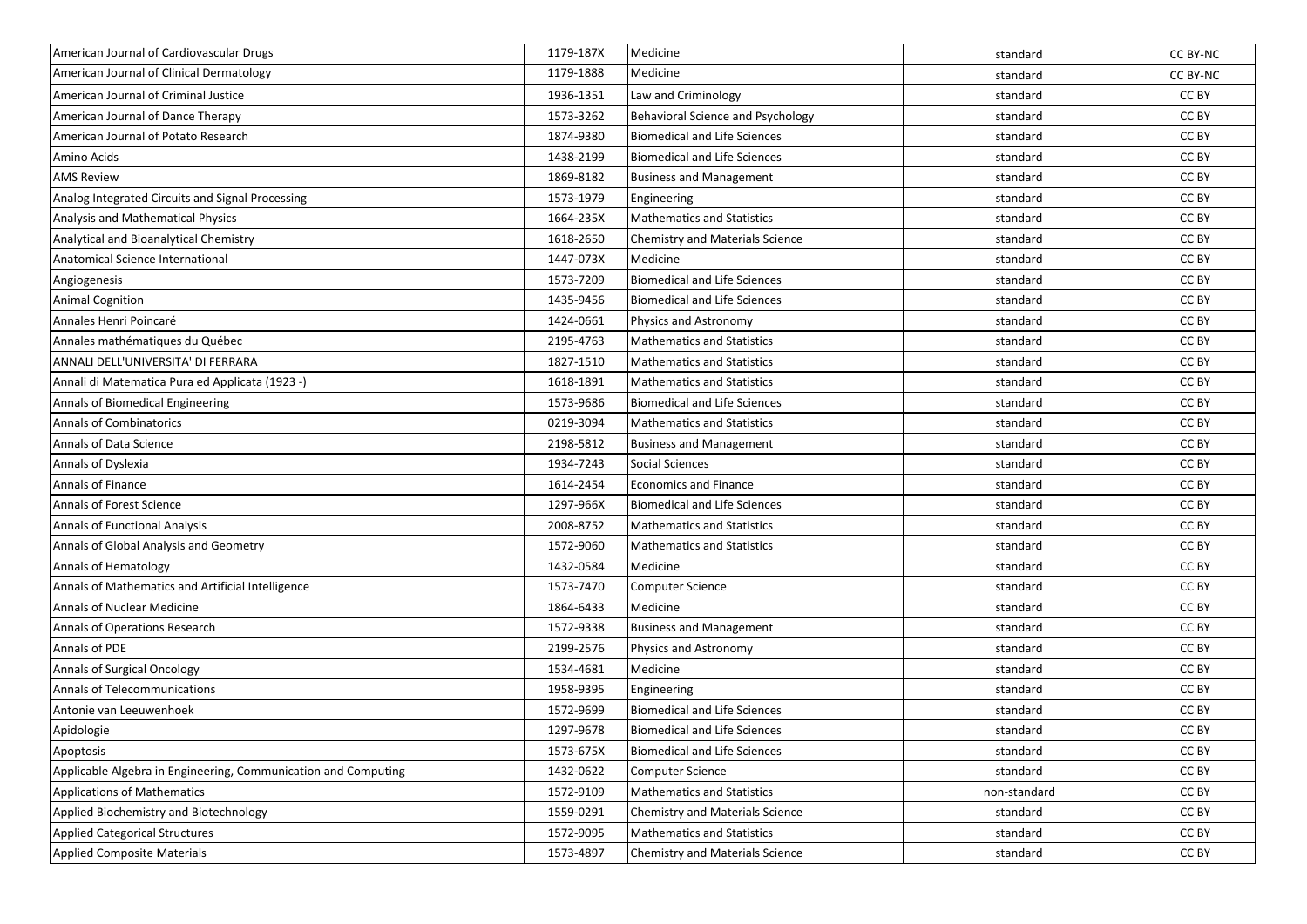| Applied Entomology and Zoology                         | 1347-605X | <b>Biomedical and Life Sciences</b>    | standard     | CC BY    |
|--------------------------------------------------------|-----------|----------------------------------------|--------------|----------|
| <b>Applied Geomatics</b>                               | 1866-928X | Earth and Environmental Science        | standard     | CC BY    |
| <b>Applied Geophysics</b>                              | 1993-0658 | <b>Earth and Environmental Science</b> | non-standard | CC BY    |
| Applied Health Economics and Health Policy             | 1179-1896 | Medicine                               | standard     | CC BY-NC |
| Applied Intelligence                                   | 1573-7497 | <b>Computer Science</b>                | standard     | CC BY    |
| Applied Magnetic Resonance                             | 1613-7507 | Physics and Astronomy                  | standard     | CC BY    |
| Applied Mathematics & Optimization                     | 1432-0606 | <b>Mathematics and Statistics</b>      | standard     | CC BY    |
| <b>Applied Mathematics and Mechanics</b>               | 1573-2754 | <b>Mathematics and Statistics</b>      | non-standard | CC BY    |
| Applied Mathematics-A Journal of Chinese Universities  | 1993-0445 | Chinese Library of Science.            | non-standard | CC BY    |
| Applied Microbiology and Biotechnology                 | 1432-0614 | <b>Biomedical and Life Sciences</b>    | standard     | CC BY    |
| <b>Applied Nanoscience</b>                             | 2190-5517 | Chemistry and Materials Science        | standard     | CC BY    |
| <b>Applied Physics A</b>                               | 1432-0630 | Physics and Astronomy                  | standard     | CC BY    |
| <b>Applied Physics B</b>                               | 1432-0649 | Physics and Astronomy                  | standard     | CC BY    |
| Applied Psychophysiology and Biofeedback               | 1573-3270 | Behavioral Science and Psychology      | standard     | CC BY    |
| Applied Research in Quality of Life                    | 1871-2576 | Social Sciences                        | standard     | CC BY    |
| Applied Spatial Analysis and Policy                    | 1874-4621 | Social Sciences                        | standard     | CC BY    |
| Aquaculture International                              | 1573-143X | <b>Biomedical and Life Sciences</b>    | standard     | CC BY    |
| <b>Aquatic Ecology</b>                                 | 1573-5125 | <b>Biomedical and Life Sciences</b>    | standard     | CC BY    |
| <b>Aquatic Geochemistry</b>                            | 1573-1421 | <b>Earth and Environmental Science</b> | standard     | CC BY    |
| <b>Aquatic Sciences</b>                                | 1420-9055 | <b>Biomedical and Life Sciences</b>    | standard     | CC BY    |
| Arabian Journal for Science and Engineering            | 2191-4281 | Engineering                            | standard     | CC BY    |
| Arabian Journal of Geosciences                         | 1866-7538 | <b>Earth and Environmental Science</b> | standard     | CC BY    |
| Archaeological and Anthropological Sciences            | 1866-9565 | Earth and Environmental Science        | standard     | CC BY    |
| Archaeologies                                          | 1935-3987 | Social Sciences                        | standard     | CC BY    |
| Architecture, Structures and Construction              | 2730-9894 | Engineering                            | standard     | CC BY    |
| Archiv der Mathematik                                  | 1420-8938 | <b>Mathematics and Statistics</b>      | standard     | CC BY    |
| <b>Archival Science</b>                                | 1573-7500 | Literature, Cultural and Media Studies | standard     | CC BY    |
| Archive for History of Exact Sciences                  | 1432-0657 | <b>Mathematics and Statistics</b>      | standard     | CC BY    |
| Archive for Mathematical Logic                         | 1432-0665 | <b>Mathematics and Statistics</b>      | standard     | CC BY    |
| Archive for Rational Mechanics and Analysis            | 1432-0673 | Physics and Astronomy                  | standard     | CC BY    |
| <b>Archive of Applied Mechanics</b>                    | 1432-0681 | Engineering                            | standard     | CC BY    |
| Archives of Civil and Mechanical Engineering           | 1644-9665 | Engineering                            | standard     | CC BY    |
| Archives of Computational Methods in Engineering       | 1886-1784 | Engineering                            | standard     | CC BY    |
| Archives of Dermatological Research                    | 1432-069X | Medicine                               | standard     | CC BY    |
| Archives of Environmental Contamination and Toxicology | 1432-0703 | Earth and Environmental Science        | standard     | CC BY    |
| Archives of Gynecology and Obstetrics                  | 1432-0711 | Medicine                               | standard     | CC BY    |
| Archives of Microbiology                               | 1432-072X | <b>Biomedical and Life Sciences</b>    | standard     | CC BY    |
| Archives of Orthopaedic and Trauma Surgery             | 1434-3916 | Medicine                               | standard     | CC BY    |
| Archives of Osteoporosis                               | 1862-3514 | Medicine                               | standard     | CC BY    |
| Archives of Pharmacal Research                         | 1976-3786 | Medicine                               | standard     | CC BY    |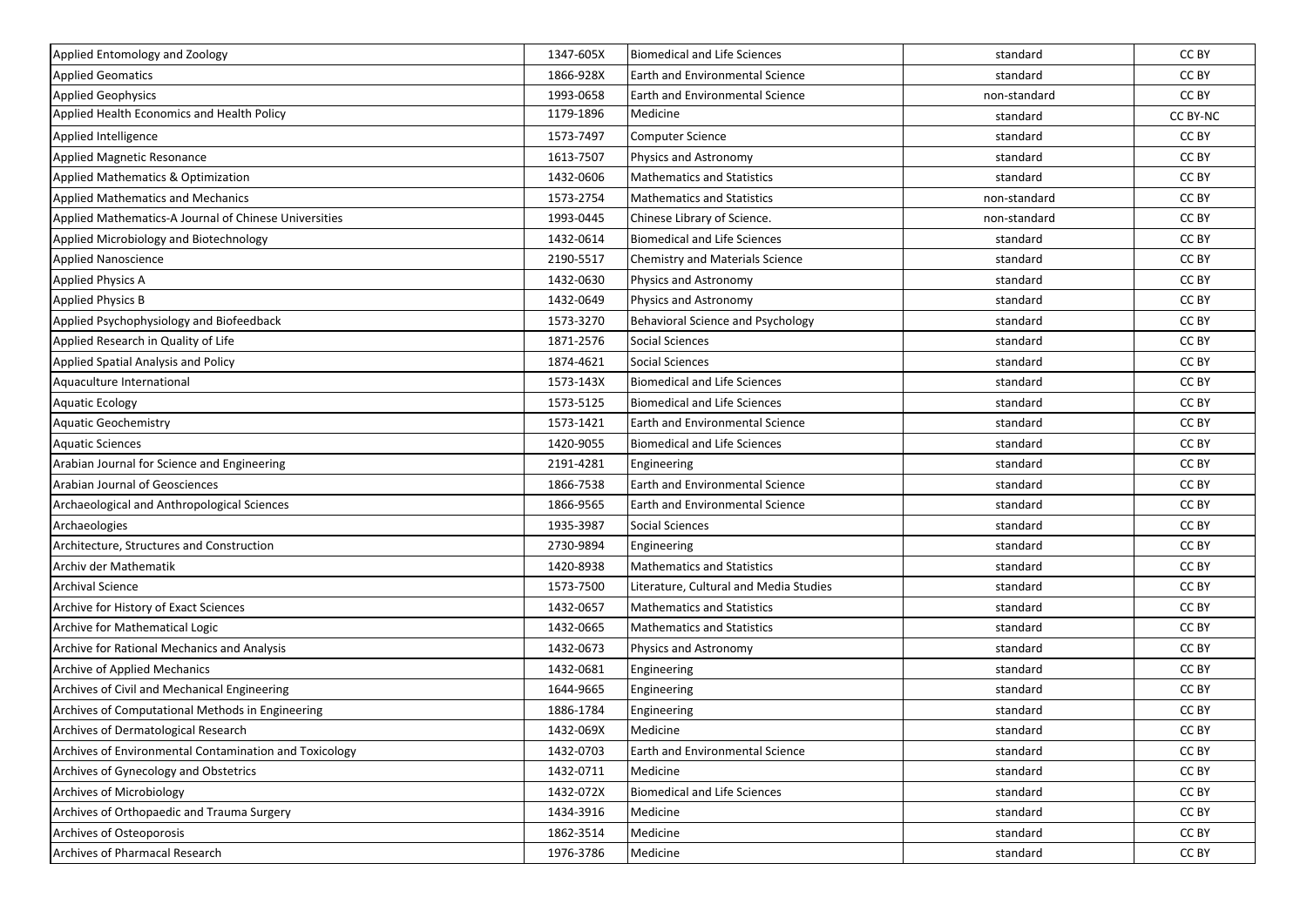| Archives of Sexual Behavior                       | 1573-2800 | Behavioral Science and Psychology      | standard     | CC BY |
|---------------------------------------------------|-----------|----------------------------------------|--------------|-------|
| <b>Archives of Toxicology</b>                     | 1432-0738 | <b>Biomedical and Life Sciences</b>    | standard     | CC BY |
| <b>Archives of Virology</b>                       | 1432-8798 | <b>Biomedical and Life Sciences</b>    | standard     | CC BY |
| Archives of Women's Mental Health                 | 1435-1102 | Medicine                               | standard     | CC BY |
| Archivum Immunologiae et Therapiae Experimentalis | 1661-4917 | <b>Biomedical and Life Sciences</b>    | standard     | CC BY |
| Argumentation                                     | 1572-8374 | Education                              | standard     | CC BY |
| arktos                                            | 2364-9461 | <b>Earth and Environmental Science</b> | standard     | CC BY |
| Arnold Mathematical Journal                       | 2199-6806 | <b>Mathematics and Statistics</b>      | standard     | CC BY |
| Arthropod-Plant Interactions                      | 1872-8847 | <b>Biomedical and Life Sciences</b>    | standard     | CC BY |
| Arthroskopie                                      | 1434-3924 | Medicine                               | standard     | CC BY |
| Artificial Intelligence and Law                   | 1572-8382 | <b>Computer Science</b>                | standard     | CC BY |
| Artificial Intelligence Review                    | 1573-7462 | Computer Science                       | standard     | CC BY |
| Artificial Life and Robotics                      | 1614-7456 | <b>Computer Science</b>                | standard     | CC BY |
| Asia Europe Journal                               | 1612-1031 | <b>Social Sciences</b>                 | standard     | CC BY |
| Asia Pacific Education Review                     | 1876-407X | Education                              | standard     | CC BY |
| Asia Pacific Journal of Management                | 1572-9958 | <b>Business and Management</b>         | standard     | CC BY |
| Asian Archaeology                                 | 2520-8101 | <b>Social Sciences</b>                 | standard     | CC BY |
| Asian Bioethics Review                            | 1793-9453 | Education                              | standard     | CC BY |
| Asian Journal of Business Ethics                  | 2210-6731 | Education                              | standard     | CC BY |
| Asian Journal of Civil Engineering                | 2522-011X | Engineering                            | standard     | CC BY |
| Asian Journal of Criminology                      | 1871-014X | Law and Criminology                    | standard     | CC BY |
| Asia-Pacific Financial Markets                    | 1573-6946 | <b>Economics and Finance</b>           | standard     | CC BY |
| Asia-Pacific Journal of Atmospheric Sciences      | 1976-7951 | <b>Earth and Environmental Science</b> | standard     | CC BY |
| Asia-Pacific Journal of Regional Science          | 2509-7954 | Economics and Finance                  | standard     | CC BY |
| AStA Advances in Statistical Analysis             | 1863-818X | <b>Mathematics and Statistics</b>      | standard     | CC BY |
| AStA Wirtschafts- und Sozialstatistisches Archiv  | 1863-8163 | <b>Mathematics and Statistics</b>      | standard     | CC BY |
| Astrodynamics                                     | 2522-0098 | Engineering                            | non-standard | CC BY |
| Astrophysics and Space Science                    | 1572-946X | Physics and Astronomy                  | standard     | CC BY |
| Atlantic Economic Journal                         | 1573-9678 | <b>Economics and Finance</b>           | standard     | CC BY |
| Attention, Perception, & Psychophysics            | 1943-393X | Behavioral Science and Psychology      | standard     | CC BY |
| Augmented Human Research                          | 2365-4325 | Engineering                            | standard     | CC BY |
| Australasian Plant Pathology                      | 1448-6032 | <b>Biomedical and Life Sciences</b>    | standard     | CC BY |
| Automated Software Engineering                    | 1573-7535 | Computer Science                       | standard     | CC BY |
| Automotive and Engine Technology                  | 2365-5135 | Engineering                            | standard     | CC BY |
| Automotive Innovation                             | 2522-8765 | Engineering                            | standard     | CC BY |
| Autonomous Agents and Multi-Agent Systems         | 1573-7454 | <b>Computer Science</b>                | standard     | CC BY |
| Autonomous Robots                                 | 1573-7527 | Engineering                            | standard     | CC BY |
| Axiomathes                                        | 1572-8390 | Education                              | standard     | CC BY |
| Banach Journal of Mathematical Analysis           | 1735-8787 | <b>Mathematics and Statistics</b>      | standard     | CC BY |
| Basic Research in Cardiology                      | 1435-1803 | Medicine                               | standard     | CC BY |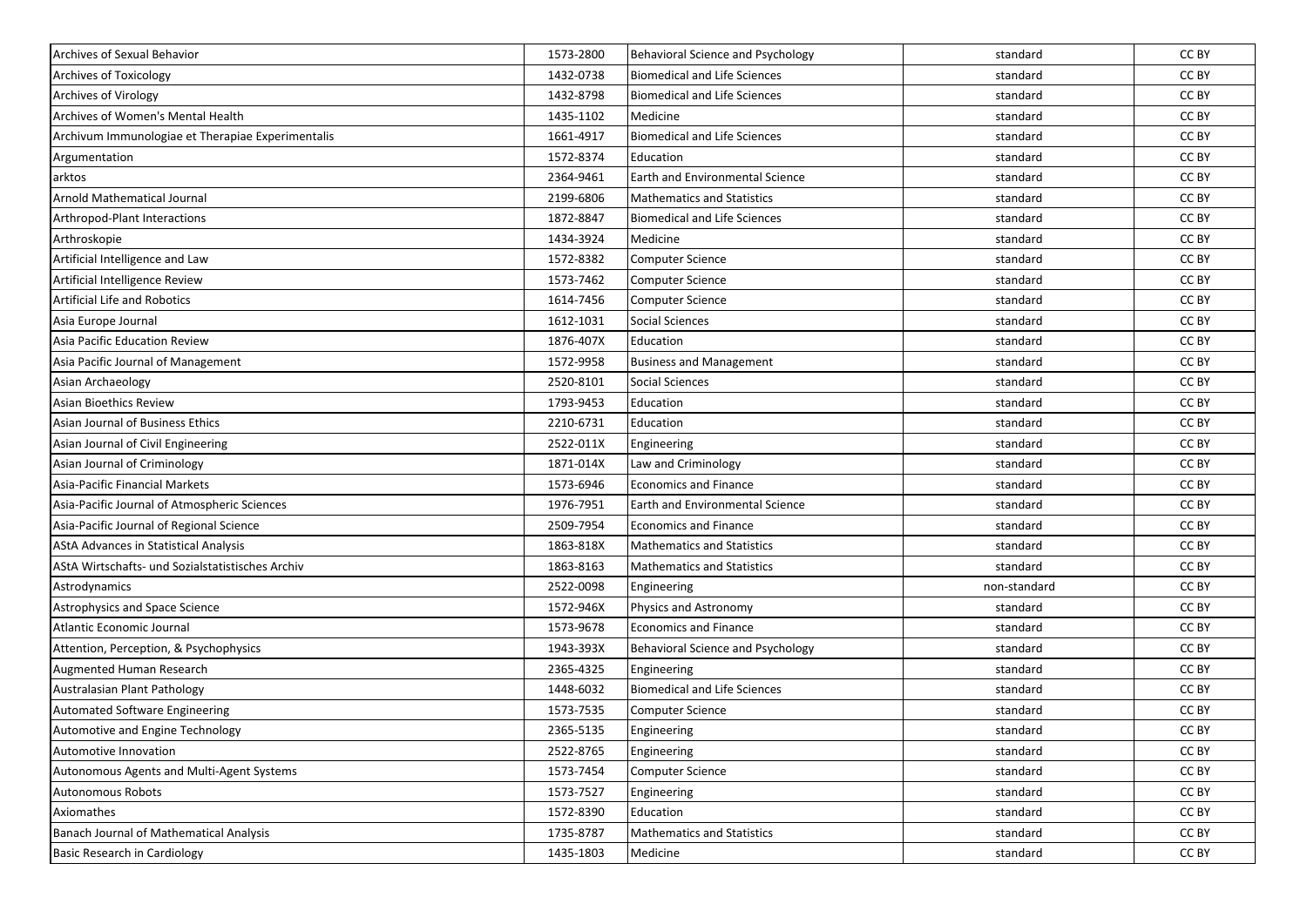| <b>Behavior Analysis in Practice</b>                                       | 2196-8934 | Behavioral Science and Psychology        | standard     | CC BY    |
|----------------------------------------------------------------------------|-----------|------------------------------------------|--------------|----------|
| <b>Behavior and Social Issues</b>                                          | 2376-6786 | <b>Behavioral Science and Psychology</b> | standard     | CC BY    |
| <b>Behavior Genetics</b>                                                   | 1573-3297 | Behavioral Science and Psychology        | standard     | CC BY    |
| <b>Behavior Research Methods</b>                                           | 1554-3528 | <b>Behavioral Science and Psychology</b> | standard     | CC BY    |
| Behavioral Ecology and Sociobiology                                        | 1432-0762 | <b>Biomedical and Life Sciences</b>      | standard     | CC BY    |
| Behaviormetrika                                                            | 1349-6964 | <b>Mathematics and Statistics</b>        | standard     | CC BY    |
| Beiträge zur Algebra und Geometrie / Contributions to Algebra and Geometry | 2191-0383 | <b>Mathematics and Statistics</b>        | standard     | CC BY    |
| Berliner Journal für Soziologie                                            | 1862-2593 | <b>Social Sciences</b>                   | standard     | CC BY    |
| BHM Berg- und Hüttenmännische Monatshefte                                  | 1613-7531 | <b>Earth and Environmental Science</b>   | standard     | CC BY    |
| Biochar                                                                    | 2524-7867 | Earth and Environmental Science          | standard     | CC BY    |
| <b>Biochemical Genetics</b>                                                | 1573-4927 | <b>Biomedical and Life Sciences</b>      | standard     | CC BY    |
| <b>BioChip Journal</b>                                                     | 2092-7843 | Chemistry and Materials Science          | non-standard | CC BY    |
| BioControl                                                                 | 1573-8248 | <b>Biomedical and Life Sciences</b>      | standard     | CC BY    |
| Biodegradation                                                             | 1572-9729 | <b>Biomedical and Life Sciences</b>      | standard     | CC BY    |
| Bio-Design and Manufacturing                                               | 2522-8552 | Engineering                              | standard     | CC BY    |
| <b>Biodiversity and Conservation</b>                                       | 1572-9710 | <b>Biomedical and Life Sciences</b>      | standard     | CC BY    |
| <b>BioDrugs</b>                                                            | 1179-190X | <b>Biomedical and Life Sciences</b>      | standard     | CC BY-NC |
| <b>BioEnergy Research</b>                                                  | 1939-1242 | <b>Biomedical and Life Sciences</b>      | standard     | CC BY    |
| Biogeochemistry                                                            | 1573-515X | Earth and Environmental Science          | standard     | CC BY    |
| Biogerontology                                                             | 1573-6768 | <b>Biomedical and Life Sciences</b>      | standard     | CC BY    |
| Biologia                                                                   | 1336-9563 | <b>Biomedical and Life Sciences</b>      | standard     | CC BY    |
| Biologia Futura                                                            | 2676-8607 | <b>Biomedical and Life Sciences</b>      | standard     | CC BY    |
| <b>Biological Cybernetics</b>                                              | 1432-0770 | <b>Biomedical and Life Sciences</b>      | standard     | CC BY    |
| <b>Biological Invasions</b>                                                | 1573-1464 | <b>Biomedical and Life Sciences</b>      | standard     | CC BY    |
| <b>Biological Theory</b>                                                   | 1555-5550 | Education                                | standard     | CC BY    |
| <b>Biological Trace Element Research</b>                                   | 1559-0720 | <b>Biomedical and Life Sciences</b>      | standard     | CC BY    |
| Biology & Philosophy                                                       | 1572-8404 | Education                                | standard     | CC BY    |
| Biology and Fertility of Soils                                             | 1432-0789 | <b>Biomedical and Life Sciences</b>      | standard     | CC BY    |
| <b>Biomass Conversion and Biorefinery</b>                                  | 2190-6823 | Energy                                   | standard     | CC BY    |
| Biomechanics and Modeling in Mechanobiology                                | 1617-7940 | Engineering                              | standard     | CC BY    |
| <b>Biomedical Engineering Education</b>                                    | 2730-5945 | <b>Biomedical and Life Sciences</b>      | standard     | CC BY    |
| <b>Biomedical Microdevices</b>                                             | 1572-8781 | Engineering                              | standard     | CC BY    |
| <b>BioMetals</b>                                                           | 1572-8773 | <b>Biomedical and Life Sciences</b>      | standard     | CC BY    |
| <b>Biomolecular NMR Assignments</b>                                        | 1874-270X | Physics and Astronomy                    | standard     | CC BY    |
| BioNanoScience                                                             | 2191-1649 | Engineering                              | standard     | CC BY    |
| <b>Biophysical Economics and Sustainability</b>                            | 2730-7204 | Energy                                   | standard     | CC BY    |
| <b>Biophysical Reviews</b>                                                 | 1867-2469 | <b>Biomedical and Life Sciences</b>      | standard     | CC BY    |
| <b>Bioprocess and Biosystems Engineering</b>                               | 1615-7605 | Chemistry and Materials Science          | standard     | CC BY    |
| <b>Biosemiotics</b>                                                        | 1875-1350 | <b>Biomedical and Life Sciences</b>      | standard     | CC BY    |
| BIOspektrum                                                                | 1868-6249 | <b>Biomedical and Life Sciences</b>      | non-standard | CC BY    |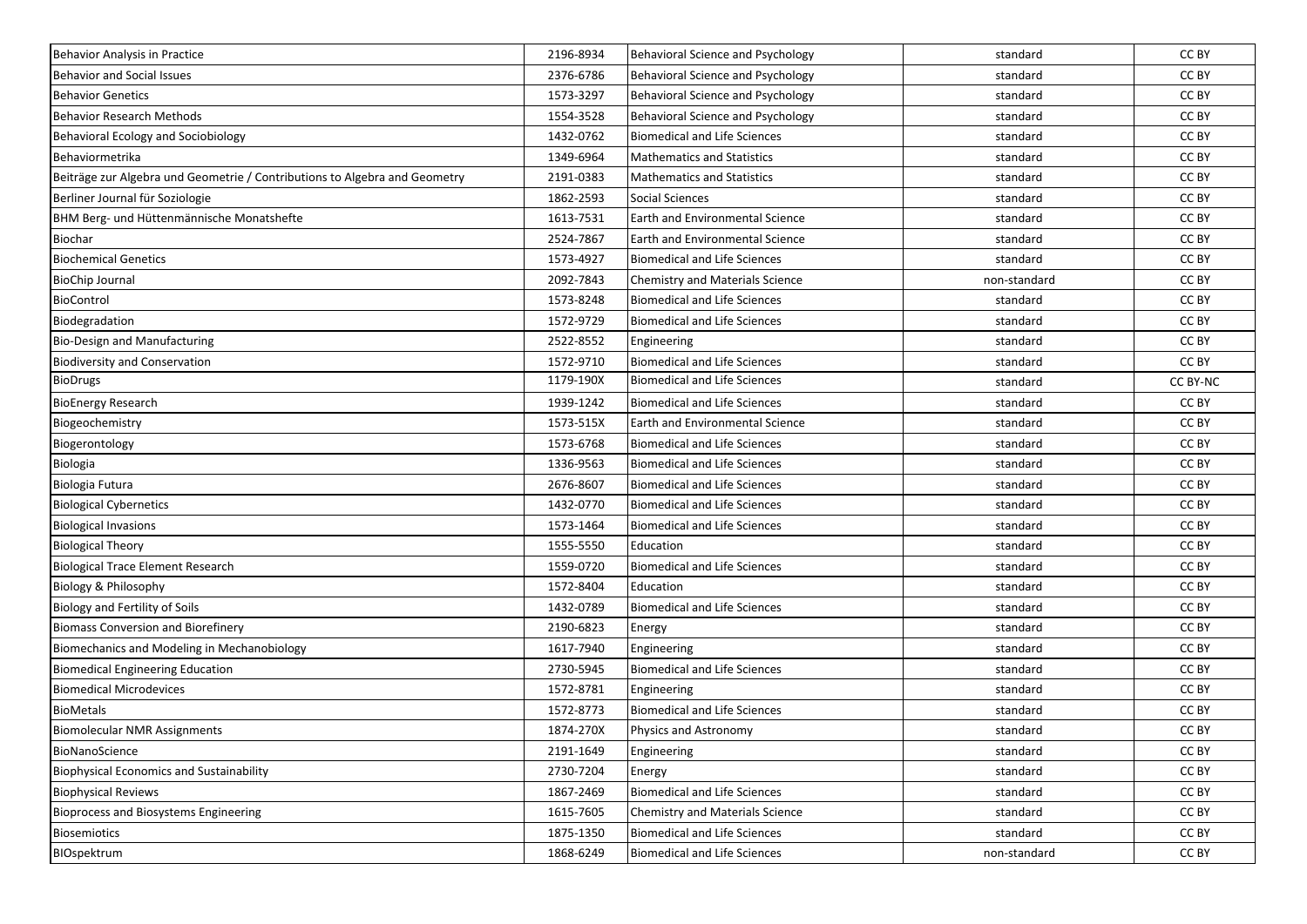| Biotechnology and Bioprocess Engineering                          | 1976-3816 | <b>Chemistry and Materials Science</b> | non-standard | CC BY    |
|-------------------------------------------------------------------|-----------|----------------------------------------|--------------|----------|
| <b>Biotechnology Letters</b>                                      | 1573-6776 | <b>Biomedical and Life Sciences</b>    | standard     | CC BY    |
| <b>BIT Numerical Mathematics</b>                                  | 1572-9125 | <b>Mathematics and Statistics</b>      | standard     | CC BY    |
| Boletín de la Sociedad Matemática Mexicana                        | 2296-4495 | <b>Mathematics and Statistics</b>      | standard     | CC BY    |
| Bollettino dell'Unione Matematica Italiana                        | 2198-2759 | <b>Mathematics and Statistics</b>      | standard     | CC BY    |
| Boundary-Layer Meteorology                                        | 1573-1472 | Earth and Environmental Science        | standard     | CC BY    |
| Brain Imaging and Behavior                                        | 1931-7565 | <b>Biomedical and Life Sciences</b>    | standard     | CC BY    |
| <b>Brain Structure and Function</b>                               | 1863-2661 | <b>Biomedical and Life Sciences</b>    | standard     | CC BY    |
| <b>Brain Topography</b>                                           | 1573-6792 | <b>Biomedical and Life Sciences</b>    | standard     | CC BY    |
| <b>Brain Tumor Pathology</b>                                      | 1861-387X | Medicine                               | standard     | CC BY    |
| <b>Brazilian Journal of Botany</b>                                | 1806-9959 | <b>Biomedical and Life Sciences</b>    | standard     | CC BY    |
| Brazilian Journal of Chemical Engineering                         | 1678-4383 | Chemistry and Materials Science        | standard     | CC BY    |
| Brazilian Journal of Microbiology                                 | 1678-4405 | <b>Biomedical and Life Sciences</b>    | standard     | CC BY    |
| Brazilian Journal of Physics                                      | 1678-4448 | Physics and Astronomy                  | standard     | CC BY    |
| <b>Breast Cancer</b>                                              | 1880-4233 | Medicine                               | standard     | CC BY    |
| <b>Breast Cancer Research and Treatment</b>                       | 1573-7217 | Medicine                               | standard     | CC BY    |
| <b>Brittonia</b>                                                  | 1938-436X | <b>Biomedical and Life Sciences</b>    | standard     | CC BY    |
| <b>Building Simulation</b>                                        | 1996-8744 | Engineering                            | non-standard | CC BY    |
| Bulletin of Atmospheric Science and Technology                    | 2662-1509 | <b>Earth and Environmental Science</b> | standard     | CC BY    |
| Bulletin of Earthquake Engineering                                | 1573-1456 | <b>Earth and Environmental Science</b> | standard     | CC BY    |
| Bulletin of Engineering Geology and the Environment               | 1435-9537 | Earth and Environmental Science        | standard     | CC BY    |
| Bulletin of Environmental Contamination and Toxicology            | 1432-0800 | <b>Earth and Environmental Science</b> | standard     | CC BY    |
| Bulletin of Experimental Biology and Medicine                     | 1573-8221 | <b>Biomedical and Life Sciences</b>    | standard     | CC BY    |
| <b>Bulletin of Mathematical Biology</b>                           | 1522-9602 | <b>Mathematics and Statistics</b>      | standard     | CC BY    |
| Bulletin of the Brazilian Mathematical Society, New Series        | 1678-7714 | <b>Mathematics and Statistics</b>      | standard     | CC BY    |
| Bulletin of the Iranian Mathematical Society                      | 1735-8515 | <b>Mathematics and Statistics</b>      | standard     | CC BY    |
| Bulletin of the Malaysian Mathematical Sciences Society           | 2180-4206 | <b>Mathematics and Statistics</b>      | standard     | CC BY    |
| <b>Bulletin of Volcanology</b>                                    | 1432-0819 | <b>Earth and Environmental Science</b> | standard     | CC BY    |
| Bundesgesundheitsblatt - Gesundheitsforschung - Gesundheitsschutz | 1437-1588 | Medicine                               | standard     | CC BY    |
| Business & Information Systems Engineering                        | 1867-0202 | <b>Business and Management</b>         | standard     | CC BY    |
| <b>Calcified Tissue International</b>                             | 1432-0827 | <b>Biomedical and Life Sciences</b>    | standard     | CC BY    |
| Calcolo                                                           | 1126-5434 | <b>Mathematics and Statistics</b>      | standard     | CC BY    |
| Calculus of Variations and Partial Differential Equations         | 1432-0835 | <b>Mathematics and Statistics</b>      | standard     | CC BY    |
| Cambridge Journal of Evidence-Based Policing                      | 2520-1336 | Law and Criminology                    | standard     | CC BY    |
| Canadian Journal of Anesthesia/Journal canadien d'anesthésie      | 1496-8975 | Medicine                               | standard     | CC BY-NC |
| Canadian Journal of Emergency Medicine                            | 1481-8035 | Medicine                               | standard     | CC BY    |
| Canadian Journal of Public Health                                 | 1920-7476 | Medicine                               | standard     | CC BY    |
| Canadian Journal of Science, Mathematics and Technology Education | 1942-4051 | Education                              | standard     | CC BY    |
| Canadian Studies in Population                                    | 1927-629X | Social Sciences                        | standard     | CC BY    |
| <b>Cancer and Metastasis Reviews</b>                              | 1573-7233 | <b>Biomedical and Life Sciences</b>    | standard     | CC BY    |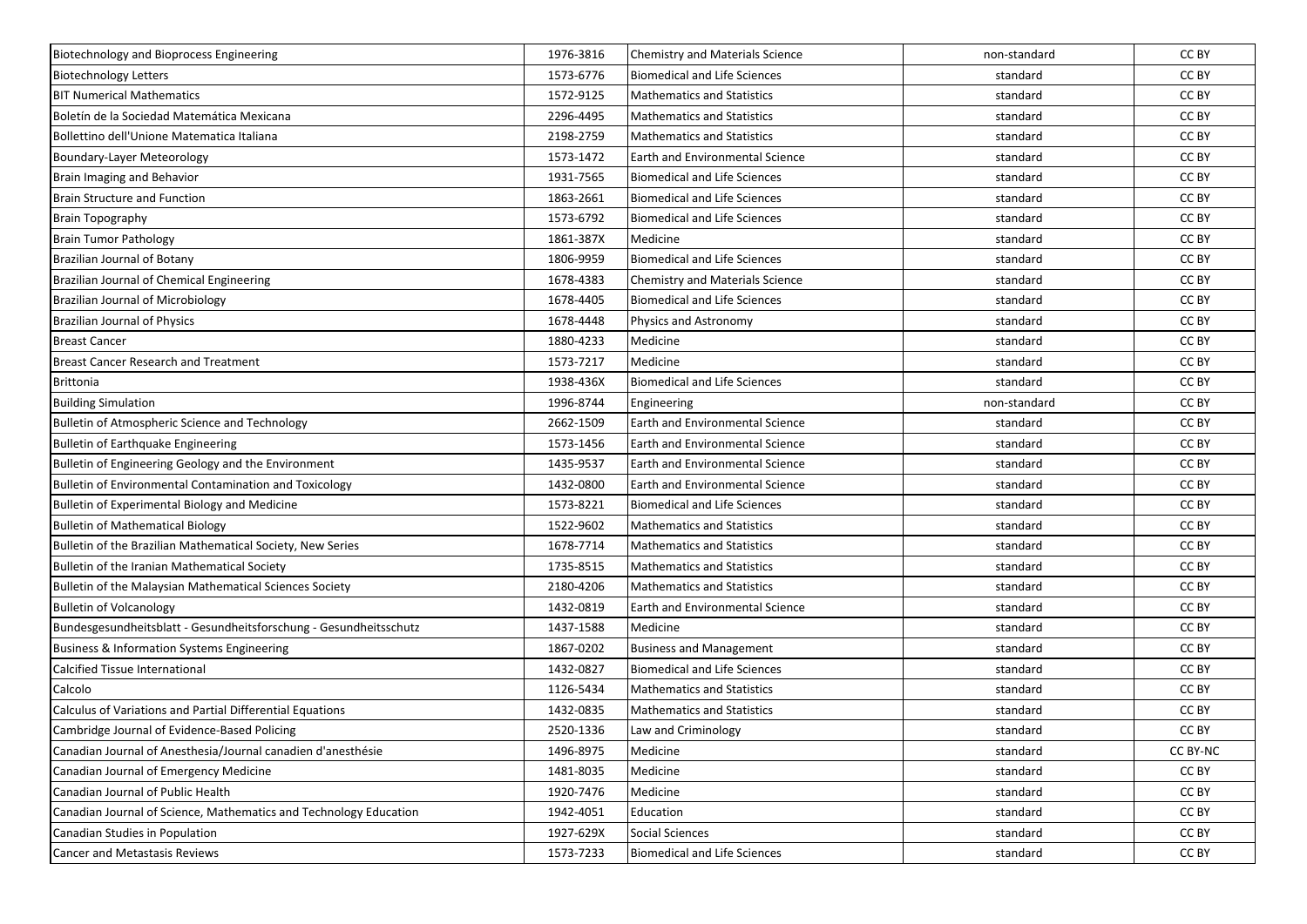| Cancer Causes & Control                                 | 1573-7225 | <b>Biomedical and Life Sciences</b>      | standard | CC BY |
|---------------------------------------------------------|-----------|------------------------------------------|----------|-------|
| Cancer Chemotherapy and Pharmacology                    | 1432-0843 | Medicine                                 | standard | CC BY |
| Cancer Immunology, Immunotherapy                        | 1432-0851 | Medicine                                 | standard | CC BY |
| Carbon Letters                                          | 2233-4998 | Chemistry and Materials Science          | standard | CC BY |
| <b>Carbonates and Evaporites</b>                        | 1878-5212 | Earth and Environmental Science          | standard | CC BY |
| CardioVascular and Interventional Radiology             | 1432-086X | Medicine                                 | standard | CC BY |
| Cardiovascular Drugs and Therapy                        | 1573-7241 | Medicine                                 | standard | CC BY |
| Cardiovascular Engineering and Technology               | 1869-4098 | Engineering                              | standard | CC BY |
| Cardiovascular Intervention and Therapeutics            | 1868-4297 | Medicine                                 | standard | CC BY |
| Cardiovascular Toxicology                               | 1559-0259 | <b>Biomedical and Life Sciences</b>      | standard | CC BY |
| Catalysis Letters                                       | 1572-879X | Chemistry and Materials Science          | standard | CC BY |
| Catalysis Surveys from Asia                             | 1574-9266 | Chemistry and Materials Science          | standard | CC BY |
| CCF Transactions on High Performance Computing          | 2524-4930 | Computer Science                         | standard | CC BY |
| <b>CCF Transactions on Networking</b>                   | 2520-8470 | Computer Science                         | standard | CC BY |
| CCF Transactions on Pervasive Computing and Interaction | 2524-5228 | Computer Science                         | standard | CC BY |
| <b>CEAS Aeronautical Journal</b>                        | 1869-5590 | Engineering                              | standard | CC BY |
| <b>CEAS Space Journal</b>                               | 1868-2510 | Engineering                              | standard | CC BY |
| <b>Celestial Mechanics and Dynamical Astronomy</b>      | 1572-9478 | Physics and Astronomy                    | standard | CC BY |
| <b>Cell and Tissue Banking</b>                          | 1573-6814 | <b>Biomedical and Life Sciences</b>      | standard | CC BY |
| Cell and Tissue Research                                | 1432-0878 | <b>Biomedical and Life Sciences</b>      | standard | CC BY |
| Cell Biochemistry and Biophysics                        | 1559-0283 | <b>Biomedical and Life Sciences</b>      | standard | CC BY |
| Cell Biology and Toxicology                             | 1573-6822 | <b>Biomedical and Life Sciences</b>      | standard | CC BY |
| <b>Cell Stress and Chaperones</b>                       | 1466-1268 | <b>Biomedical and Life Sciences</b>      | standard | CC BY |
| Cellular and Molecular Bioengineering                   | 1865-5033 | Engineering                              | standard | CC BY |
| <b>Cellular and Molecular Life Sciences</b>             | 1420-9071 | <b>Biomedical and Life Sciences</b>      | standard | CC BY |
| <b>Cellular and Molecular Neurobiology</b>              | 1573-6830 | <b>Biomedical and Life Sciences</b>      | standard | CC BY |
| <b>Cellular Oncology</b>                                | 2211-3436 | <b>Biomedical and Life Sciences</b>      | standard | CC BY |
| Cellulose                                               | 1572-882X | Chemistry and Materials Science          | standard | CC BY |
| <b>CEN Case Reports</b>                                 | 2192-4449 | Medicine                                 | standard | CC BY |
| Central European Journal of Operations Research         | 1613-9178 | <b>Business and Management</b>           | standard | CC BY |
| <b>Cereal Research Communications</b>                   | 1788-9170 | <b>Biomedical and Life Sciences</b>      | standard | CC BY |
| <b>Chemical Papers</b>                                  | 1336-9075 | Chemistry and Materials Science          | standard | CC BY |
| Chemistry Africa                                        | 2522-5766 | Chemistry and Materials Science          | standard | CC BY |
| Chemoecology                                            | 1423-0445 | <b>Biomedical and Life Sciences</b>      | standard | CC BY |
| <b>Chemosensory Perception</b>                          | 1936-5810 | <b>Chemistry and Materials Science</b>   | standard | CC BY |
| ChemTexts                                               | 2199-3793 | <b>Chemistry and Materials Science</b>   | standard | CC BY |
| Child & Youth Care Forum                                | 1573-3319 | Behavioral Science and Psychology        | standard | CC BY |
| Child and Adolescent Social Work Journal                | 1573-2797 | <b>Behavioral Science and Psychology</b> | standard | CC BY |
| Child Indicators Research                               | 1874-8988 | Social Sciences                          | standard | CC BY |
| Child Psychiatry & Human Development                    | 1573-3327 | Behavioral Science and Psychology        | standard | CC BY |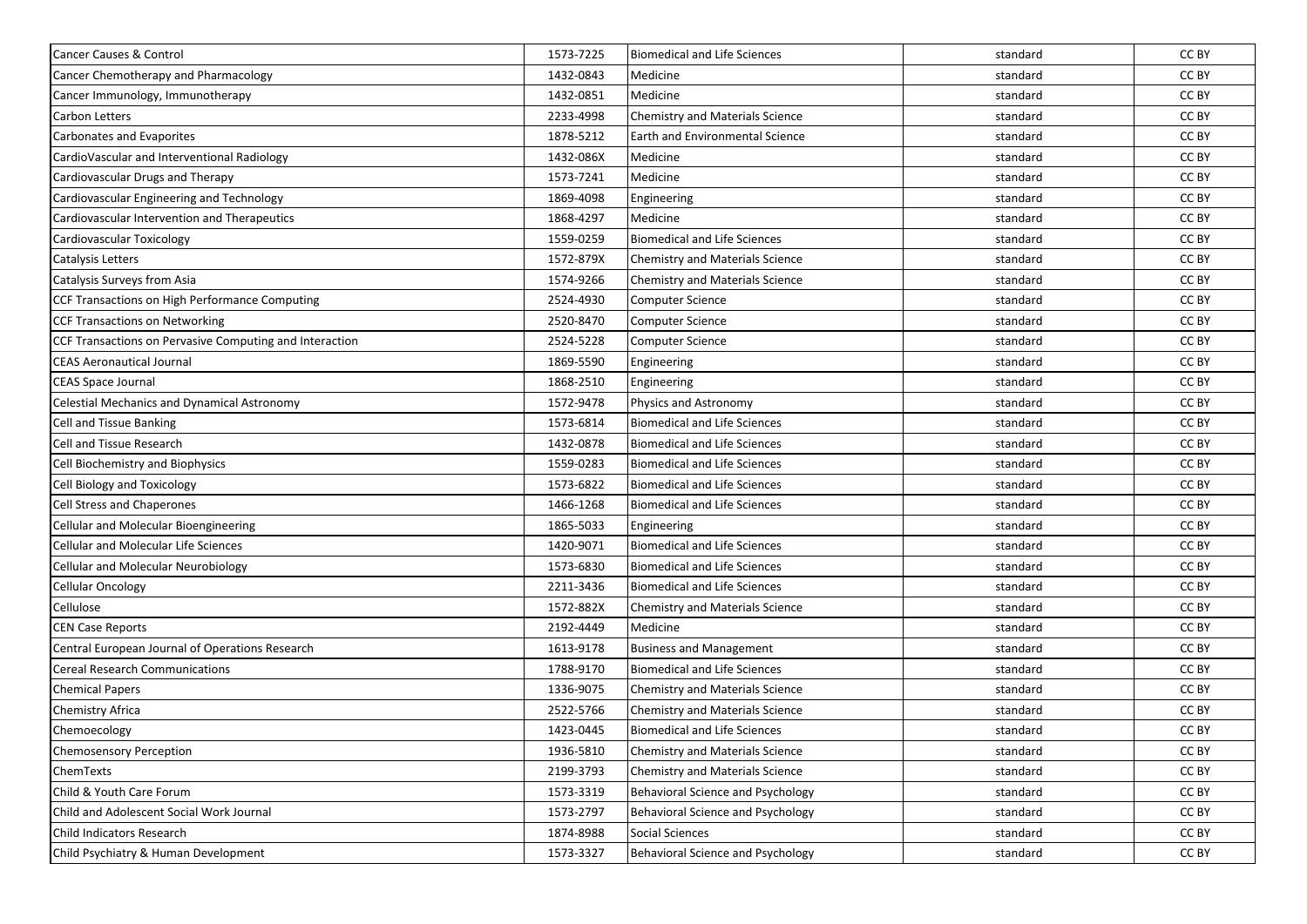| Childhood Vulnerability Journal                 | 2520-808X | <b>Social Sciences</b>                      | standard     | CC BY           |
|-------------------------------------------------|-----------|---------------------------------------------|--------------|-----------------|
| Children's Literature in Education              | 1573-1693 | <b>Social Sciences</b>                      | standard     | CC BY           |
| Child's Nervous System                          | 1433-0350 | Medicine                                    | standard     | CC BY           |
| China Foundry                                   | 2365-9459 | Engineering                                 | non-standard | CC BY           |
| China International Strategy Review             | 2524-5635 | Political Science and International Studies | standard     | CC BY           |
| China Ocean Engineering                         | 2191-8945 | Engineering                                 | non-standard | CC BY           |
| China Population and Development Studies        | 2523-8965 | <b>Social Sciences</b>                      | standard     | CC BY           |
| China-EU Law Journal                            | 1868-5161 | Law and Criminology                         | standard     | CC BY           |
| <b>Chinese Geographical Science</b>             | 1993-064X | <b>Earth and Environmental Science</b>      | non-standard | CC BY           |
| Chinese Journal of Academic Radiology           | 2520-8993 | Medicine                                    | standard     | CC BY           |
| Chinese Journal of Polymer Science              | 1439-6203 | <b>Chemistry and Materials Science</b>      | non-standard | CC BY           |
| <b>Chinese Political Science Review</b>         | 2365-4252 | Political Science and International Studies | standard     | CC BY           |
| Chromatographia                                 | 1612-1112 | <b>Chemistry and Materials Science</b>      | standard     | CC BY           |
| Chromosoma                                      | 1432-0886 | <b>Biomedical and Life Sciences</b>         | standard     | CC BY           |
| Chromosome Research                             | 1573-6849 | <b>Biomedical and Life Sciences</b>         | standard     | CC BY           |
| Circuits, Systems, and Signal Processing        | 1531-5878 | Engineering                                 | standard     | CC BY           |
| Circular Economy and Sustainability             | 2730-5988 | <b>Earth and Environmental Science</b>      | standard     | CC BY           |
| <b>Clays and Clay Minerals</b>                  | 1552-8367 | <b>Earth and Environmental Science</b>      | standard     | CC BY           |
| Clean Technologies and Environmental Policy     | 1618-9558 | <b>Earth and Environmental Science</b>      | standard     | CC BY           |
| Climate Dynamics                                | 1432-0894 | <b>Earth and Environmental Science</b>      | standard     | CC BY           |
| <b>Climatic Change</b>                          | 1573-1480 | <b>Earth and Environmental Science</b>      | standard     | CC BY           |
| Clinical & Experimental Metastasis              | 1573-7276 | <b>Biomedical and Life Sciences</b>         | standard     | CC BY           |
| <b>Clinical and Experimental Medicine</b>       | 1591-9528 | Medicine                                    | standard     | CC BY           |
| Clinical and Experimental Nephrology            | 1437-7799 | Medicine                                    | standard     | CC BY           |
| Clinical and Translational Imaging              | 2281-7565 | Medicine                                    | standard     | CC BY           |
| <b>Clinical and Translational Oncology</b>      | 1699-3055 | Medicine                                    | standard     | CC BY           |
| Clinical Autonomic Research                     | 1619-1560 | Medicine                                    | standard     | CC BY           |
| Clinical Child and Family Psychology Review     | 1573-2827 | Behavioral Science and Psychology           | standard     | CC BY           |
| <b>Clinical Dentistry Reviewed</b>              | 2511-1965 | Medicine                                    | standard     | CC BY           |
| Clinical Drug Investigation                     | 1179-1918 | Medicine                                    | standard     | <b>CC BY-NC</b> |
| <b>Clinical Journal of Gastroenterology</b>     | 1865-7265 | Medicine                                    | standard     | CC BY           |
| <b>Clinical Neuroradiology</b>                  | 1869-1447 | Medicine                                    | standard     | CC BY           |
| <b>Clinical Oral Investigations</b>             | 1436-3771 | Medicine                                    | standard     | CC BY           |
| <b>Clinical Pharmacokinetics</b>                | 1179-1926 | Medicine                                    | standard     | CC BY-NC        |
| Clinical Research in Cardiology                 | 1861-0692 | Medicine                                    | standard     | CC BY           |
| Clinical Reviews in Allergy & Immunology        | 1559-0267 | Medicine                                    | standard     | CC BY           |
| Clinical Reviews in Bone and Mineral Metabolism | 1559-0119 | Medicine                                    | standard     | CC BY           |
| <b>Clinical Rheumatology</b>                    | 1434-9949 | Medicine                                    | standard     | CC BY           |
| Clinical Social Work Journal                    | 1573-3343 | Behavioral Science and Psychology           | standard     | CC BY           |
| Cliometrica                                     | 1863-2513 | Economics and Finance                       | standard     | CC BY           |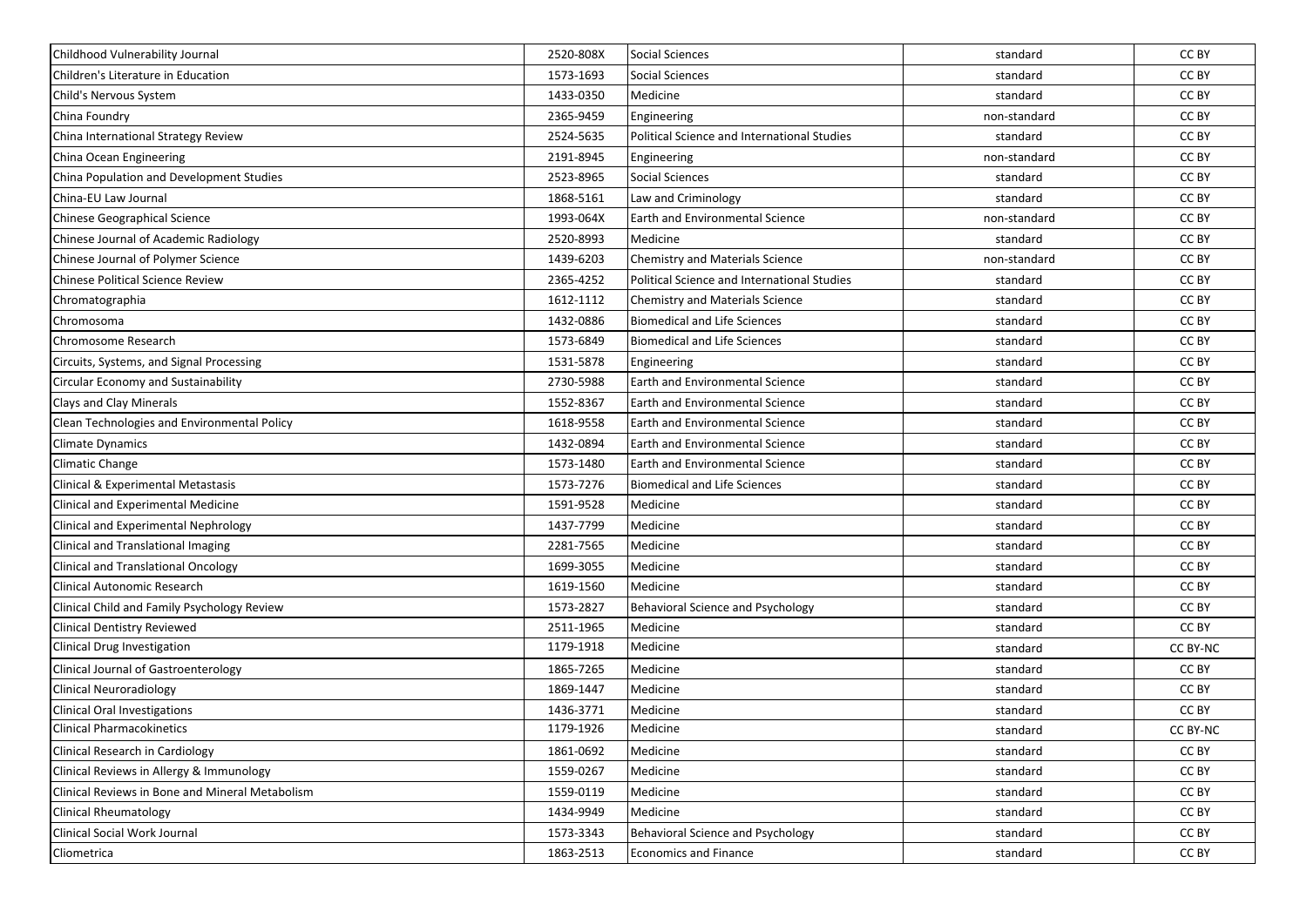| <b>Cluster Computing</b>                              | 1573-7543 | <b>Computer Science</b>                     | standard | CC BY           |
|-------------------------------------------------------|-----------|---------------------------------------------|----------|-----------------|
| <b>CNS Drugs</b>                                      | 1179-1934 | Medicine                                    | standard | <b>CC BY-NC</b> |
| Cognition, Technology & Work                          | 1435-5566 | <b>Computer Science</b>                     | standard | CC BY           |
| <b>Cognitive Computation</b>                          | 1866-9964 | <b>Biomedical and Life Sciences</b>         | standard | CC BY           |
| Cognitive Neurodynamics                               | 1871-4099 | <b>Biomedical and Life Sciences</b>         | standard | CC BY           |
| Cognitive Processing                                  | 1612-4790 | <b>Biomedical and Life Sciences</b>         | standard | CC BY           |
| Cognitive Therapy and Research                        | 1573-2819 | Medicine                                    | standard | CC BY           |
| Cognitive, Affective, & Behavioral Neuroscience       | 1531-135X | Behavioral Science and Psychology           | standard | CC BY           |
| Collectanea Mathematica                               | 2038-4815 | <b>Mathematics and Statistics</b>           | standard | CC BY           |
| <b>Colloid and Polymer Science</b>                    | 1435-1536 | <b>Chemistry and Materials Science</b>      | standard | CC BY           |
| coloproctology                                        | 1615-6730 | Medicine                                    | standard | CC BY           |
| Communications in Mathematical Physics                | 1432-0916 | Physics and Astronomy                       | standard | CC BY           |
| Communications in Mathematics and Statistics          | 2194-671X | <b>Mathematics and Statistics</b>           | standard | CC BY           |
| Communications on Applied Mathematics and Computation | 2661-8893 | <b>Mathematics and Statistics</b>           | standard | CC BY           |
| <b>Community Ecology</b>                              | 1588-2756 | <b>Biomedical and Life Sciences</b>         | standard | CC BY           |
| Community Mental Health Journal                       | 1573-2789 | Medicine                                    | standard | CC BY           |
| <b>Comparative Clinical Pathology</b>                 | 1618-565X | Medicine                                    | standard | CC BY           |
| Complex Analysis and its Synergies                    | 2197-120X | <b>Mathematics and Statistics</b>           | standard | CC BY           |
| Complex Analysis and Operator Theory                  | 1661-8262 | <b>Mathematics and Statistics</b>           | standard | CC BY           |
| <b>Computational and Applied Mathematics</b>          | 1807-0302 | <b>Mathematics and Statistics</b>           | standard | CC BY           |
| Computational and Mathematical Organization Theory    | 1572-9346 | <b>Business and Management</b>              | standard | CC BY           |
| Computational Brain & Behavior                        | 2522-087X | Behavioral Science and Psychology           | standard | CC BY           |
| computational complexity                              | 1420-8954 | <b>Computer Science</b>                     | standard | CC BY           |
| <b>Computational Economics</b>                        | 1572-9974 | <b>Economics and Finance</b>                | standard | CC BY           |
| <b>Computational Geosciences</b>                      | 1573-1499 | Earth and Environmental Science             | standard | CC BY           |
| <b>Computational Management Science</b>               | 1619-6988 | <b>Business and Management</b>              | standard | CC BY           |
| <b>Computational Mechanics</b>                        | 1432-0924 | Engineering                                 | standard | CC BY           |
| <b>Computational Methods and Function Theory</b>      | 2195-3724 | <b>Mathematics and Statistics</b>           | standard | CC BY           |
| <b>Computational Optimization and Applications</b>    | 1573-2894 | <b>Mathematics and Statistics</b>           | standard | CC BY           |
| <b>Computational Particle Mechanics</b>               | 2196-4386 | Engineering                                 | standard | CC BY           |
| <b>Computational Statistics</b>                       | 1613-9658 | <b>Mathematics and Statistics</b>           | standard | CC BY           |
| Computer Supported Cooperative Work (CSCW)            | 1573-7551 | <b>Computer Science</b>                     | standard | CC BY           |
| Computing                                             | 1436-5057 | Computer Science                            | standard | CC BY           |
| Computing and Software for Big Science                | 2510-2044 | Physics and Astronomy                       | standard | CC BY           |
| <b>Conservation Genetics</b>                          | 1572-9737 | <b>Biomedical and Life Sciences</b>         | standard | CC BY           |
| <b>Conservation Genetics Resources</b>                | 1877-7260 | <b>Biomedical and Life Sciences</b>         | standard | CC BY           |
| <b>Constitutional Political Economy</b>               | 1572-9966 | Political Science and International Studies | standard | CC BY           |
| Constraints                                           | 1572-9354 | Computer Science                            | standard | CC BY           |
| <b>Construction Robotics</b>                          | 2509-8780 | Engineering                                 | standard | CC BY           |
| <b>Constructive Approximation</b>                     | 1432-0940 | <b>Mathematics and Statistics</b>           | standard | CC BY           |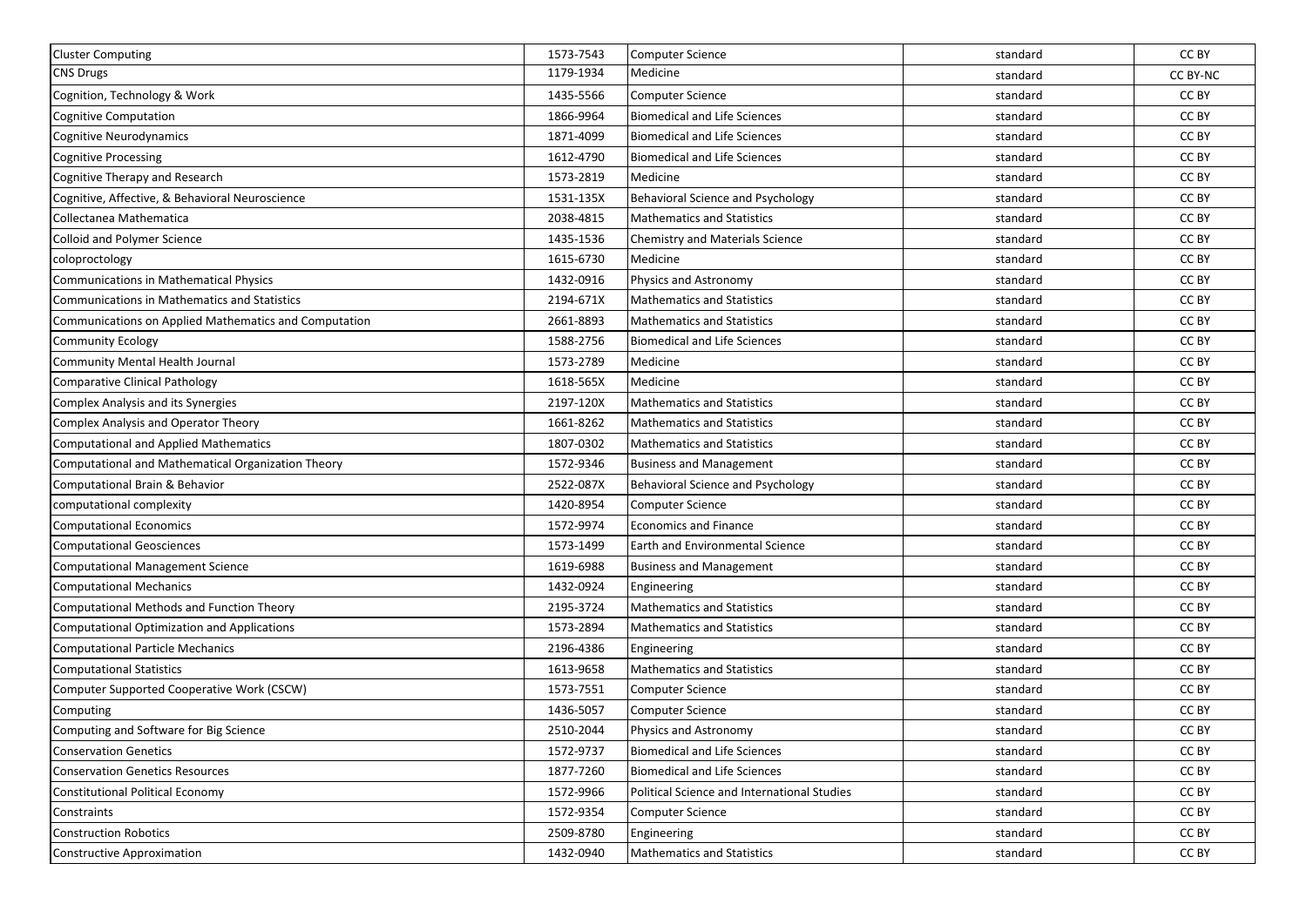| Contemporary Family Therapy                     | 1573-3335 | Behavioral Science and Psychology        | standard | CC BY |
|-------------------------------------------------|-----------|------------------------------------------|----------|-------|
| Contemporary Islam                              | 1872-0226 | <b>Social Sciences</b>                   | standard | CC BY |
| Contemporary Jewry                              | 1876-5165 | <b>Social Sciences</b>                   | standard | CC BY |
| Contemporary School Psychology                  | 2161-1505 | <b>Behavioral Science and Psychology</b> | standard | CC BY |
| Continental Philosophy Review                   | 1573-1103 | Education                                | standard | CC BY |
| Continuum Mechanics and Thermodynamics          | 1432-0959 | Physics and Astronomy                    | standard | CC BY |
| Contributions to Mineralogy and Petrology       | 1432-0967 | <b>Earth and Environmental Science</b>   | standard | CC BY |
| Control Theory and Technology                   | 2198-0942 | Engineering                              | standard | CC BY |
| Coral Reefs                                     | 1432-0975 | <b>Biomedical and Life Sciences</b>      | standard | CC BY |
| <b>Corpus Pragmatics</b>                        | 2509-9515 | <b>Social Sciences</b>                   | standard | CC BY |
| Crime, Law and Social Change                    | 1573-0751 | Law and Criminology                      | standard | CC BY |
| Criminal Law and Philosophy                     | 1871-9805 | Law and Criminology                      | standard | CC BY |
| Criminal Law Forum                              | 1572-9850 | Law and Criminology                      | standard | CC BY |
| <b>Critical Criminology</b>                     | 1572-9877 | Law and Criminology                      | standard | CC BY |
| Cryptography and Communications                 | 1936-2455 | Computer Science                         | standard | CC BY |
| <b>CSI Transactions on ICT</b>                  | 2277-9086 | <b>Computer Science</b>                  | standard | CC BY |
| cultura & psyché                                | 2730-5732 | Science (multidisciplinary)              | standard | CC BY |
| <b>Cultural Studies of Science Education</b>    | 1871-1510 | Education                                | standard | CC BY |
| <b>Culture and Brain</b>                        | 2193-8660 | Behavioral Science and Psychology        | standard | CC BY |
| Culture, Medicine, and Psychiatry               | 1573-076X | <b>Social Sciences</b>                   | standard | CC BY |
| <b>Current Addiction Reports</b>                | 2196-2952 | Medicine                                 | standard | CC BY |
| Current Allergy and Asthma Reports              | 1534-6315 | Medicine                                 | standard | CC BY |
| <b>Current Anesthesiology Reports</b>           | 2167-6275 | Medicine                                 | standard | CC BY |
| <b>Current Atherosclerosis Reports</b>          | 1534-6242 | Medicine                                 | standard | CC BY |
| Current Behavioral Neuroscience Reports         | 2196-2979 | Medicine                                 | standard | CC BY |
| <b>Current Bladder Dysfunction Reports</b>      | 1931-7220 | Medicine                                 | standard | CC BY |
| <b>Current Breast Cancer Reports</b>            | 1943-4596 | Medicine                                 | standard | CC BY |
| <b>Current Cardiology Reports</b>               | 1534-3170 | Medicine                                 | standard | CC BY |
| <b>Current Cardiovascular Imaging Reports</b>   | 1941-9074 | Medicine                                 | standard | CC BY |
| Current Cardiovascular Risk Reports             | 1932-9563 | Medicine                                 | standard | CC BY |
| <b>Current Climate Change Reports</b>           | 2198-6061 | Earth and Environmental Science          | standard | CC BY |
| <b>Current Clinical Microbiology Reports</b>    | 2196-5471 | <b>Biomedical and Life Sciences</b>      | standard | CC BY |
| <b>Current Colorectal Cancer Reports</b>        | 1556-3804 | Medicine                                 | standard | CC BY |
| <b>Current Dermatology Reports</b>              | 2162-4933 | Medicine                                 | standard | CC BY |
| <b>Current Developmental Disorders Reports</b>  | 2196-2987 | Medicine                                 | standard | CC BY |
| <b>Current Diabetes Reports</b>                 | 1539-0829 | Medicine                                 | standard | CC BY |
| Current Emergency and Hospital Medicine Reports | 2167-4884 | Medicine                                 | standard | CC BY |
| <b>Current Environmental Health Reports</b>     | 2196-5412 | <b>Biomedical and Life Sciences</b>      | standard | CC BY |
| <b>Current Epidemiology Reports</b>             | 2196-2995 | Medicine                                 | standard | CC BY |
| <b>Current Forestry Reports</b>                 | 2198-6436 | Earth and Environmental Science          | standard | CC BY |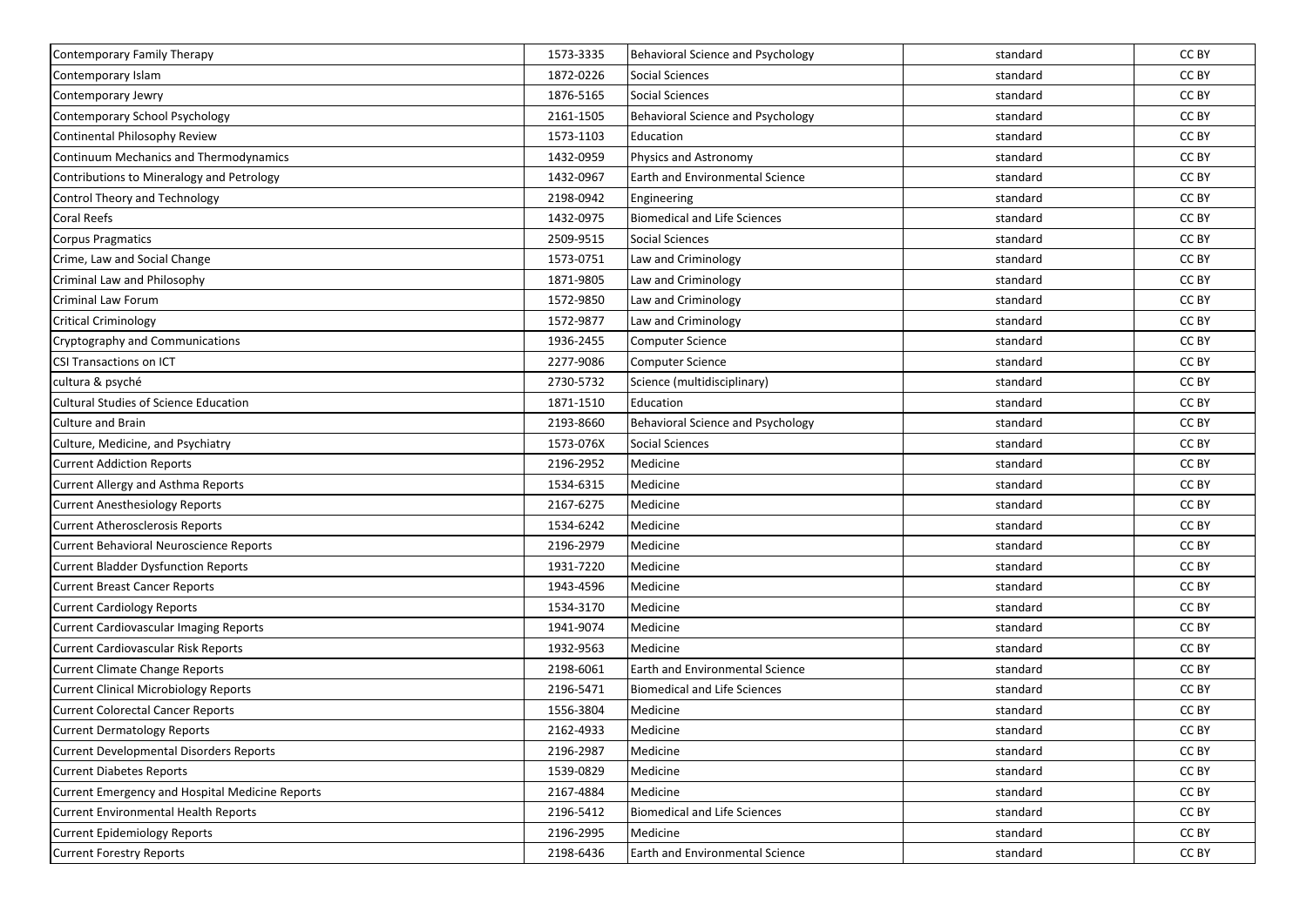| Current Fungal Infection Reports                            | 1936-377X | Medicine                               | standard     | CC BY |
|-------------------------------------------------------------|-----------|----------------------------------------|--------------|-------|
| <b>Current Gastroenterology Reports</b>                     | 1534-312X | Medicine                               | standard     | CC BY |
| <b>Current Genetic Medicine Reports</b>                     | 2167-4876 | Medicine                               | standard     | CC BY |
| <b>Current Genetics</b>                                     | 1432-0983 | <b>Biomedical and Life Sciences</b>    | standard     | CC BY |
| <b>Current Geriatrics Reports</b>                           | 2196-7865 | Medicine                               | standard     | CC BY |
| <b>Current Heart Failure Reports</b>                        | 1546-9549 | Medicine                               | standard     | CC BY |
| <b>Current Hematologic Malignancy Reports</b>               | 1558-822X | Medicine                               | standard     | CC BY |
| <b>Current Hepatology Reports</b>                           | 2195-9595 | Medicine                               | standard     | CC BY |
| <b>Current HIV/AIDS Reports</b>                             | 1548-3576 | Medicine                               | standard     | CC BY |
| <b>Current Hypertension Reports</b>                         | 1534-3111 | Medicine                               | standard     | CC BY |
| <b>Current Infectious Disease Reports</b>                   | 1534-3146 | Medicine                               | standard     | CC BY |
| <b>Current Landscape Ecology Reports</b>                    | 2364-494X | <b>Biomedical and Life Sciences</b>    | standard     | CC BY |
| <b>Current Medical Science</b>                              | 2523-899X | Medicine                               | non-standard | CC BY |
| <b>Current Microbiology</b>                                 | 1432-0991 | <b>Biomedical and Life Sciences</b>    | standard     | CC BY |
| <b>Current Molecular Biology Reports</b>                    | 2198-6428 | <b>Biomedical and Life Sciences</b>    | standard     | CC BY |
| Current Neurology and Neuroscience Reports                  | 1534-6293 | Medicine                               | standard     | CC BY |
| <b>Current Nutrition Reports</b>                            | 2161-3311 | Medicine                               | standard     | CC BY |
| <b>Current Obesity Reports</b>                              | 2162-4968 | Medicine                               | standard     | CC BY |
| <b>Current Obstetrics and Gynecology Reports</b>            | 2161-3303 | Medicine                               | standard     | CC BY |
| <b>Current Oncology Reports</b>                             | 1534-6269 | Medicine                               | standard     | CC BY |
| Current Ophthalmology Reports                               | 2167-4868 | Medicine                               | standard     | CC BY |
| <b>Current Oral Health Reports</b>                          | 2196-3002 | Medicine                               | standard     | CC BY |
| <b>Current Osteoporosis Reports</b>                         | 1544-2241 | Medicine                               | standard     | CC BY |
| <b>Current Otorhinolaryngology Reports</b>                  | 2167-583X | Medicine                               | standard     | CC BY |
| Current Pain and Headache Reports                           | 1534-3081 | Medicine                               | standard     | CC BY |
| <b>Current Pathobiology Reports</b>                         | 2167-485X | Medicine                               | standard     | CC BY |
| <b>Current Pediatrics Reports</b>                           | 2167-4841 | Medicine                               | standard     | CC BY |
| <b>Current Pharmacology Reports</b>                         | 2198-641X | <b>Biomedical and Life Sciences</b>    | standard     | CC BY |
| <b>Current Physical Medicine and Rehabilitation Reports</b> | 2167-4833 | Medicine                               | standard     | CC BY |
| <b>Current Pollution Reports</b>                            | 2198-6592 | <b>Earth and Environmental Science</b> | standard     | CC BY |
| <b>Current Psychiatry Reports</b>                           | 1535-1645 | Medicine                               | standard     | CC BY |
| <b>Current Psychology</b>                                   | 1936-4733 | Behavioral Science and Psychology      | standard     | CC BY |
| Current Pulmonology Reports                                 | 2199-2428 | Medicine                               | standard     | CC BY |
| <b>Current Radiology Reports</b>                            | 2167-4825 | Medicine                               | standard     | CC BY |
| Current Reviews in Musculoskeletal Medicine                 | 1935-9748 | Medicine                               | standard     | CC BY |
| <b>Current Rheumatology Reports</b>                         | 1534-6307 | Medicine                               | standard     | CC BY |
| <b>Current Robotics Reports</b>                             | 2662-4087 | Engineering                            | standard     | CC BY |
| <b>Current Sexual Health Reports</b>                        | 1548-3592 | Medicine                               | standard     | CC BY |
| Current Sleep Medicine Reports                              | 2198-6401 | Medicine                               | standard     | CC BY |
| <b>Current Stem Cell Reports</b>                            | 2198-7866 | <b>Biomedical and Life Sciences</b>    | standard     | CC BY |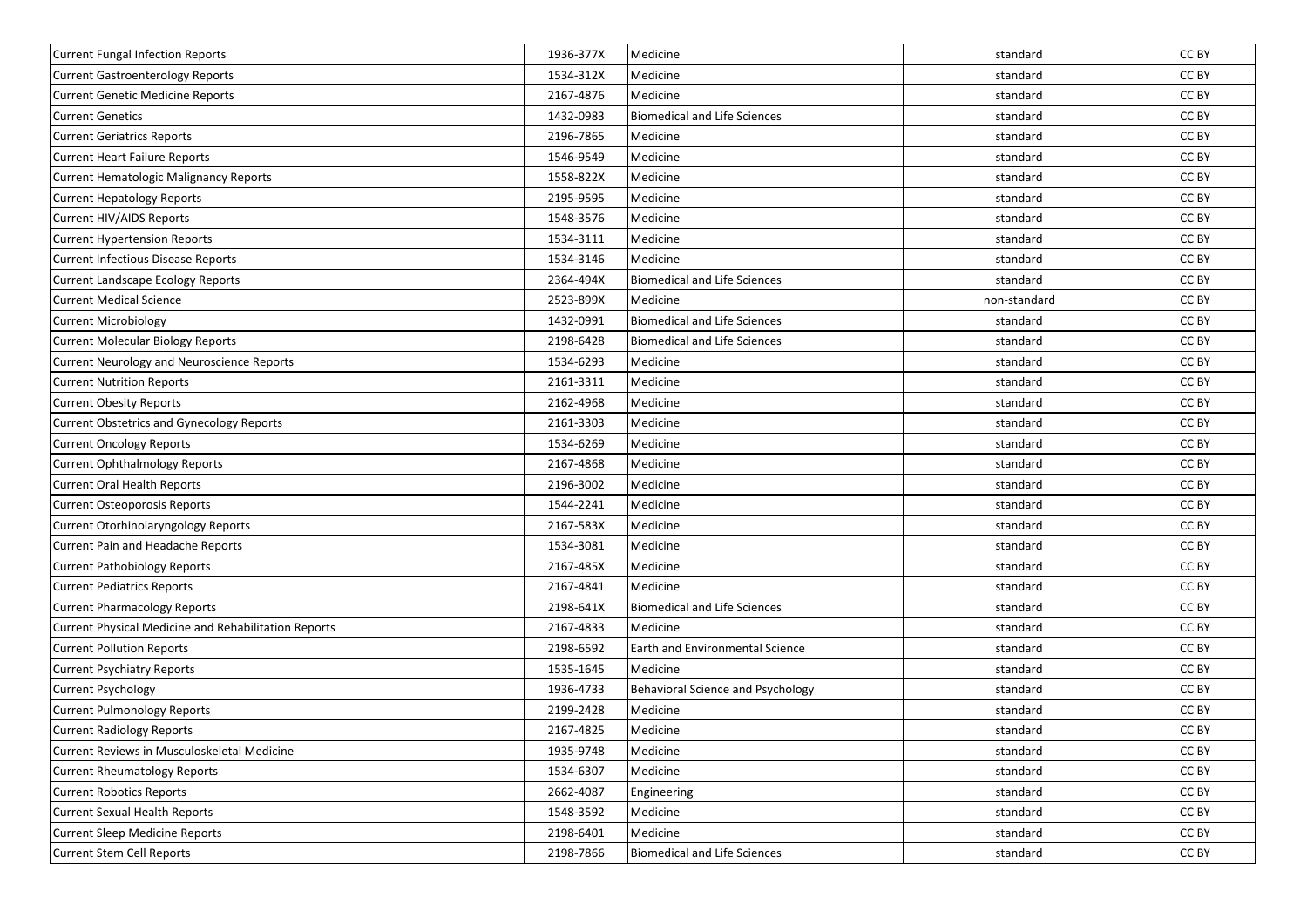| <b>Current Surgery Reports</b>                          | 2167-4817 | Medicine                            | standard     | CC BY |
|---------------------------------------------------------|-----------|-------------------------------------|--------------|-------|
| Current Sustainable/Renewable Energy Reports            | 2196-3010 | Energy                              | standard     | CC BY |
| <b>Current Tissue Microenvironment Reports</b>          | 2662-4079 | <b>Biomedical and Life Sciences</b> | standard     | CC BY |
| <b>Current Transplantation Reports</b>                  | 2196-3029 | Medicine                            | standard     | CC BY |
| <b>Current Trauma Reports</b>                           | 2198-6096 | Medicine                            | standard     | CC BY |
| Current Treatment Options in Allergy                    | 2196-3053 | Medicine                            | standard     | CC BY |
| Current Treatment Options in Cardiovascular Medicine    | 1534-3189 | Medicine                            | standard     | CC BY |
| Current Treatment Options in Gastroenterology           | 1534-309X | Medicine                            | standard     | CC BY |
| <b>Current Treatment Options in Infectious Diseases</b> | 1534-6250 | Medicine                            | standard     | CC BY |
| <b>Current Treatment Options in Neurology</b>           | 1534-3138 | Medicine                            | standard     | CC BY |
| <b>Current Treatment Options in Oncology</b>            | 1534-6277 | Medicine                            | standard     | CC BY |
| Current Treatment Options in Pediatrics                 | 2198-6088 | Medicine                            | standard     | CC BY |
| Current Treatment Options in Psychiatry                 | 2196-3061 | Medicine                            | standard     | CC BY |
| Current Treatment Options in Rheumatology               | 2198-6002 | Medicine                            | standard     | CC BY |
| <b>Current Tropical Medicine Reports</b>                | 2196-3045 | Medicine                            | standard     | CC BY |
| <b>Current Urology Reports</b>                          | 1534-6285 | Medicine                            | standard     | CC BY |
| <b>Curriculum Perspectives</b>                          | 2367-1793 | Education                           | standard     | CC BY |
| <b>Customer Needs and Solutions</b>                     | 2196-2928 | <b>Business and Management</b>      | standard     | CC BY |
| Cytotechnology                                          | 1573-0778 | Chemistry and Materials Science     | standard     | CC BY |
| Czechoslovak Mathematical Journal                       | 1572-9141 | Mathematics and Statistics          | non-standard | CC BY |
| Dao                                                     | 1569-7274 | Education                           | standard     | CC BY |
| DARU Journal of Pharmaceutical Sciences                 | 2008-2231 | Biomedical and Life Sciences        | standard     | CC BY |
| Das österreichische Gesundheitswesen ÖKZ                | 2730-7271 | Medicine                            | standard     | CC BY |
| Data Mining and Knowledge Discovery                     | 1573-756X | Computer Science                    | standard     | CC BY |
| Datenbank-Spektrum                                      | 1610-1995 | Computer Science                    | standard     | CC BY |
| Datenschutz und Datensicherheit - DuD                   | 1862-2607 | <b>Computer Science</b>             | non-standard | CC BY |
| De Economist                                            | 1572-9982 | <b>Economics and Finance</b>        | standard     | CC BY |
| <b>DECISION</b>                                         | 2197-1722 | <b>Business and Management</b>      | standard     | CC BY |
| Decisions in Economics and Finance                      | 1129-6569 | Economics and Finance               | standard     | CC BY |
| Der Anaesthesist                                        | 1432-055X | Medicine                            | standard     | CC BY |
| Der Chirurg                                             | 1433-0385 | Medicine                            | standard     | CC BY |
| Der Diabetologe                                         | 1860-9724 | Medicine                            | standard     | CC BY |
| Der Gastroenterologe                                    | 1861-969X | Medicine                            | standard     | CC BY |
| Der Gynäkologe                                          | 1433-0393 | Medicine                            | standard     | CC BY |
| Der Hautarzt                                            | 1432-1173 | Medicine                            | standard     | CC BY |
| Der Internist                                           | 1432-1289 | Medicine                            | standard     | CC BY |
| Der Kardiologe                                          | 1864-9726 | Medicine                            | standard     | CC BY |
| Der MKG-Chirurg                                         | 1865-9667 | Medicine                            | standard     | CC BY |
| Der Nephrologe                                          | 1862-0418 | Medicine                            | standard     | CC BY |
| Der Nervenarzt                                          | 1433-0407 | Medicine                            | standard     | CC BY |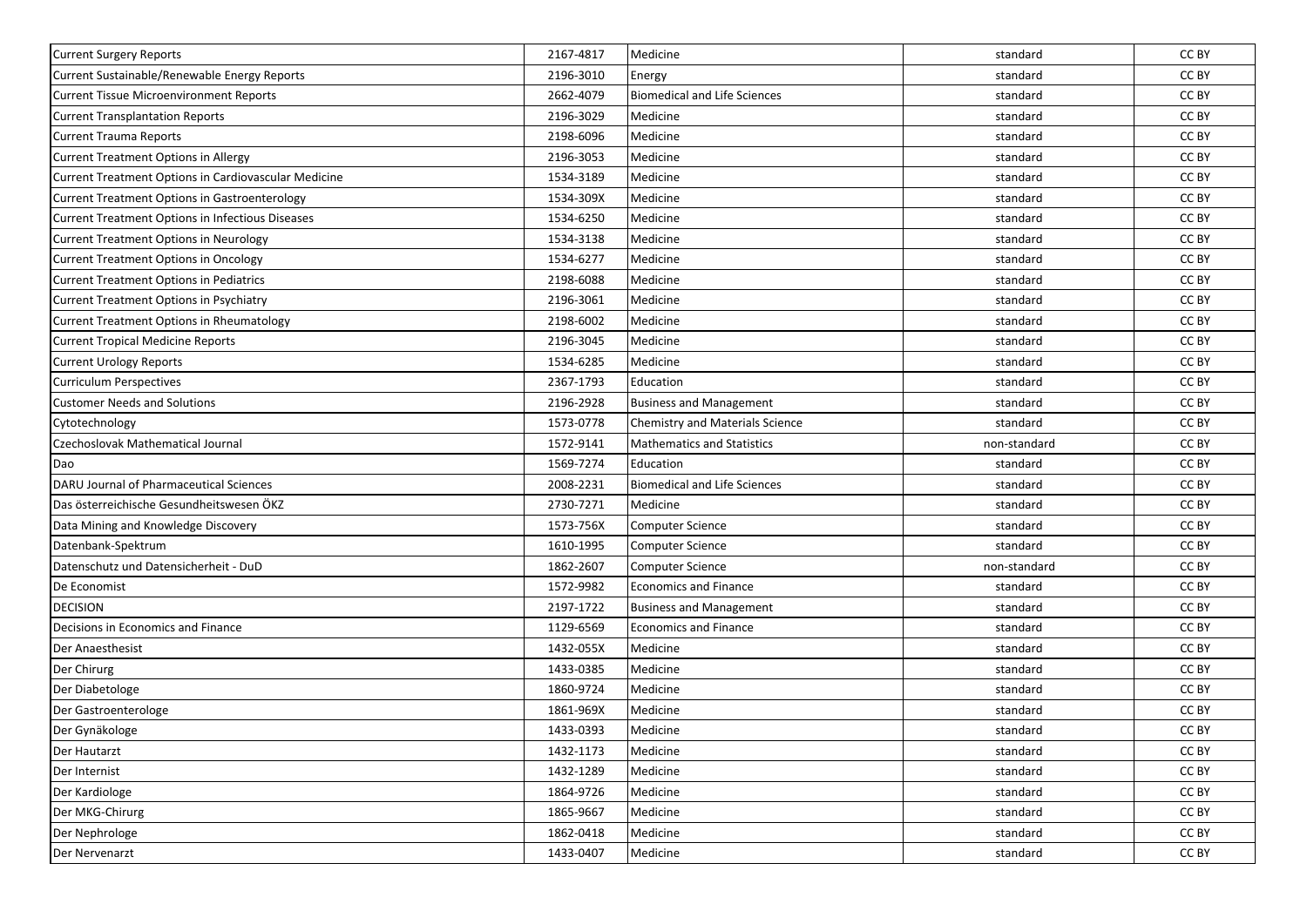| Der Onkologe                                                                 | 1433-0415 | Medicine                                    | standard     | CC BY    |
|------------------------------------------------------------------------------|-----------|---------------------------------------------|--------------|----------|
| Der Ophthalmologe                                                            | 1433-0423 | Medicine                                    | standard     | CC BY    |
| Der Orthopäde                                                                | 1433-0431 | Medicine                                    | standard     | CC BY    |
| Der Pathologe                                                                | 1432-1963 | Medicine                                    | standard     | CC BY    |
| Der Pneumologe                                                               | 1613-6055 | Medicine                                    | standard     | CC BY    |
| Der Radiologe                                                                | 1432-2102 | Medicine                                    | standard     | CC BY    |
| Der Schmerz                                                                  | 1432-2129 | Medicine                                    | standard     | CC BY    |
| Der Unfallchirurg                                                            | 1433-044X | Medicine                                    | standard     | CC BY    |
| Der Urologe                                                                  | 1433-0563 | Medicine                                    | standard     | CC BY-NC |
| Design Automation for Embedded Systems                                       | 1572-8080 | Engineering                                 | standard     | CC BY    |
| Designs, Codes and Cryptography                                              | 1573-7586 | <b>Computer Science</b>                     | standard     | CC BY    |
| Deutsche Vierteljahrsschrift für Literaturwissenschaft und Geistesgeschichte | 2365-9521 | Literature, Cultural and Media Studies      | standard     | CC BY    |
| Deutsche Zeitschrift für Akupunktur                                          | 1439-4359 | Medicine                                    | standard     | CC BY    |
| Development Genes and Evolution                                              | 1432-041X | <b>Biomedical and Life Sciences</b>         | standard     | CC BY    |
| Diabetologia                                                                 | 1432-0428 | Medicine                                    | standard     | CC BY    |
| Dialectical Anthropology                                                     | 1573-0786 | <b>Social Sciences</b>                      | standard     | CC BY    |
| Differential Equations and Dynamical Systems                                 | 0974-6870 | <b>Mathematics and Statistics</b>           | standard     | CC BY    |
| Digestive Diseases and Sciences                                              | 1573-2568 | Medicine                                    | standard     | CC BY-NC |
| Digital Experiences in Mathematics Education                                 | 2199-3254 | Education                                   | standard     | CC BY    |
| Digital Finance                                                              | 2524-6186 | Economics and Finance                       | standard     | CC BY    |
| Discrete & Computational Geometry                                            | 1432-0444 | <b>Mathematics and Statistics</b>           | standard     | CC BY    |
| Discrete Event Dynamic Systems                                               | 1573-7594 | <b>Mathematics and Statistics</b>           | standard     | CC BY    |
| Distributed and Parallel Databases                                           | 1573-7578 | <b>Computer Science</b>                     | standard     | CC BY    |
| Distributed Computing                                                        | 1432-0452 | <b>Computer Science</b>                     | standard     | CC BY    |
| Documenta Ophthalmologica                                                    | 1573-2622 | Medicine                                    | standard     | CC BY    |
| Drug Delivery and Translational Research                                     | 2190-3948 | <b>Biomedical and Life Sciences</b>         | standard     | CC BY    |
| <b>Drug Safety</b>                                                           | 1179-1942 | Medicine                                    | standard     | CC BY-NC |
| Drugs                                                                        | 1179-1950 | Medicine                                    | standard     | CC BY-NC |
| Drugs & Aging                                                                | 1179-1969 | Medicine                                    | standard     | CC BY-NC |
| Drugs & Therapy Perspectives                                                 | 1179-1977 | Medicine                                    | standard     | CC BY-NC |
| Dynamic Games and Applications                                               | 2153-0793 | <b>Mathematics and Statistics</b>           | standard     | CC BY    |
| Dysphagia                                                                    | 1432-0460 | Medicine                                    | standard     | CC BY    |
| e & i Elektrotechnik und Informationstechnik                                 | 1613-7620 | Engineering                                 | standard     | CC BY    |
| <b>Early Childhood Education Journal</b>                                     | 1573-1707 | Education                                   | standard     | CC BY    |
| Earth Science Informatics                                                    | 1865-0481 | Earth and Environmental Science             | standard     | CC BY    |
| <b>Earth Systems and Environment</b>                                         | 2509-9434 | <b>Earth and Environmental Science</b>      | standard     | CC BY    |
| Earth, Moon, and Planets                                                     | 1573-0794 | Physics and Astronomy                       | standard     | CC BY    |
| Earthquake Engineering and Engineering Vibration                             | 1993-503X | Earth and Environmental Science             | non-standard | CC BY    |
| East Asia                                                                    | 1874-6284 | Political Science and International Studies | standard     | CC BY    |
| Eating and Weight Disorders - Studies on Anorexia, Bulimia and Obesity       | 1590-1262 | Medicine                                    | standard     | CC BY    |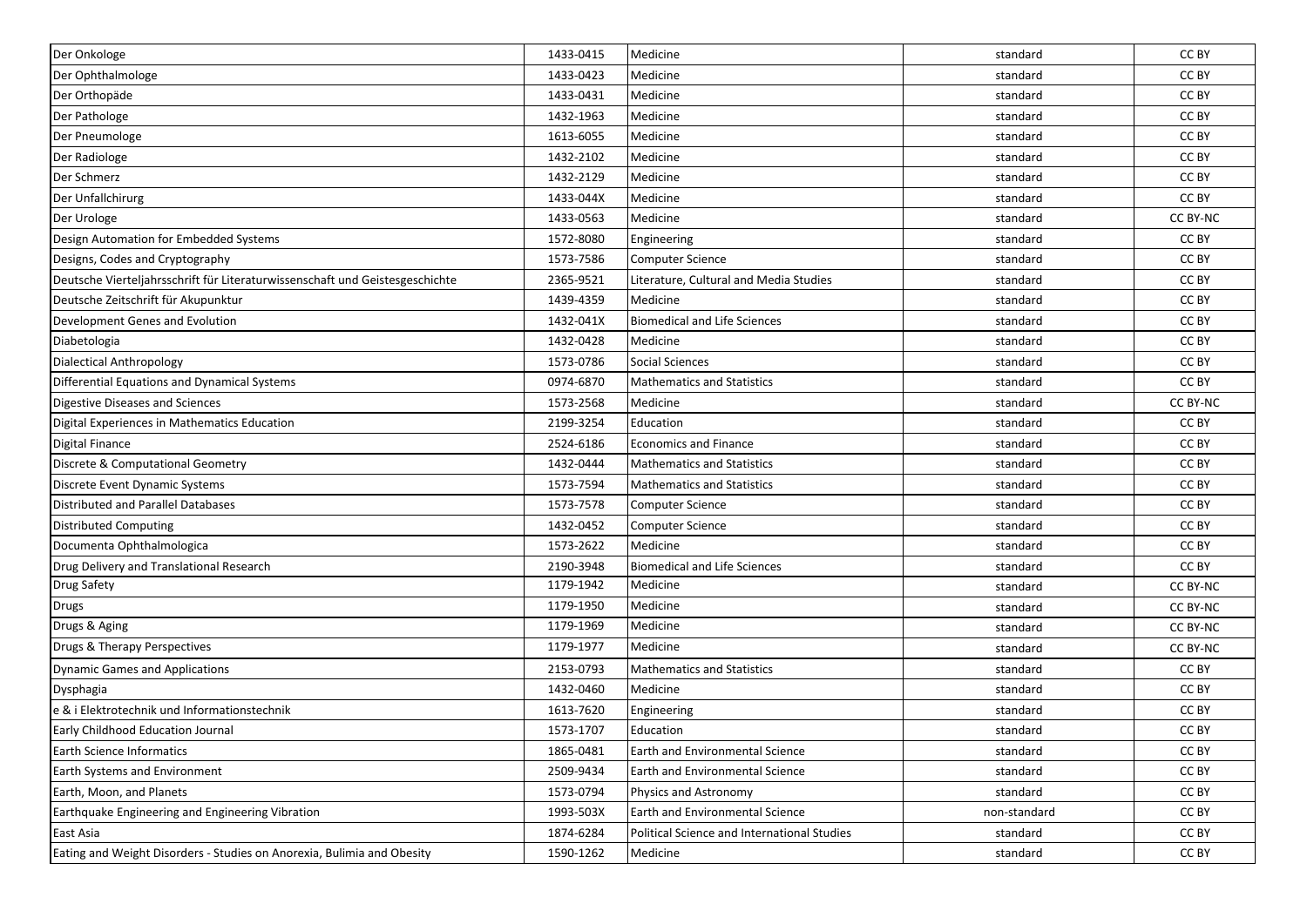| EcoHealth                                              | 1612-9210 | Medicine                                 | standard | CC BY |
|--------------------------------------------------------|-----------|------------------------------------------|----------|-------|
| Economia Politica                                      | 1973-820X | <b>Economics and Finance</b>             | standard | CC BY |
| <b>Economic Botany</b>                                 | 1874-9364 | <b>Biomedical and Life Sciences</b>      | standard | CC BY |
| <b>Economic Change and Restructuring</b>               | 1574-0277 | <b>Economics and Finance</b>             | standard | CC BY |
| <b>Economic Theory</b>                                 | 1432-0479 | <b>Economics and Finance</b>             | standard | CC BY |
| <b>Economic Theory Bulletin</b>                        | 2196-1093 | Economics and Finance                    | standard | CC BY |
| Economics of Disasters and Climate Change              | 2511-1299 | <b>Economics and Finance</b>             | standard | CC BY |
| <b>Economics of Governance</b>                         | 1435-8131 | <b>Economics and Finance</b>             | standard | CC BY |
| Ecosystems                                             | 1435-0629 | <b>Biomedical and Life Sciences</b>      | standard | CC BY |
| Ecotoxicology                                          | 1573-3017 | Earth and Environmental Science          | standard | CC BY |
| <b>Education and Information Technologies</b>          | 1573-7608 | Computer Science                         | standard | CC BY |
| <b>Education and Treatment of Children</b>             | 1934-8924 | <b>Behavioral Science and Psychology</b> | standard | CC BY |
| Educational Assessment, Evaluation and Accountability  | 1874-8600 | Education                                | standard | CC BY |
| <b>Educational Psychology Review</b>                   | 1573-336X | Education                                | standard | CC BY |
| Educational Research for Policy and Practice           | 1573-1723 | Education                                | standard | CC BY |
| <b>Educational Studies in Mathematics</b>              | 1573-0816 | Education                                | standard | CC BY |
| <b>Educational Technology Research and Development</b> | 1556-6501 | Education                                | standard | CC BY |
| <b>Electrical Engineering</b>                          | 1432-0487 | Engineering                              | standard | CC BY |
| Electrocatalysis                                       | 1868-5994 | Chemistry and Materials Science          | standard | CC BY |
| <b>Electrochemical Energy Reviews</b>                  | 2520-8136 | Chemistry and Materials Science          | standard | CC BY |
| <b>Electronic Commerce Research</b>                    | 1572-9362 | <b>Business and Management</b>           | standard | CC BY |
| <b>Electronic Markets</b>                              | 1422-8890 | <b>Business and Management</b>           | standard | CC BY |
| <b>Electronic Materials Letters</b>                    | 2093-6788 | <b>Chemistry and Materials Science</b>   | standard | CC BY |
| <b>Emergency Radiology</b>                             | 1438-1435 | Medicine                                 | standard | CC BY |
| <b>Emergent Materials</b>                              | 2522-574X | Chemistry and Materials Science          | standard | CC BY |
| <b>Emission Control Science and Technology</b>         | 2199-3637 | <b>Earth and Environmental Science</b>   | standard | CC BY |
| Empirica                                               | 1573-6911 | <b>Economics and Finance</b>             | standard | CC BY |
| <b>Empirical Economics</b>                             | 1435-8921 | <b>Economics and Finance</b>             | standard | CC BY |
| <b>Empirical Software Engineering</b>                  | 1573-7616 | <b>Computer Science</b>                  | standard | CC BY |
| Employee Responsibilities and Rights Journal           | 1573-3378 | <b>Social Sciences</b>                   | standard | CC BY |
| Endocrine                                              | 1559-0100 | Medicine                                 | standard | CC BY |
| <b>Endocrine Pathology</b>                             | 1559-0097 | Medicine                                 | standard | CC BY |
| <b>Energy Efficiency</b>                               | 1570-6478 | Energy                                   | standard | CC BY |
| <b>Energy Systems</b>                                  | 1868-3975 | Energy                                   | standard | CC BY |
| Energy, Ecology and Environment                        | 2363-8338 | Energy                                   | standard | CC BY |
| <b>Engineering with Computers</b>                      | 1435-5663 | Computer Science                         | standard | CC BY |
| English Teaching & Learning                            | 2522-8560 | Education                                | standard | CC BY |
| <b>Entrepreneurship Education</b>                      | 2520-8152 | Education                                | standard | CC BY |
| <b>Environment Systems and Decisions</b>               | 2194-5411 | Earth and Environmental Science          | standard | CC BY |
| Environment, Development and Sustainability            | 1573-2975 | <b>Earth and Environmental Science</b>   | standard | CC BY |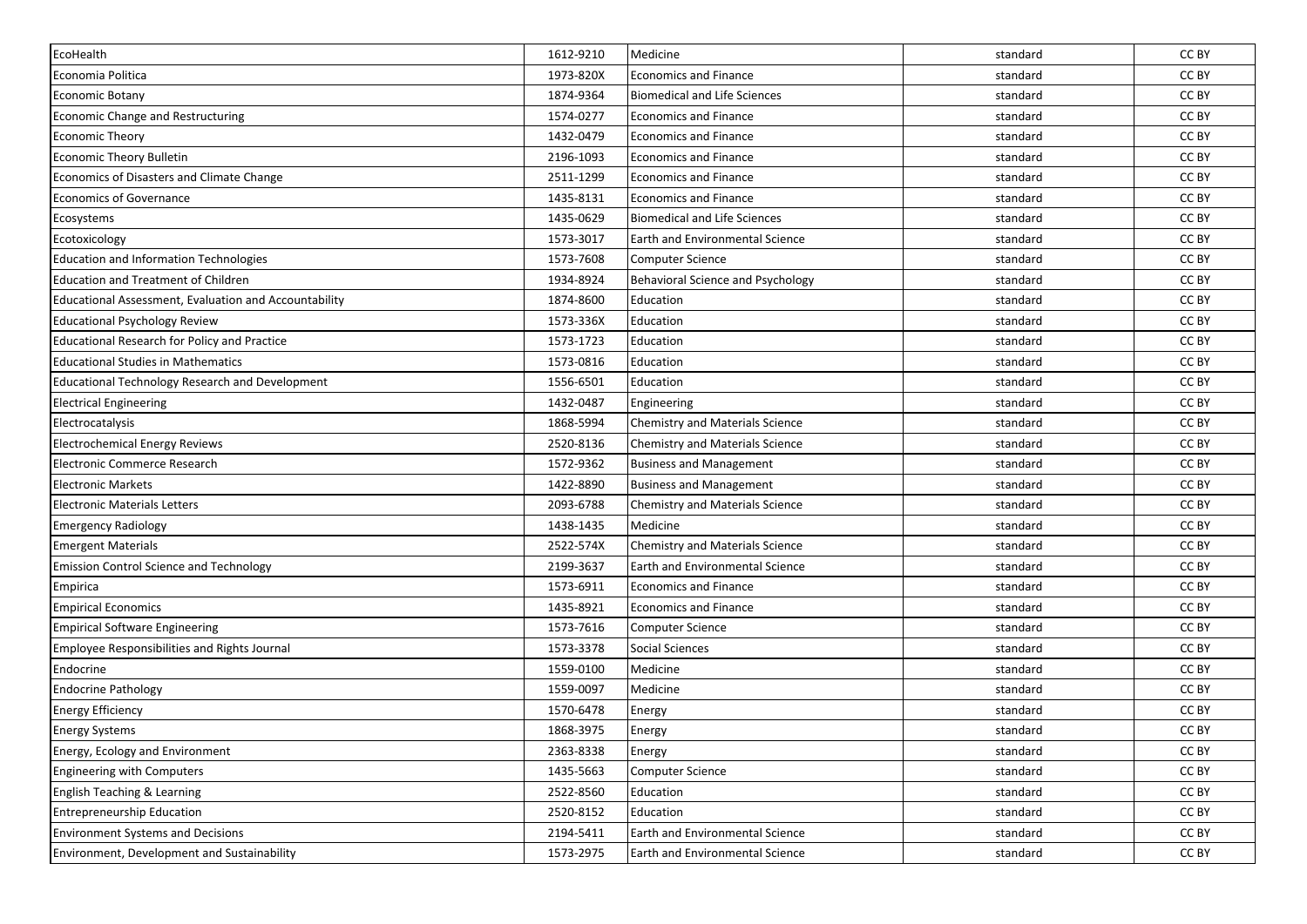| <b>Environmental and Ecological Statistics</b>            | 1573-3009 | <b>Biomedical and Life Sciences</b>    | standard | CC BY |
|-----------------------------------------------------------|-----------|----------------------------------------|----------|-------|
| <b>Environmental and Resource Economics</b>               | 1573-1502 | <b>Economics and Finance</b>           | standard | CC BY |
| <b>Environmental Biology of Fishes</b>                    | 1573-5133 | <b>Biomedical and Life Sciences</b>    | standard | CC BY |
| <b>Environmental Chemistry Letters</b>                    | 1610-3661 | Earth and Environmental Science        | standard | CC BY |
| <b>Environmental Earth Sciences</b>                       | 1866-6299 | Earth and Environmental Science        | standard | CC BY |
| <b>Environmental Economics and Policy Studies</b>         | 1867-383X | <b>Economics and Finance</b>           | standard | CC BY |
| <b>Environmental Fluid Mechanics</b>                      | 1573-1510 | <b>Earth and Environmental Science</b> | standard | CC BY |
| Environmental Geochemistry and Health                     | 1573-2983 | <b>Earth and Environmental Science</b> | standard | CC BY |
| <b>Environmental Management</b>                           | 1432-1009 | Earth and Environmental Science        | standard | CC BY |
| <b>Environmental Modeling &amp; Assessment</b>            | 1573-2967 | Earth and Environmental Science        | standard | CC BY |
| <b>Environmental Monitoring and Assessment</b>            | 1573-2959 | <b>Earth and Environmental Science</b> | standard | CC BY |
| <b>Environmental Processes</b>                            | 2198-7505 | Earth and Environmental Science        | standard | CC BY |
| <b>Environmental Science and Pollution Research</b>       | 1614-7499 | <b>Earth and Environmental Science</b> | standard | CC BY |
| <b>Environmental Sustainability</b>                       | 2523-8922 | <b>Earth and Environmental Science</b> | standard | CC BY |
| <b>EPMA Journal</b>                                       | 1878-5085 | <b>Biomedical and Life Sciences</b>    | standard | CC BY |
| <b>ERA Forum</b>                                          | 1863-9038 | Law and Criminology                    | standard | CC BY |
| Erkenntnis                                                | 1572-8420 | Education                              | standard | CC BY |
| Erwerbs-Obstbau                                           | 1439-0302 | <b>Biomedical and Life Sciences</b>    | standard | CC BY |
| Esophagus                                                 | 1612-9067 | Medicine                               | standard | CC BY |
| <b>Estuaries and Coasts</b>                               | 1559-2731 | Earth and Environmental Science        | standard | CC BY |
| <b>Ethical Theory and Moral Practice</b>                  | 1572-8447 | Education                              | standard | CC BY |
| <b>Ethics and Information Technology</b>                  | 1572-8439 | Computer Science                       | standard | CC BY |
| Ethik in der Medizin                                      | 1437-1618 | Medicine                               | standard | CC BY |
| Euphytica                                                 | 1573-5060 | <b>Biomedical and Life Sciences</b>    | standard | CC BY |
| <b>Eurasian Business Review</b>                           | 2147-4281 | <b>Business and Management</b>         | standard | CC BY |
| Eurasian Economic Review                                  | 2147-429X | <b>Economics and Finance</b>           | standard | CC BY |
| Euro-Mediterranean Journal for Environmental Integration  | 2365-7448 | <b>Earth and Environmental Science</b> | standard | CC BY |
| European Actuarial Journal                                | 2190-9741 | <b>Mathematics and Statistics</b>      | standard | CC BY |
| European Archives of Oto-Rhino-Laryngology                | 1434-4726 | Medicine                               | standard | CC BY |
| European Archives of Paediatric Dentistry                 | 1996-9805 | Medicine                               | standard | CC BY |
| European Archives of Psychiatry and Clinical Neuroscience | 1433-8491 | Medicine                               | standard | CC BY |
| European Biophysics Journal                               | 1432-1017 | <b>Biomedical and Life Sciences</b>    | standard | CC BY |
| European Business Organization Law Review                 | 1741-6205 | Law and Criminology                    | standard | CC BY |
| European Child & Adolescent Psychiatry                    | 1435-165X | Medicine                               | standard | CC BY |
| European Food Research and Technology                     | 1438-2385 | <b>Chemistry and Materials Science</b> | standard | CC BY |
| European Geriatric Medicine                               | 1878-7657 | Medicine                               | standard | CC BY |
| European Journal for Philosophy of Science                | 1879-4920 | Education                              | standard | CC BY |
| European Journal for Security Research                    | 2365-1695 | Law and Criminology                    | standard | CC BY |
| European Journal of Ageing                                | 1613-9380 | Social Sciences                        | standard | CC BY |
| European Journal of Applied Physiology                    | 1439-6327 | <b>Biomedical and Life Sciences</b>    | standard | CC BY |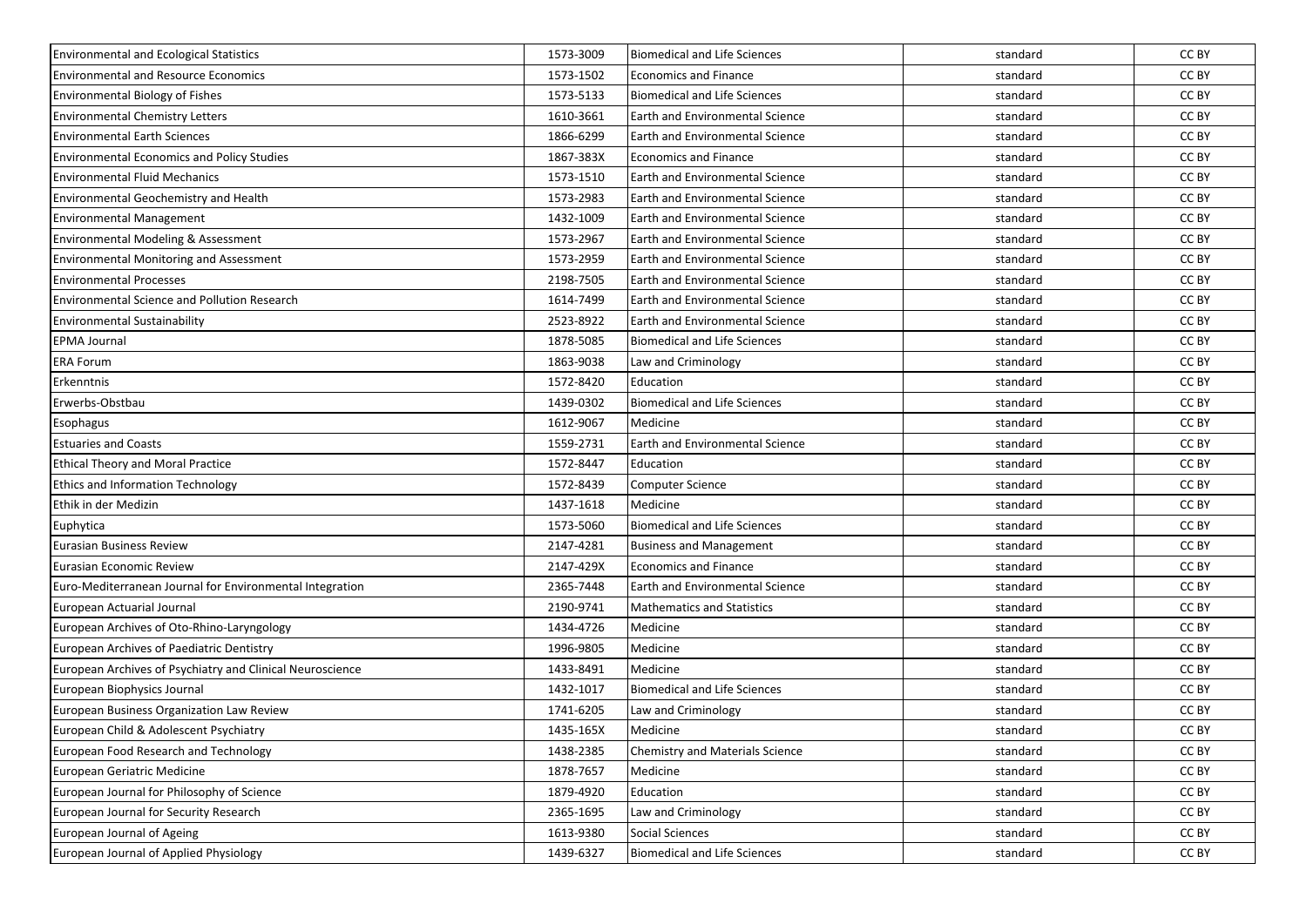| European Journal of Clinical Microbiology & Infectious Diseases | 1435-4373 | Biomedical and Life Sciences           | standard     | CC BY    |
|-----------------------------------------------------------------|-----------|----------------------------------------|--------------|----------|
| European Journal of Clinical Pharmacology                       | 1432-1041 | <b>Biomedical and Life Sciences</b>    | standard     | CC BY    |
| European Journal of Drug Metabolism and Pharmacokinetics        | 2107-0180 | <b>Biomedical and Life Sciences</b>    | standard     | CC BY-NC |
| European Journal of Epidemiology                                | 1573-7284 | Medicine                               | standard     | CC BY    |
| European Journal of Forest Research                             | 1612-4677 | <b>Biomedical and Life Sciences</b>    | standard     | CC BY    |
| European Journal of Law and Economics                           | 1572-9990 | <b>Economics and Finance</b>           | standard     | CC BY    |
| <b>European Journal of Mathematics</b>                          | 2199-6768 | <b>Mathematics and Statistics</b>      | standard     | CC BY    |
| European Journal of Nuclear Medicine and Molecular Imaging      | 1619-7089 | Medicine                               | standard     | CC BY    |
| European Journal of Nutrition                                   | 1436-6215 | Chemistry and Materials Science        | standard     | CC BY    |
| European Journal of Orthopaedic Surgery & Traumatology          | 1432-1068 | Medicine                               | standard     | CC BY    |
| European Journal of Pediatrics                                  | 1432-1076 | Medicine                               | standard     | CC BY    |
| European Journal of Plant Pathology                             | 1573-8469 | <b>Biomedical and Life Sciences</b>    | standard     | CC BY    |
| European Journal of Plastic Surgery                             | 1435-0130 | Medicine                               | standard     | CC BY    |
| European Journal of Population                                  | 1572-9885 | Social Sciences                        | standard     | CC BY    |
| European Journal of Psychology of Education                     | 1878-5174 | Education                              | standard     | CC BY    |
| European Journal of Trauma and Emergency Surgery                | 1863-9941 | Medicine                               | standard     | CC BY    |
| European Journal of Wildlife Research                           | 1439-0574 | <b>Biomedical and Life Sciences</b>    | standard     | CC BY    |
| European Journal of Wood and Wood Products                      | 1436-736X | <b>Biomedical and Life Sciences</b>    | standard     | CC BY    |
| European Journal on Criminal Policy and Research                | 1572-9869 | Law and Criminology                    | standard     | CC BY    |
| European Radiology                                              | 1432-1084 | Medicine                               | non-standard | CC BY    |
| European Spine Journal                                          | 1432-0932 | Medicine                               | standard     | CC BY    |
| <b>European Surgery</b>                                         | 1682-4016 | Medicine                               | standard     | CC BY    |
| Evolutionary and Institutional Economics Review                 | 2188-2096 | <b>Economics and Finance</b>           | standard     | CC BY    |
| <b>Evolutionary Biology</b>                                     | 1934-2845 | <b>Biomedical and Life Sciences</b>    | standard     | CC BY    |
| <b>Evolutionary Ecology</b>                                     | 1573-8477 | Biomedical and Life Sciences           | standard     | CC BY    |
| Evolutionary Intelligence                                       | 1864-5917 | Engineering                            | standard     | CC BY    |
| <b>Evolutionary Psychological Science</b>                       | 2198-9885 | Behavioral Science and Psychology      | standard     | CC BY    |
| <b>Evolving Systems</b>                                         | 1868-6486 | Engineering                            | standard     | CC BY    |
| <b>Experimental and Applied Acarology</b>                       | 1572-9702 | <b>Biomedical and Life Sciences</b>    | standard     | CC BY    |
| Experimental and Computational Multiphase Flow                  | 2661-8877 | Engineering                            | non-standard | CC BY    |
| <b>Experimental Astronomy</b>                                   | 1572-9508 | Physics and Astronomy                  | standard     | CC BY    |
| Experimental Brain Research                                     | 1432-1106 | <b>Biomedical and Life Sciences</b>    | standard     | CC BY    |
| <b>Experimental Economics</b>                                   | 1573-6938 | <b>Economics and Finance</b>           | standard     | CC BY    |
| <b>Experimental Mechanics</b>                                   | 1741-2765 | Engineering                            | standard     | CC BY    |
| <b>Experimental Techniques</b>                                  | 1747-1567 | Chemistry and Materials Science        | standard     | CC BY    |
| <b>Experiments in Fluids</b>                                    | 1432-1114 | Engineering                            | standard     | CC BY    |
| <b>Exposure and Health</b>                                      | 2451-9685 | Earth and Environmental Science        | standard     | CC BY    |
| Extremes                                                        | 1572-915X | <b>Mathematics and Statistics</b>      | standard     | CC BY    |
| Extremophiles                                                   | 1433-4909 | <b>Biomedical and Life Sciences</b>    | standard     | CC BY    |
| Facies                                                          | 1612-4820 | <b>Earth and Environmental Science</b> | standard     | CC BY    |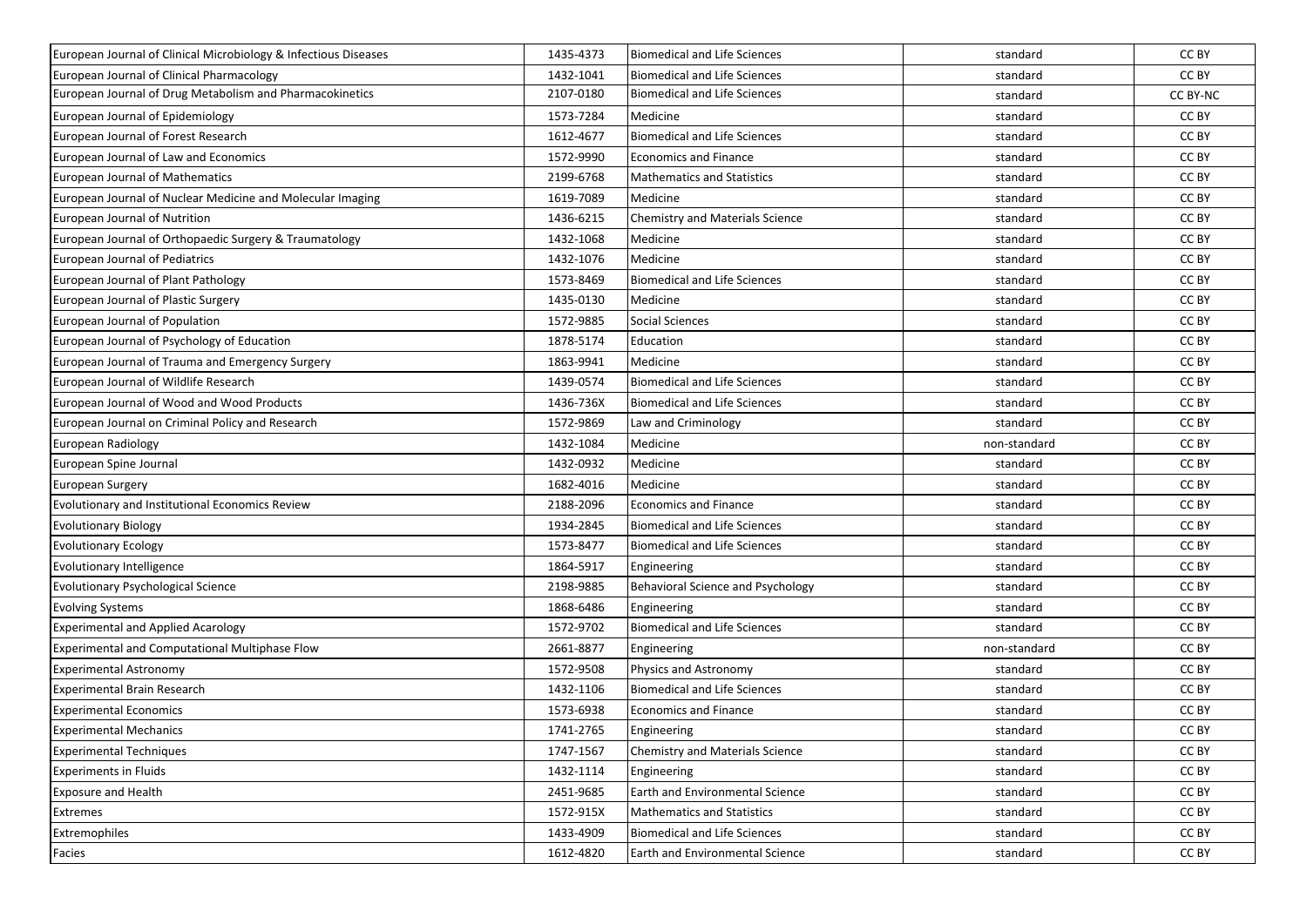| <b>Familial Cancer</b>                             | 1573-7292 | <b>Biomedical and Life Sciences</b>    | standard     | CC BY |
|----------------------------------------------------|-----------|----------------------------------------|--------------|-------|
| Feminist Legal Studies                             | 1572-8455 | Law and Criminology                    | standard     | CC BY |
| Few-Body Systems                                   | 1432-5411 | Physics and Astronomy                  | standard     | CC BY |
| <b>Fibers and Polymers</b>                         | 1875-0052 | <b>Chemistry and Materials Science</b> | non-standard | CC BY |
| <b>Fibre Chemistry</b>                             | 1573-8493 | Chemistry and Materials Science        | standard     | CC BY |
| <b>Finance and Stochastics</b>                     | 1432-1122 | <b>Mathematics and Statistics</b>      | standard     | CC BY |
| Financial Markets and Portfolio Management         | 2373-8529 | <b>Business and Management</b>         | standard     | CC BY |
| <b>Fire Technology</b>                             | 1572-8099 | Engineering                            | standard     | CC BY |
| Fish Physiology and Biochemistry                   | 1573-5168 | <b>Biomedical and Life Sciences</b>    | standard     | CC BY |
| <b>Fisheries Science</b>                           | 1444-2906 | <b>Biomedical and Life Sciences</b>    | standard     | CC BY |
| Flexible Services and Manufacturing Journal        | 1936-6590 | Engineering                            | standard     | CC BY |
| Flow, Turbulence and Combustion                    | 1573-1987 | Engineering                            | standard     | CC BY |
| Folia Geobotanica                                  | 1874-9348 | <b>Biomedical and Life Sciences</b>    | standard     | CC BY |
| Folia Microbiologica                               | 1874-9356 | <b>Biomedical and Life Sciences</b>    | standard     | CC BY |
| <b>Food Analytical Methods</b>                     | 1936-976X | Chemistry and Materials Science        | standard     | CC BY |
| Food and Bioprocess Technology                     | 1935-5149 | Chemistry and Materials Science        | standard     | CC BY |
| Food and Environmental Virology                    | 1867-0342 | <b>Biomedical and Life Sciences</b>    | standard     | CC BY |
| <b>Food Biophysics</b>                             | 1557-1866 | <b>Chemistry and Materials Science</b> | standard     | CC BY |
| <b>Food Engineering Reviews</b>                    | 1866-7929 | Chemistry and Materials Science        | standard     | CC BY |
| <b>Food Ethics</b>                                 | 2364-6861 | Education                              | standard     | CC BY |
| Food Science and Biotechnology                     | 2092-6456 | Chemistry and Materials Science        | standard     | CC BY |
| <b>Food Security</b>                               | 1876-4525 | <b>Biomedical and Life Sciences</b>    | standard     | CC BY |
| Forensic Science, Medicine and Pathology           | 1556-2891 | Medicine                               | standard     | CC BY |
| <b>Forensic Toxicology</b>                         | 1860-8973 | Medicine                               | standard     | CC BY |
| Forensische Psychiatrie, Psychologie, Kriminologie | 1862-7080 | Medicine                               | standard     | CC BY |
| Formal Aspects of Computing                        | 1433-299X | Computer Science                       | standard     | CC BY |
| Formal Methods in System Design                    | 1572-8102 | Engineering                            | standard     | CC BY |
| Forschung im Ingenieurwesen                        | 1434-0860 | Engineering                            | standard     | CC BY |
| Forum der Psychoanalyse                            | 1437-0751 | Medicine                               | standard     | CC BY |
| Forum Kinder- und Jugendsport                      | 2730-7220 | <b>Social Sciences</b>                 | standard     | CC BY |
| Foundations of Chemistry                           | 1572-8463 | Education                              | standard     | CC BY |
| Foundations of Computational Mathematics           | 1615-3383 | <b>Mathematics and Statistics</b>      | standard     | CC BY |
| Foundations of Physics                             | 1572-9516 | Physics and Astronomy                  | standard     | CC BY |
| Foundations of Science                             | 1572-8471 | Education                              | standard     | CC BY |
| <b>Frontiers in Energy</b>                         | 2095-1698 | Energy                                 | non-standard | CC BY |
| Frontiers of Chemical Science and Engineering      | 2095-0187 | <b>Chemistry and Materials Science</b> | non-standard | CC BY |
| Frontiers of Computer Science                      | 2095-2236 | Computer Science                       | non-standard | CC BY |
| Frontiers of Earth Science                         | 2095-0209 | Earth and Environmental Science        | non-standard | CC BY |
| Frontiers of Education in China                    | 1673-3533 | Education                              | non-standard | CC BY |
| Frontiers of Engineering Management                | 2096-0255 | Engineering                            | non-standard | CC BY |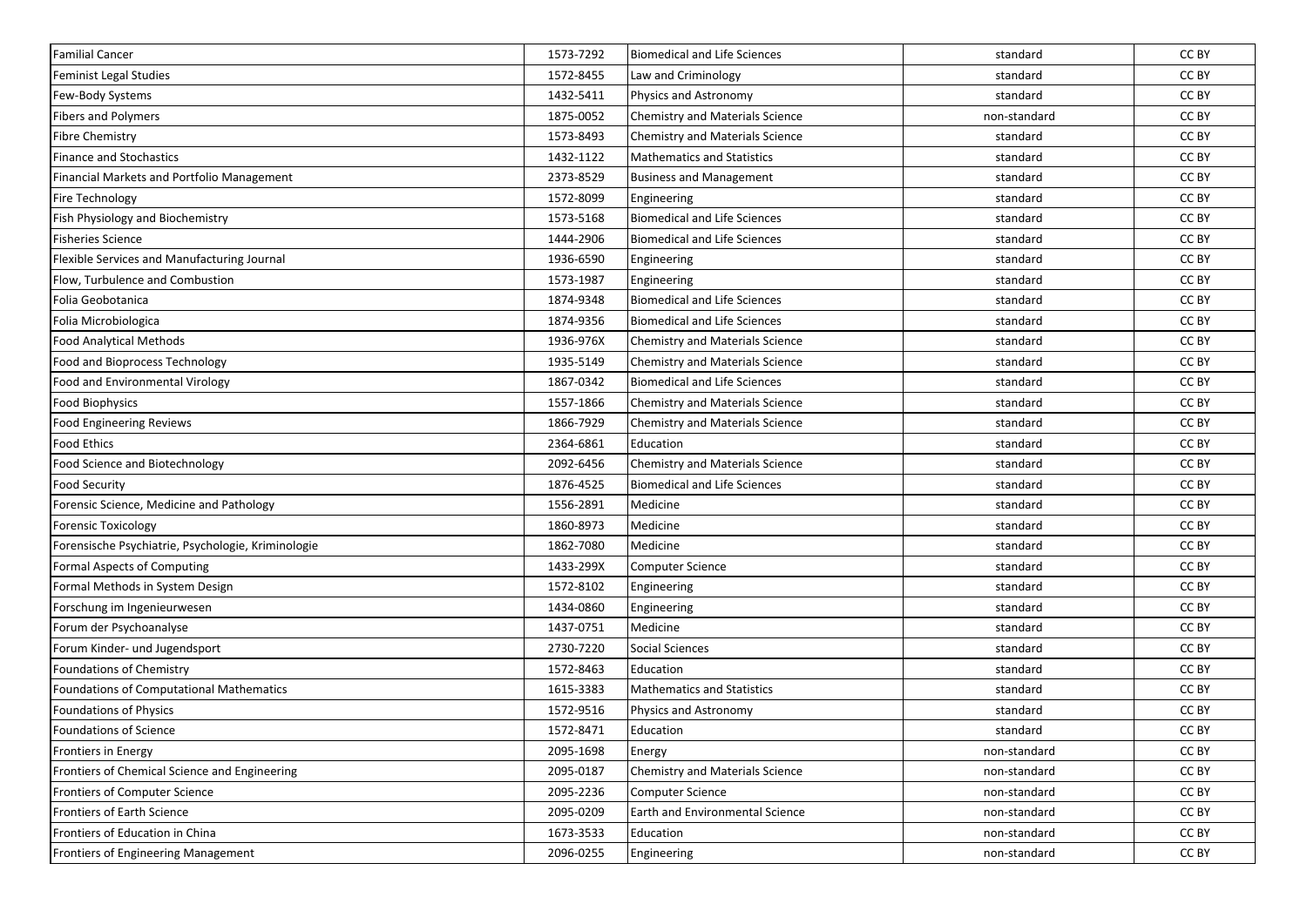| Frontiers of Environmental Science & Engineering             | 2095-221X | Earth and Environmental Science             | non-standard | CC BY |
|--------------------------------------------------------------|-----------|---------------------------------------------|--------------|-------|
| Frontiers of Information Technology & Electronic Engineering | 2095-9230 | <b>Computer Science</b>                     | non-standard | CC BY |
| <b>Frontiers of Materials Science</b>                        | 2095-0268 | Chemistry and Materials Science             | non-standard | CC BY |
| Frontiers of Mathematics in China                            | 1673-3576 | <b>Mathematics and Statistics</b>           | standard     | CC BY |
| <b>Frontiers of Mechanical Engineering</b>                   | 2095-0241 | Engineering                                 | non-standard | CC BY |
| <b>Frontiers of Medicine</b>                                 | 2095-0225 | Medicine                                    | non-standard | CC BY |
| Frontiers of Optoelectronics                                 | 2095-2767 | Engineering                                 | non-standard | CC BY |
| <b>Frontiers of Physics</b>                                  | 2095-0470 | Physics and Astronomy                       | non-standard | CC BY |
| Frontiers of Structural and Civil Engineering                | 2095-2449 | Engineering                                 | non-standard | CC BY |
| Fudan Journal of the Humanities and Social Sciences          | 2198-2600 | <b>Social Sciences</b>                      | standard     | CC BY |
| Functional & Integrative Genomics                            | 1438-7948 | <b>Biomedical and Life Sciences</b>         | standard     | CC BY |
| <b>Fungal Diversity</b>                                      | 1878-9129 | <b>Biomedical and Life Sciences</b>         | standard     | CC BY |
| <b>Fuzzy Optimization and Decision Making</b>                | 1573-2908 | <b>Mathematics and Statistics</b>           | standard     | CC BY |
| <b>Gastric Cancer</b>                                        | 1436-3305 | Medicine                                    | standard     | CC BY |
| Gefässchirurgie                                              | 1434-3932 | Medicine                                    | standard     | CC BY |
| <b>GEM - International Journal on Geomathematics</b>         | 1869-2680 | <b>Mathematics and Statistics</b>           | standard     | CC BY |
| Gender Issues                                                | 1936-4717 | <b>Social Sciences</b>                      | standard     | CC BY |
| <b>General Relativity and Gravitation</b>                    | 1572-9532 | Physics and Astronomy                       | standard     | CC BY |
| General Thoracic and Cardiovascular Surgery                  | 1863-6713 | Medicine                                    | standard     | CC BY |
| <b>Genes &amp; Genomics</b>                                  | 2092-9293 | <b>Biomedical and Life Sciences</b>         | standard     | CC BY |
| Genetic Programming and Evolvable Machines                   | 1573-7632 | Computer Science                            | standard     | CC BY |
| Genetic Resources and Crop Evolution                         | 1573-5109 | <b>Biomedical and Life Sciences</b>         | standard     | CC BY |
| Genetica                                                     | 1573-6857 | <b>Biomedical and Life Sciences</b>         | standard     | CC BY |
| Genome Instability & Disease                                 | 2524-7662 | <b>Biomedical and Life Sciences</b>         | standard     | CC BY |
| Geoheritage                                                  | 1867-2485 | Earth and Environmental Science             | standard     | CC BY |
| GeoInformatica                                               | 1573-7624 | <b>Earth and Environmental Science</b>      | standard     | CC BY |
| GeoJournal                                                   | 1572-9893 | <b>Social Sciences</b>                      | standard     | CC BY |
| Geo-Marine Letters                                           | 1432-1157 | <b>Earth and Environmental Science</b>      | standard     | CC BY |
| Geomechanics and Geophysics for Geo-Energy and Geo-Resources | 2363-8427 | Engineering                                 | standard     | CC BY |
| Geometriae Dedicata                                          | 1572-9168 | <b>Mathematics and Statistics</b>           | standard     | CC BY |
| Geometric and Functional Analysis                            | 1420-8970 | <b>Mathematics and Statistics</b>           | standard     | CC BY |
| Geotechnical and Geological Engineering                      | 1573-1529 | Earth and Environmental Science             | standard     | CC BY |
| German Journal of Exercise and Sport Research                | 2509-3150 | <b>Biomedical and Life Sciences</b>         | standard     | CC BY |
| GeroScience                                                  | 2509-2723 | <b>Biomedical and Life Sciences</b>         | standard     | CC BY |
| Gesunde Pflanzen                                             | 1439-0345 | <b>Biomedical and Life Sciences</b>         | standard     | CC BY |
| <b>Glass and Ceramics</b>                                    | 1573-8515 | <b>Chemistry and Materials Science</b>      | standard     | CC BY |
| Glass Structures & Engineering                               | 2363-5150 | Engineering                                 | standard     | CC BY |
| Global Implementation Research and Applications              | 2662-9275 | Behavioral Science and Psychology           | standard     | CC BY |
| Global Journal of Flexible Systems Management                | 0974-0198 | <b>Business and Management</b>              | standard     | CC BY |
| Global Public Policy and Governance                          | 2730-6305 | Political Science and International Studies | standard     | CC BY |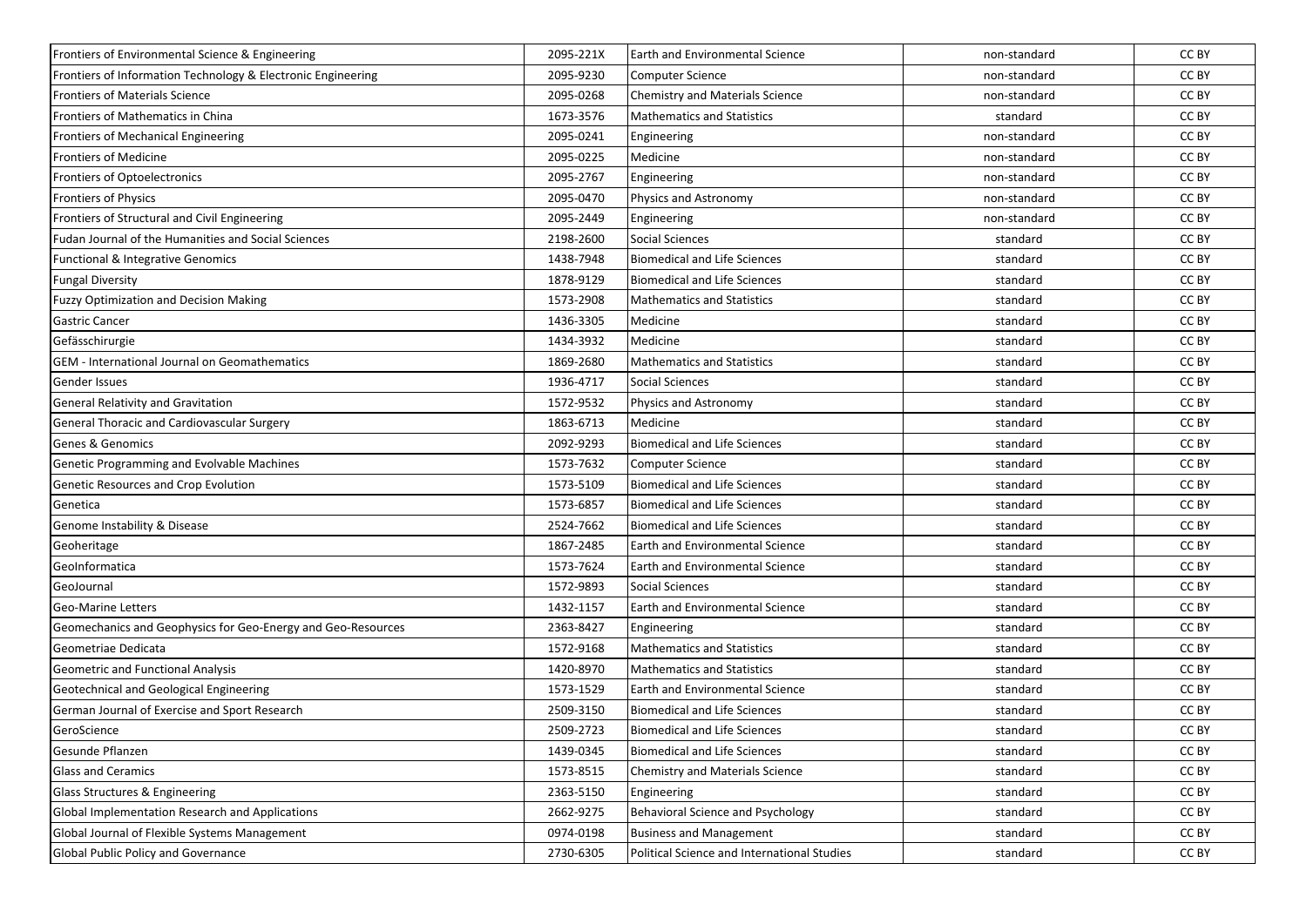| Global Social Welfare                                                                  | 2196-8799 | Social Sciences                     | standard | CC BY    |
|----------------------------------------------------------------------------------------|-----------|-------------------------------------|----------|----------|
| Glycoconjugate Journal                                                                 | 1573-4986 | Biomedical and Life Sciences        | standard | CC BY    |
| <b>Gold Bulletin</b>                                                                   | 2190-7579 | Chemistry and Materials Science     | standard | CC BY    |
| <b>GPS Solutions</b>                                                                   | 1521-1886 | Earth and Environmental Science     | standard | CC BY    |
| Graefe's Archive for Clinical and Experimental Ophthalmology                           | 1435-702X | Medicine                            | standard | CC BY    |
| <b>Granular Computing</b>                                                              | 2364-4974 | Engineering                         | standard | CC BY    |
| <b>Granular Matter</b>                                                                 | 1434-7636 | Physics and Astronomy               | standard | CC BY    |
| Graphene and 2D Materials Technologies                                                 | 2730-9975 | Chemistry and Materials Science     | standard | CC BY    |
| <b>Graphs and Combinatorics</b>                                                        | 1435-5914 | <b>Mathematics and Statistics</b>   | standard | CC BY    |
| Group Decision and Negotiation                                                         | 1572-9907 | <b>Business and Management</b>      | standard | CC BY    |
| Grundwasser                                                                            | 1432-1165 | Earth and Environmental Science     | standard | CC BY    |
| Gruppe. Interaktion. Organisation. Zeitschrift für Angewandte Organisationspsychologie | 2366-6218 | Behavioral Science and Psychology   | standard | CC BY    |
| Gynäkologische Endokrinologie                                                          | 1610-2908 | Medicine                            | standard | CC BY    |
| Hague Journal on the Rule of Law                                                       | 1876-4053 | Law and Criminology                 | standard | CC BY    |
| hautnah                                                                                | 2192-6484 | Medicine                            | standard | CC BY    |
| <b>Head and Neck Pathology</b>                                                         | 1936-0568 | Medicine                            | standard | CC BY    |
| <b>Health and Technology</b>                                                           | 2190-7196 | Engineering                         | standard | CC BY    |
| <b>Health Care Analysis</b>                                                            | 1573-3394 | Medicine                            | standard | CC BY    |
| Health Care Management Science                                                         | 1572-9389 | <b>Business and Management</b>      | standard | CC BY    |
| Health Information Science and Systems                                                 | 2047-2501 | <b>Computer Science</b>             | standard | CC BY    |
| Health Services and Outcomes Research Methodology                                      | 1572-9400 | Medicine                            | standard | CC BY    |
| <b>Heart and Vessels</b>                                                               | 1615-2573 | Medicine                            | standard | CC BY    |
| <b>Heart Failure Reviews</b>                                                           | 1573-7322 | Medicine                            | standard | CC BY    |
| <b>Heat and Mass Transfer</b>                                                          | 1432-1181 | Engineering                         | standard | CC BY    |
| <b>HEC</b> Forum                                                                       | 1572-8498 | Education                           | standard | CC BY    |
| HeilberufeScience                                                                      | 2190-2100 | Medicine                            | standard | CC BY    |
| Hepatology International                                                               | 1936-0541 | Medicine                            | standard | CC BY    |
| Hernia                                                                                 | 1248-9204 | Medicine                            | standard | CC BY    |
| Herz                                                                                   | 1615-6692 | Medicine                            | standard | CC BY    |
| Herzschrittmachertherapie + Elektrophysiologie                                         | 1435-1544 | Medicine                            | standard | CC BY    |
| High Blood Pressure & Cardiovascular Prevention                                        | 1179-1985 | Medicine                            | standard | CC BY-NC |
| <b>Higher Education</b>                                                                | 1573-174X | Education                           | standard | CC BY    |
| Histochemistry and Cell Biology                                                        | 1432-119X | <b>Biomedical and Life Sciences</b> | standard | CC BY    |
| <b>Historical Archaeology</b>                                                          | 2328-1103 | Social Sciences                     | standard | CC BY    |
| History and Philosophy of the Life Sciences                                            | 1742-6316 | Education                           | standard | CC BY    |
| HMD Praxis der Wirtschaftsinformatik                                                   | 2198-2775 | <b>Computer Science</b>             | standard | CC BY    |
| <b>HNO</b>                                                                             | 1433-0458 | Medicine                            | standard | CC BY    |
| Homo Oeconomicus                                                                       | 2366-6161 | Economics and Finance               | standard | CC BY    |
| Hormones                                                                               | 2520-8721 | Medicine                            | standard | CC BY    |
| Horticulture, Environment, and Biotechnology                                           | 2211-3460 | <b>Biomedical and Life Sciences</b> | standard | CC BY    |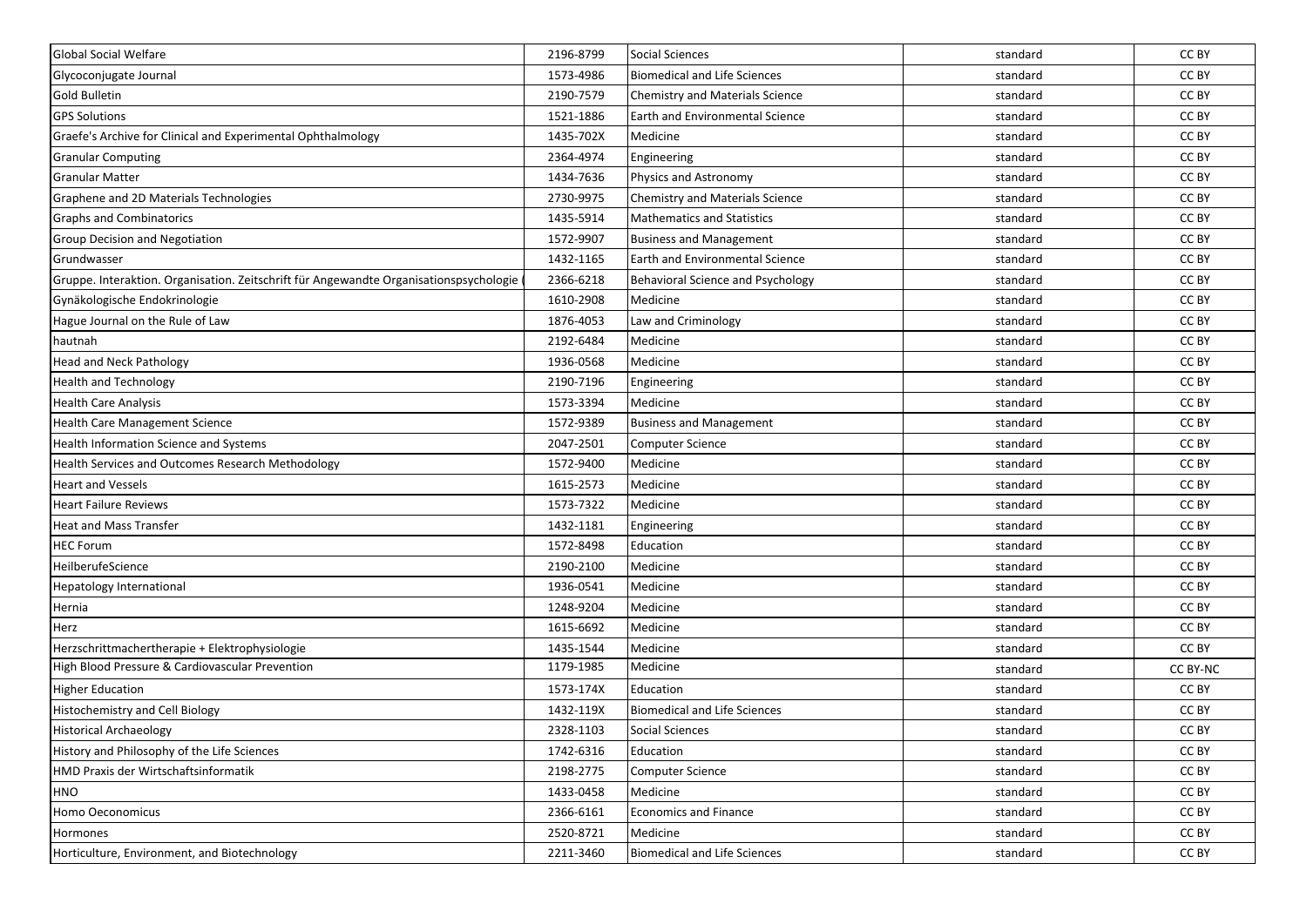| Human Arenas                                                            | 2522-5804 | Behavioral Science and Psychology      | standard     | CC BY |
|-------------------------------------------------------------------------|-----------|----------------------------------------|--------------|-------|
| Human Cell                                                              | 1749-0774 | <b>Biomedical and Life Sciences</b>    | standard     | CC BY |
| Human Ecology                                                           | 1572-9915 | Social Sciences                        | standard     | CC BY |
| Human Factors and Mechanical Engineering for Defense and Safety         | 2367-2544 | Engineering                            | standard     | CC BY |
| <b>Human Genetics</b>                                                   | 1432-1203 | <b>Biomedical and Life Sciences</b>    | standard     | CC BY |
| Human Nature                                                            | 1936-4776 | Social Sciences                        | standard     | CC BY |
| Human Rights Review                                                     | 1874-6306 | Education                              | standard     | CC BY |
| <b>Human Studies</b>                                                    | 1572-851X | Education                              | standard     | CC BY |
| Human-Intelligent Systems Integration                                   | 2524-4884 | Engineering                            | standard     | CC BY |
| Humanistic Management Journal                                           | 2366-6048 | Education                              | standard     | CC BY |
| <b>Husserl Studies</b>                                                  | 1572-8501 | Education                              | standard     | CC BY |
| Hydrobiologia                                                           | 1573-5117 | <b>Biomedical and Life Sciences</b>    | standard     | CC BY |
| Hydrogeology Journal                                                    | 1435-0157 | <b>Earth and Environmental Science</b> | standard     | CC BY |
| Hyperfine Interactions                                                  | 1572-9540 | Physics and Astronomy                  | standard     | CC BY |
| Ichthyological Research                                                 | 1616-3915 | <b>Biomedical and Life Sciences</b>    | standard     | CC BY |
| IIC - International Review of Intellectual Property and Competition Law | 2195-0237 | Law and Criminology                    | standard     | CC BY |
| Immunogenetics                                                          | 1432-1211 | <b>Biomedical and Life Sciences</b>    | standard     | CC BY |
| Immunologic Research                                                    | 1559-0755 | <b>Biomedical and Life Sciences</b>    | standard     | CC BY |
| In Silico Pharmacology                                                  | 2193-9616 | <b>Biomedical and Life Sciences</b>    | standard     | CC BY |
| In Vitro Cellular & Developmental Biology - Animal                      | 1543-706X | <b>Biomedical and Life Sciences</b>    | standard     | CC BY |
| In Vitro Cellular & Developmental Biology - Plant                       | 1475-2689 | <b>Biomedical and Life Sciences</b>    | standard     | CC BY |
| Indian Economic Review                                                  | 2520-1778 | <b>Economics and Finance</b>           | standard     | CC BY |
| Indian Geotechnical Journal                                             | 2277-3347 | Engineering                            | standard     | CC BY |
| Indian Journal of Clinical Biochemistry                                 | 0974-0422 | <b>Biomedical and Life Sciences</b>    | standard     | CC BY |
| Indian Journal of Gastroenterology                                      | 0975-0711 | Medicine                               | standard     | CC BY |
| Indian Journal of Gynecologic Oncology                                  | 2363-8400 | Medicine                               | standard     | CC BY |
| Indian Journal of Hematology and Blood Transfusion                      | 0974-0449 | Medicine                               | standard     | CC BY |
| Indian Journal of Microbiology                                          | 0973-7715 | <b>Biomedical and Life Sciences</b>    | standard     | CC BY |
| Indian Journal of Orthopaedics                                          | 1998-3727 | Medicine                               | standard     | CC BY |
| Indian Journal of Otolaryngology and Head & Neck Surgery                | 0973-7707 | Medicine                               | standard     | CC BY |
| Indian Journal of Physics                                               | 0974-9845 | Physics and Astronomy                  | standard     | CC BY |
| Indian Journal of Surgery                                               | 0973-9793 | Medicine                               | standard     | CC BY |
| Indian Journal of Surgical Oncology                                     | 0976-6952 | Medicine                               | standard     | CC BY |
| Indian Journal of Thoracic and Cardiovascular Surgery                   | 0973-7723 | Medicine                               | standard     | CC BY |
| <b>Indian Pediatrics</b>                                                | 0974-7559 | Medicine                               | non-standard | CC BY |
| Indian Phytopathology                                                   | 2248-9800 | <b>Biomedical and Life Sciences</b>    | standard     | CC BY |
| Infection                                                               | 1439-0973 | Medicine                               | standard     | CC BY |
| Inflammation                                                            | 1573-2576 | <b>Biomedical and Life Sciences</b>    | standard     | CC BY |
| Inflammation Research                                                   | 1420-908X | <b>Biomedical and Life Sciences</b>    | standard     | CC BY |
| Inflammopharmacology                                                    | 1568-5608 | <b>Biomedical and Life Sciences</b>    | standard     | CC BY |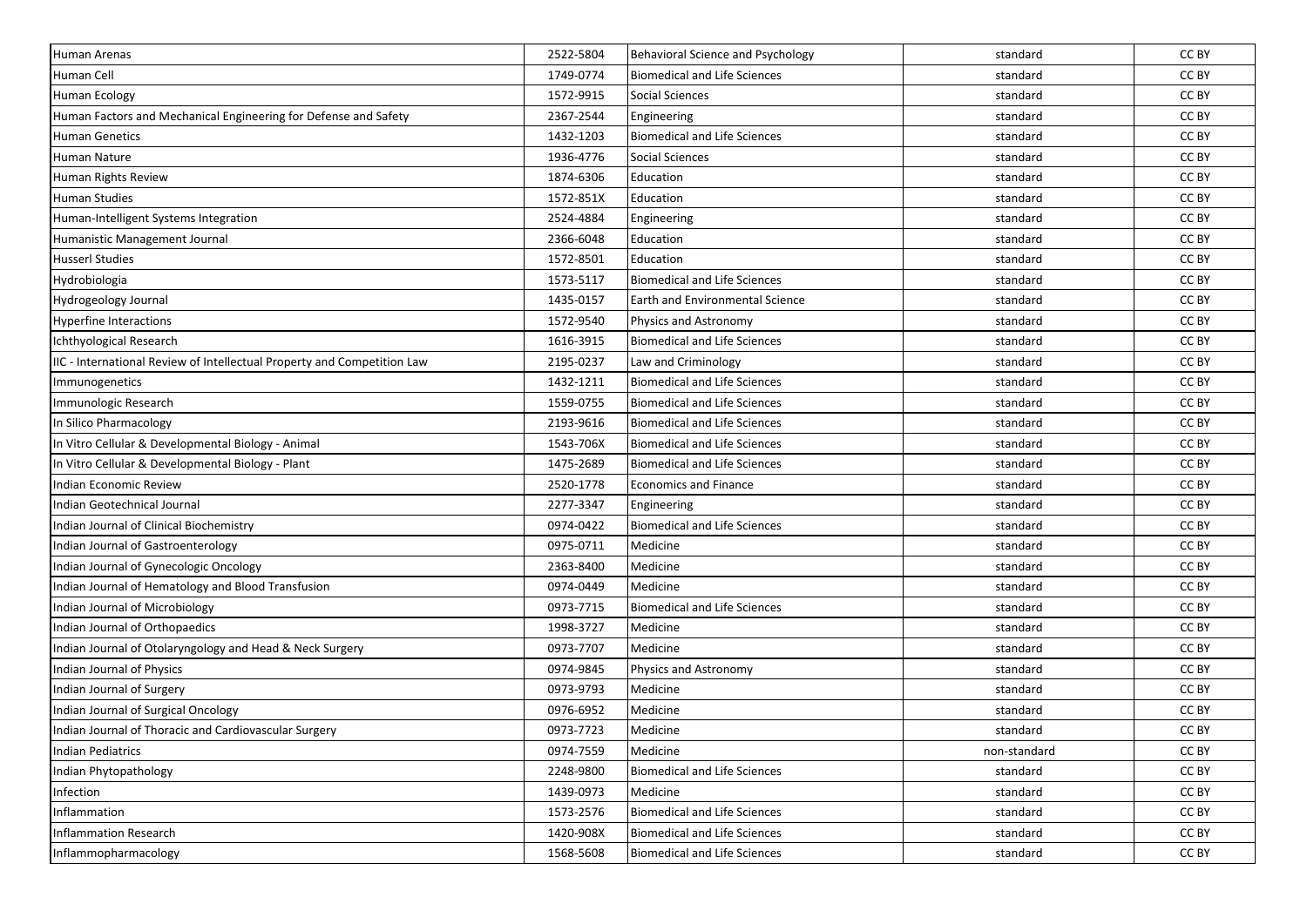| Informatik Spektrum                                                                        | 1432-122X | <b>Computer Science</b>                | standard     | CC BY |
|--------------------------------------------------------------------------------------------|-----------|----------------------------------------|--------------|-------|
| <b>Information Geometry</b>                                                                | 2511-249X | <b>Mathematics and Statistics</b>      | standard     | CC BY |
| <b>Information Retrieval Journal</b>                                                       | 1573-7659 | Computer Science                       | standard     | CC BY |
| Information Systems and e-Business Management                                              | 1617-9854 | <b>Business and Management</b>         | standard     | CC BY |
| <b>Information Systems Frontiers</b>                                                       | 1572-9419 | <b>Business and Management</b>         | standard     | CC BY |
| Information Technology & Tourism                                                           | 1943-4294 | <b>Business and Management</b>         | standard     | CC BY |
| Information Technology and Management                                                      | 1573-7667 | <b>Business and Management</b>         | standard     | CC BY |
| Innovations in Systems and Software Engineering                                            | 1614-5054 | Computer Science                       | standard     | CC BY |
| Innovative Higher Education                                                                | 1573-1758 | Education                              | standard     | CC BY |
| Innovative Infrastructure Solutions                                                        | 2364-4184 | <b>Earth and Environmental Science</b> | standard     | CC BY |
| <b>Insectes Sociaux</b>                                                                    | 1420-9098 | <b>Biomedical and Life Sciences</b>    | standard     | CC BY |
| <b>Instructional Science</b>                                                               | 1573-1952 | Education                              | standard     | CC BY |
| Integral Equations and Operator Theory                                                     | 1420-8989 | <b>Mathematics and Statistics</b>      | standard     | CC BY |
| Integrating Materials and Manufacturing Innovation                                         | 2193-9772 | Chemistry and Materials Science        | standard     | CC BY |
| Integrative Psychological and Behavioral Science                                           | 1936-3567 | Behavioral Science and Psychology      | standard     | CC BY |
| Intelligent Service Robotics                                                               | 1861-2784 | Engineering                            | standard     | CC BY |
| <b>Intensive Care Medicine</b>                                                             | 1432-1238 | Medicine                               | standard     | CC BY |
| Interchange                                                                                | 1573-1790 | Education                              | standard     | CC BY |
| Interdisciplinary Sciences: Computational Life Sciences                                    | 1867-1462 | <b>Biomedical and Life Sciences</b>    | standard     | CC BY |
| Internal and Emergency Medicine                                                            | 1970-9366 | Medicine                               | standard     | CC BY |
| International Advances in Economic Research                                                | 1573-966X | <b>Economics and Finance</b>           | standard     | CC BY |
| <b>International Applied Mechanics</b>                                                     | 1573-8582 | Physics and Astronomy                  | standard     | CC BY |
| International Archives of Occupational and Environmental Health                            | 1432-1246 | <b>Earth and Environmental Science</b> | standard     | CC BY |
| International Cancer Conference Journal                                                    | 2192-3183 | Medicine                               | standard     | CC BY |
| International Communication of Chinese Culture                                             | 2197-4241 | <b>Social Sciences</b>                 | standard     | CC BY |
| <b>International Criminology</b>                                                           | 2662-9976 | Law and Criminology                    | standard     | CC BY |
| International Cybersecurity Law Review                                                     | 2662-9739 | <b>Computer Science</b>                | standard     | CC BY |
| International Economics and Economic Policy                                                | 1612-4812 | <b>Economics and Finance</b>           | standard     | CC BY |
| International Entrepreneurship and Management Journal                                      | 1555-1938 | <b>Business and Management</b>         | standard     | CC BY |
| International Environmental Agreements: Politics, Law and Economics                        | 1573-1553 | <b>Earth and Environmental Science</b> | standard     | CC BY |
| International Journal for Educational and Vocational Guidance                              | 1573-1782 | Education                              | standard     | CC BY |
| International Journal for Philosophy of Religion                                           | 1572-8684 | Education                              | standard     | CC BY |
| International Journal for the Advancement of Counselling                                   | 1573-3246 | Behavioral Science and Psychology      | standard     | CC BY |
| International Journal for the Semiotics of Law - Revue internationale de Sémiotique juridi | 1572-8722 | Law and Criminology                    | standard     | CC BY |
| International Journal of Advances in Engineering Sciences and Applied Mathematics          | 0975-5616 | Engineering                            | standard     | CC BY |
| International Journal of Aeronautical and Space Sciences                                   | 2093-2480 | Engineering                            | standard     | CC BY |
| International Journal of Applied and Computational Mathematics                             | 2199-5796 | Mathematics and Statistics             | standard     | CC BY |
| International Journal of Applied Positive Psychology                                       | 2364-5059 | Behavioral Science and Psychology      | standard     | CC BY |
| International Journal of Artificial Intelligence in Education                              | 1560-4306 | Computer Science                       | standard     | CC BY |
| International Journal of Automation and Computing                                          | 1751-8520 | Engineering                            | non-standard | CC BY |
| International Journal of Behavioral Medicine                                               | 1532-7558 | Medicine                               | standard     | CC BY |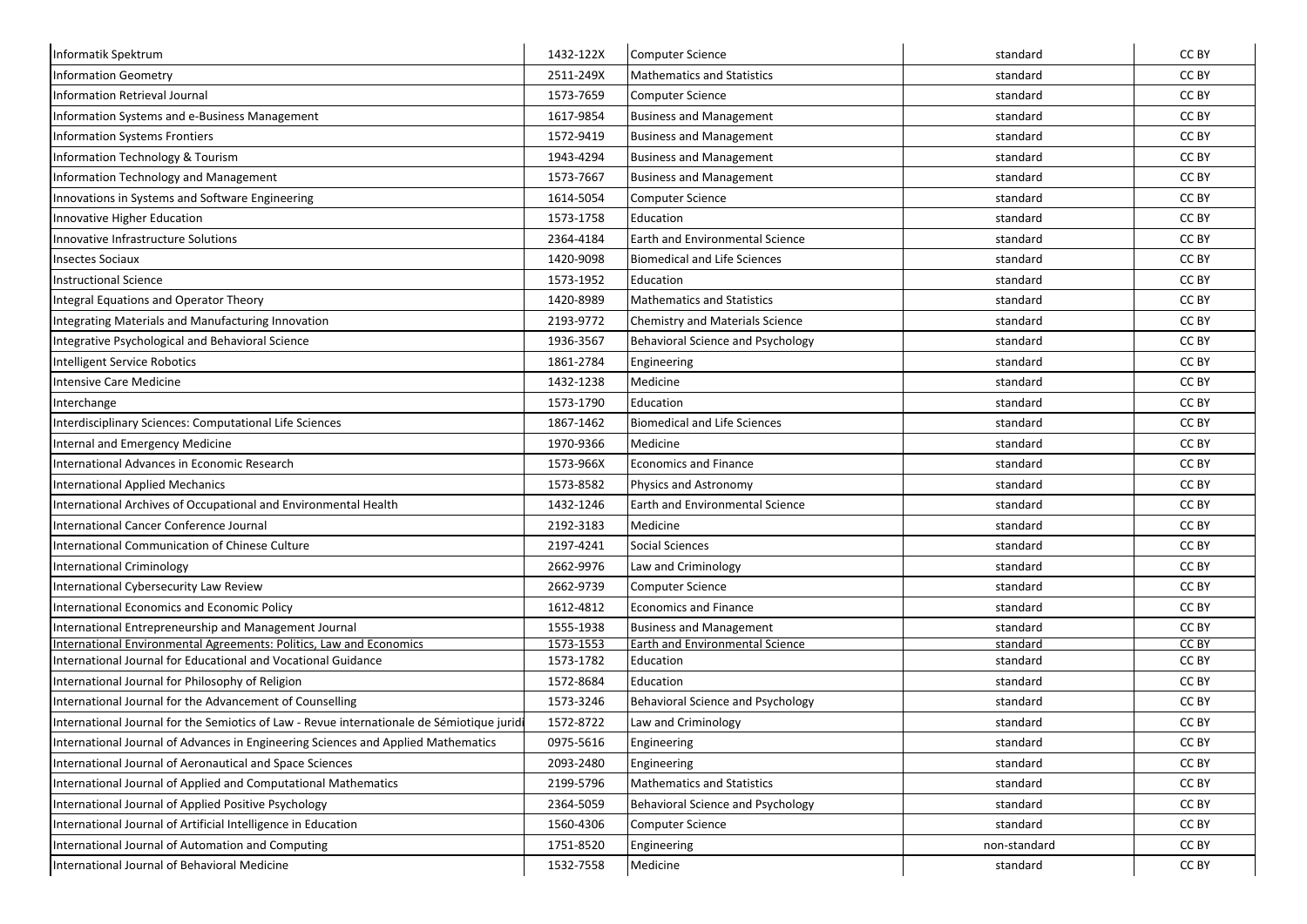| International Journal of Biometeorology                              | 1432-1254 | <b>Earth and Environmental Science</b>   | standard | CC BY |
|----------------------------------------------------------------------|-----------|------------------------------------------|----------|-------|
| International Journal of Bullying Prevention                         | 2523-3661 | Behavioral Science and Psychology        | standard | CC BY |
| International Journal of Civil Engineering                           | 2383-3874 | Engineering                              | standard | CC BY |
| International Journal of Clinical Oncology                           | 1437-7772 | Medicine                                 | standard | CC BY |
| International Journal of Clinical Pharmacy                           | 2210-7711 | Medicine                                 | standard | CC BY |
| International Journal of Cognitive Therapy                           | 1937-1217 | <b>Behavioral Science and Psychology</b> | standard | CC BY |
| International Journal of Colorectal Disease                          | 1432-1262 | Medicine                                 | standard | CC BY |
| International Journal of Community Well-Being                        | 2524-5309 | <b>Social Sciences</b>                   | standard | CC BY |
| International Journal of Computer Assisted Radiology and Surgery     | 1861-6429 | Medicine                                 | standard | CC BY |
| International Journal of Computer Vision                             | 1573-1405 | <b>Computer Science</b>                  | standard | CC BY |
| International Journal of Computer-Supported Collaborative Learning   | 1556-1615 | Education                                | standard | CC BY |
| International Journal of Data Science and Analytics                  | 2364-4168 | <b>Computer Science</b>                  | standard | CC BY |
| International Journal of Diabetes in Developing Countries            | 1998-3832 | Medicine                                 | standard | CC BY |
| International Journal of Digital Humanities                          | 2524-7840 | <b>Mathematics and Statistics</b>        | standard | CC BY |
| International Journal of Dynamics and Control                        | 2195-2698 | Engineering                              | standard | CC BY |
| International Journal of Early Childhood                             | 1878-4658 | Education                                | standard | CC BY |
| International Journal of Earth Sciences                              | 1437-3262 | Earth and Environmental Science          | standard | CC BY |
| International Journal of Economic Policy Studies                     | 1881-4387 | <b>Economics and Finance</b>             | standard | CC BY |
| International Journal of Energy and Environmental Engineering        | 2251-6832 | Energy                                   | standard | CC BY |
| International Journal of Energy and Water Resources                  | 2522-0101 | <b>Earth and Environmental Science</b>   | standard | CC BY |
| International Journal of Environmental Research                      | 2008-2304 | <b>Earth and Environmental Science</b>   | standard | CC BY |
| International Journal of Environmental Science and Technology        | 1735-2630 | Earth and Environmental Science          | standard | CC BY |
| International Journal of Ethics Education                            | 2364-0006 | Education                                | standard | CC BY |
| International Journal of Fracture                                    | 1573-2673 | Chemistry and Materials Science          | standard | CC BY |
| International Journal of Fuzzy Systems                               | 2199-3211 | Engineering                              | standard | CC BY |
| International Journal of Game Theory                                 | 1432-1270 | <b>Economics and Finance</b>             | standard | CC BY |
| International Journal of Geosynthetics and Ground Engineering        | 2199-9279 | Engineering                              | standard | CC BY |
| International Journal of Global Business and Competitiveness         | 0976-1888 | <b>Business and Management</b>           | standard | CC BY |
| International Journal of Health Economics and Management             | 2199-9031 | Medicine                                 | standard | CC BY |
| International Journal of Hindu Studies                               | 1574-9282 | Religion and Philosophy                  | standard | CC BY |
| International Journal of Historical Archaeology                      | 1573-7748 | <b>Social Sciences</b>                   | standard | CC BY |
| International Journal of Information Security                        | 1615-5270 | Computer Science                         | standard | CC BY |
| International Journal of Information Technology                      | 2511-2112 | <b>Computer Science</b>                  | standard | CC BY |
| International Journal of Intelligent Robotics and Applications       | 2366-598X | <b>Computer Science</b>                  | standard | CC BY |
| International Journal of Intelligent Transportation Systems Research | 1868-8659 | Engineering                              | standard | CC BY |
| International Journal of Latin American Religions                    | 2509-9965 | <b>Social Sciences</b>                   | standard | CC BY |
| International Journal of Legal Medicine                              | 1437-1596 | Medicine                                 | standard | CC BY |
| International Journal of Machine Learning and Cybernetics            | 1868-808X | Engineering                              | standard | CC BY |
| International Journal of Material Forming                            | 1960-6214 | Engineering                              | standard | CC BY |
| International Journal of Mechanics and Materials in Design           | 1573-8841 | Engineering                              | standard | CC BY |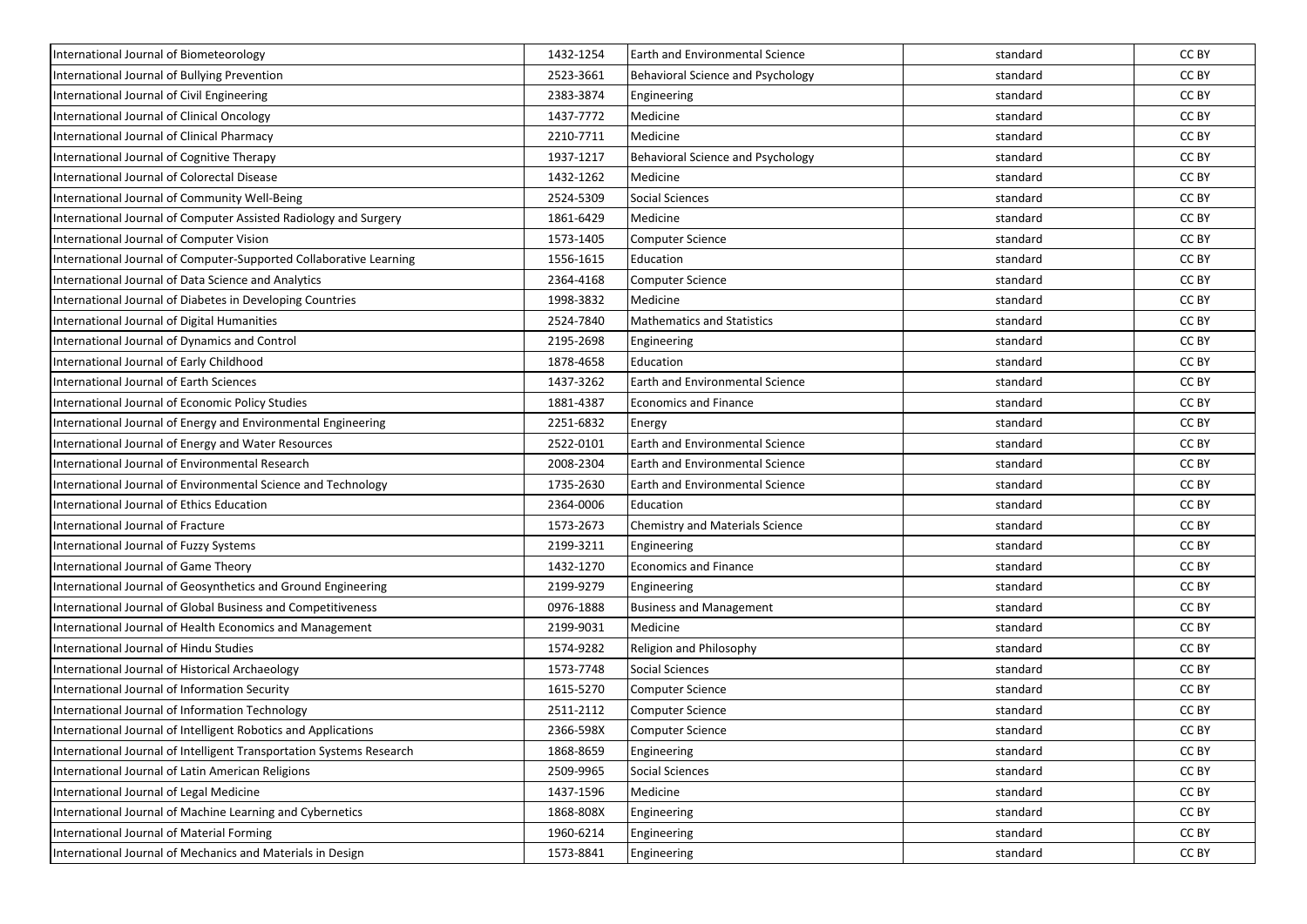| International Journal of Mental Health and Addiction                              | 1557-1882 | Medicine                               | standard     | CC BY |
|-----------------------------------------------------------------------------------|-----------|----------------------------------------|--------------|-------|
| International Journal of Metalcasting                                             | 2163-3193 | <b>Chemistry and Materials Science</b> | standard     | CC BY |
| International Journal of Minerals, Metallurgy and Materials                       | 1869-103X | Chemistry and Materials Science        | non-standard | CC BY |
| nternational Journal of Multimedia Information Retrieval                          | 2192-662X | <b>Computer Science</b>                | standard     | CC BY |
| International Journal of Parallel Programming                                     | 1573-7640 | <b>Computer Science</b>                | standard     | CC BY |
| nternational Journal of Pavement Research and Technology                          | 1997-1400 | Engineering                            | non-standard | CC BY |
| International Journal of Peptide Research and Therapeutics                        | 1573-3904 | <b>Biomedical and Life Sciences</b>    | standard     | CC BY |
| International Journal of Plant Production                                         | 1735-6814 | <b>Biomedical and Life Sciences</b>    | standard     | CC BY |
| International Journal of Politics, Culture, and Society                           | 1573-3416 | <b>Social Sciences</b>                 | standard     | CC BY |
| International Journal of Precision Engineering and Manufacturing                  | 2005-4602 | Engineering                            | standard     | CC BY |
| International Journal of Precision Engineering and Manufacturing-Green Technology | 2198-0810 | Engineering                            | standard     | CC BY |
| International Journal of Primatology                                              | 1573-8604 | <b>Biomedical and Life Sciences</b>    | standard     | CC BY |
| International Journal of Research in Undergraduate Mathematics Education          | 2198-9753 | Education                              | standard     | CC BY |
| nternational Journal of Science and Mathematics Education                         | 1573-1774 | Education                              | standard     | CC BY |
| nternational Journal of Social Robotics                                           | 1875-4805 | Engineering                            | standard     | CC BY |
| International Journal of Speech Technology                                        | 1572-8110 | Engineering                            | standard     | CC BY |
| <b>International Journal of Steel Structures</b>                                  | 2093-6311 | Engineering                            | standard     | CC BY |
| International Journal of System Assurance Engineering and Management              | 0976-4348 | Engineering                            | standard     | CC BY |
| International Journal of Technology and Design Education                          | 1573-1804 | Education                              | standard     | CC BY |
| nternational Journal of the Classical Tradition                                   | 1874-6292 | Literature, Cultural and Media Studies | standard     | CC BY |
| International Journal of the Sociology of Leisure                                 | 2520-8691 | <b>Social Sciences</b>                 | standard     | CC BY |
| <b>International Journal of Theoretical Physics</b>                               | 1572-9575 | Physics and Astronomy                  | standard     | CC BY |
| International Journal of Thermophysics                                            | 1572-9567 | Physics and Astronomy                  | standard     | CC BY |
| International Journal of Tropical Insect Science                                  | 1742-7592 | <b>Biomedical and Life Sciences</b>    | standard     | CC BY |
| nternational Journal of Wireless Information Networks                             | 1572-8129 | Engineering                            | standard     | CC BY |
| nternational Journal on Child Maltreatment: Research, Policy and Practice         | 2524-5244 | <b>Social Sciences</b>                 | standard     | CC BY |
| International Journal on Digital Libraries                                        | 1432-1300 | <b>Computer Science</b>                | standard     | CC BY |
| International Journal on Document Analysis and Recognition (IJDAR)                | 1433-2825 | <b>Computer Science</b>                | standard     | CC BY |
| International Journal on Interactive Design and Manufacturing (IJIDeM)            | 1955-2505 | Engineering                            | standard     | CC BY |
| International Journal on Software Tools for Technology Transfer                   | 1433-2787 | <b>Computer Science</b>                | standard     | CC BY |
| International Microbiology                                                        | 1618-1905 | <b>Biomedical and Life Sciences</b>    | standard     | CC BY |
| International Nano Letters                                                        | 2228-5326 | Chemistry and Materials Science        | standard     | CC BY |
| International Ophthalmology                                                       | 1573-2630 | Medicine                               | standard     | CC BY |
| International Orthopaedics                                                        | 1432-5195 | Medicine                               | standard     | CC BY |
| <b>International Review of Economics</b>                                          | 1863-4613 | Economics and Finance                  | standard     | CC BY |
| nternational Review of Education                                                  | 1573-0638 | Education                              | standard     | CC BY |
| International Review on Public and Nonprofit Marketing                            | 1865-1992 | <b>Business and Management</b>         | standard     | CC BY |
| <b>International Tax and Public Finance</b>                                       | 1573-6970 | <b>Economics and Finance</b>           | standard     | CC BY |
| International Urogynecology Journal                                               | 1433-3023 | Medicine                               | standard     | CC BY |
| <b>International Urology and Nephrology</b>                                       | 1573-2584 | Medicine                               | standard     | CC BY |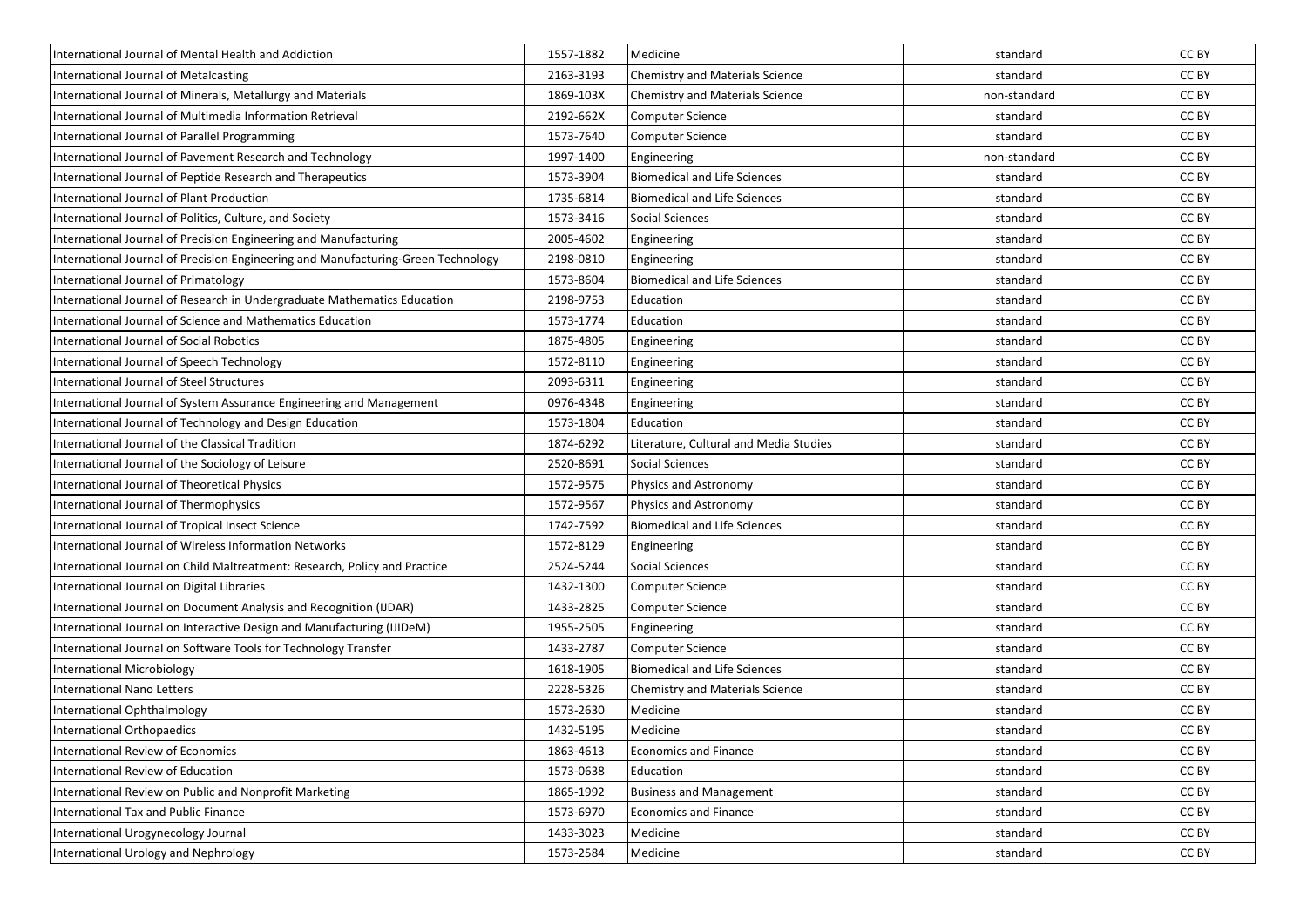| Inventiones mathematicae                                                          | 1432-1297 | Mathematics and Statistics             | standard     | CC BY |
|-----------------------------------------------------------------------------------|-----------|----------------------------------------|--------------|-------|
| <b>Investigational New Drugs</b>                                                  | 1573-0646 | Medicine                               | standard     | CC BY |
| Ionics                                                                            | 1862-0760 | <b>Chemistry and Materials Science</b> | standard     | CC BY |
| Iran Journal of Computer Science                                                  | 2520-8446 | <b>Computer Science</b>                | standard     | CC BY |
| Iranian Journal of Science and Technology, Transactions A: Science                | 2364-1819 | Engineering                            | standard     | CC BY |
| Iranian Journal of Science and Technology, Transactions of Civil Engineering      | 2364-1843 | Engineering                            | standard     | CC BY |
| Iranian Journal of Science and Technology, Transactions of Electrical Engineering | 2364-1827 | Engineering                            | standard     | CC BY |
| Iranian Journal of Science and Technology, Transactions of Mechanical Engineering | 2364-1835 | Engineering                            | standard     | CC BY |
| Iranian Polymer Journal                                                           | 1735-5265 | Chemistry and Materials Science        | standard     | CC BY |
| Irish Journal of Medical Science (1971 -)                                         | 1863-4362 | Medicine                               | standard     | CC BY |
| <b>Irrigation Science</b>                                                         | 1432-1319 | <b>Biomedical and Life Sciences</b>    | standard     | CC BY |
| <b>Israel Journal of Mathematics</b>                                              | 1565-8511 | <b>Mathematics and Statistics</b>      | non-standard | CC BY |
| ISSS Journal of Micro and Smart Systems                                           | 2509-7997 | Engineering                            | standard     | CC BY |
| Italian Economic Journal                                                          | 2199-3238 | <b>Economics and Finance</b>           | standard     | CC BY |
| Italian Journal of Marketing                                                      | 2662-3331 | <b>Business and Management</b>         | standard     | CC BY |
| Jahresbericht der Deutschen Mathematiker-Vereinigung                              | 1869-7135 | <b>Mathematics and Statistics</b>      | standard     | CC BY |
| Japan Journal of Industrial and Applied Mathematics                               | 1868-937X | Mathematics and Statistics             | standard     | CC BY |
| Japanese Journal of Radiology                                                     | 1867-108X | Medicine                               | standard     | CC BY |
| Japanese Journal of Statistics and Data Science                                   | 2520-8764 | <b>Mathematics and Statistics</b>      | standard     | CC BY |
| JBIC Journal of Biological Inorganic Chemistry                                    | 1432-1327 | <b>Biomedical and Life Sciences</b>    | standard     | CC BY |
| Jewish History                                                                    | 1572-8579 | History                                | standard     | CC BY |
| Jindal Global Law Review                                                          | 2364-4869 | Law and Criminology                    | standard     | CC BY |
| <b>JMST Advances</b>                                                              | 2524-7913 | Engineering                            | standard     | CC BY |
| <b>JOM</b>                                                                        | 1543-1851 | Engineering                            | standard     | CC BY |
| Journal d'Analyse Mathématique                                                    | 1565-8538 | <b>Mathematics and Statistics</b>      | non-standard | CC BY |
| Journal for General Philosophy of Science                                         | 1572-8587 | Education                              | standard     | CC BY |
| Journal for STEM Education Research                                               | 2520-8713 | Education                              | standard     | CC BY |
| Journal für Ästhetische Chirurgie                                                 | 1867-4313 | Medicine                               | standard     | CC BY |
| Journal für Gastroenterologische und Hepatologische Erkrankungen                  | 1728-6271 | Medicine                               | standard     | CC BY |
| Journal für Gynäkologische Endokrinologie/Österreich                              | 1996-1553 | Medicine                               | standard     | CC BY |
| Journal für Gynäkologische Endokrinologie/Schweiz                                 | 2520-8500 | Medicine                               | standard     | CC BY |
| Journal für Klinische Endokrinologie und Stoffwechsel                             | 1998-7781 | Medicine                               | standard     | CC BY |
| Journal für Mathematik-Didaktik                                                   | 1869-2699 | Education                              | standard     | CC BY |
| Journal für Mineralstoffwechsel & Muskuloskelettale Erkrankungen                  | 2412-8287 | Medicine                               | standard     | CC BY |
| Journal für Urologie und Urogynäkologie/Österreich                                | 1680-9424 | Medicine                               | standard     | CC BY |
| Journal of Academic Ethics                                                        | 1572-8544 | Education                              | standard     | CC BY |
| Journal of Acupuncture and Tuina Science                                          | 1993-0399 | Medicine                               | non-standard | CC BY |
| Journal of Adult Development                                                      | 1573-3440 | Behavioral Science and Psychology      | standard     | CC BY |
| Journal of African American Studies                                               | 1936-4741 | Social Sciences                        | standard     | CC BY |
| Journal of Agricultural and Environmental Ethics                                  | 1573-322X | Education                              | standard     | CC BY |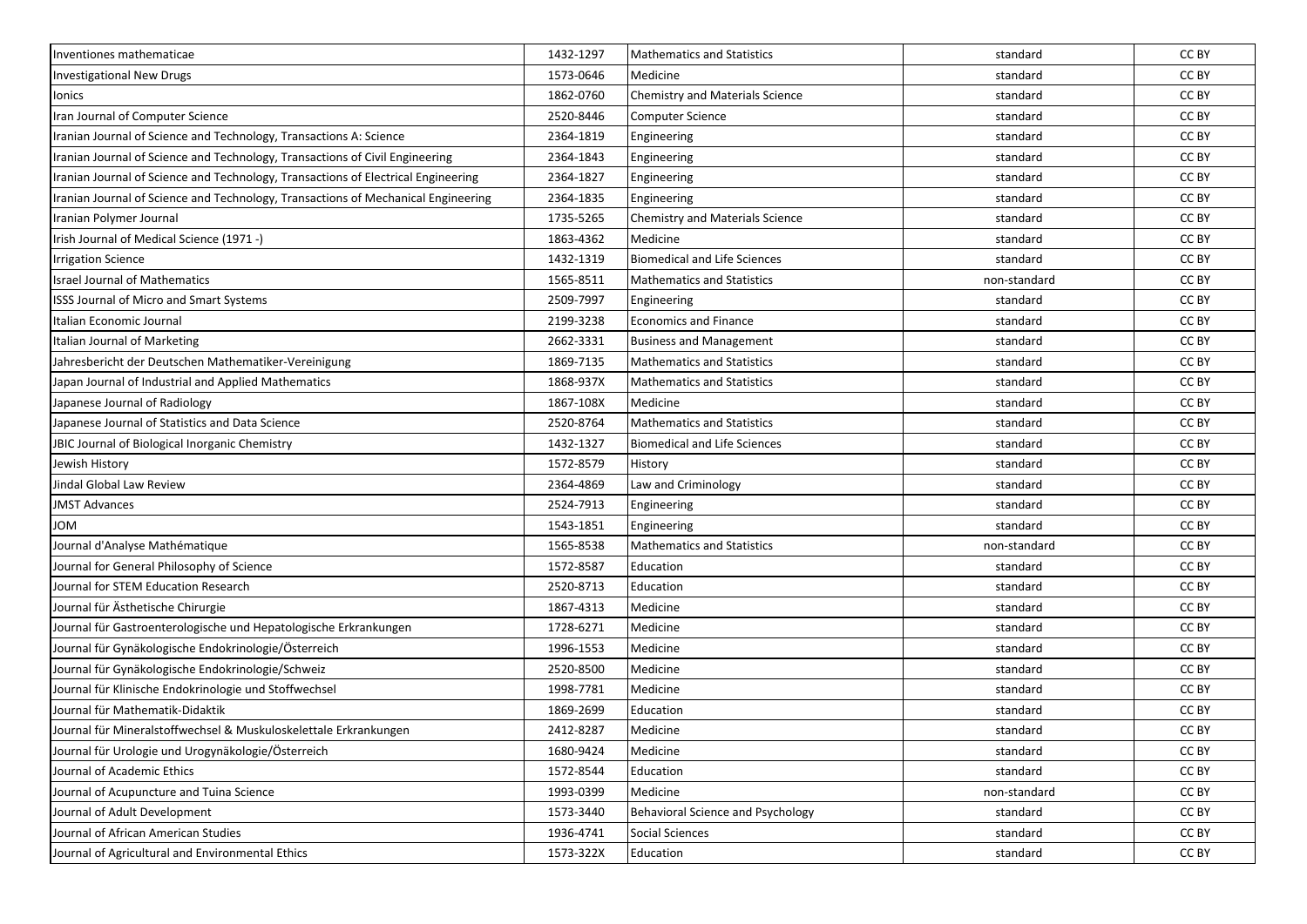| Journal of Agricultural, Biological and Environmental Statistics | 1537-2693 | <b>Mathematics and Statistics</b>      | standard     | CC BY |
|------------------------------------------------------------------|-----------|----------------------------------------|--------------|-------|
| Journal of Algebraic Combinatorics                               | 1572-9192 | <b>Mathematics and Statistics</b>      | standard     | CC BY |
| Journal of Ambient Intelligence and Humanized Computing          | 1868-5145 | Engineering                            | standard     | CC BY |
| Journal of Analysis and Testing                                  | 2509-4696 | Chemistry and Materials Science        | standard     | CC BY |
| Journal of Anesthesia                                            | 1438-8359 | Medicine                               | standard     | CC BY |
| Journal of Applied and Computational Topology                    | 2367-1734 | <b>Mathematics and Statistics</b>      | standard     | CC BY |
| Journal of Applied Electrochemistry                              | 1572-8838 | Chemistry and Materials Science        | standard     | CC BY |
| Journal of Applied Genetics                                      | 2190-3883 | <b>Biomedical and Life Sciences</b>    | standard     | CC BY |
| Journal of Applied Mathematics and Computing                     | 1865-2085 | <b>Mathematics and Statistics</b>      | standard     | CC BY |
| Journal of Applied Phycology                                     | 1573-5176 | <b>Biomedical and Life Sciences</b>    | standard     | CC BY |
| Journal of Applied Spectroscopy                                  | 1573-8647 | Physics and Astronomy                  | standard     | CC BY |
| Journal of Applied Youth Studies                                 | 2204-9207 | <b>Social Sciences</b>                 | standard     | CC BY |
| Journal of Archaeological Method and Theory                      | 1573-7764 | <b>Social Sciences</b>                 | standard     | CC BY |
| Journal of Archaeological Research                               | 1573-7756 | <b>Social Sciences</b>                 | standard     | CC BY |
| Journal of Arid Land                                             | 2194-7783 | <b>Earth and Environmental Science</b> | non-standard | CC BY |
| Journal of Artificial Organs                                     | 1619-0904 | Medicine                               | standard     | CC BY |
| Journal of Assisted Reproduction and Genetics                    | 1573-7330 | Medicine                               | standard     | CC BY |
| Journal of Atmospheric Chemistry                                 | 1573-0662 | <b>Earth and Environmental Science</b> | standard     | CC BY |
| Journal of Autism and Developmental Disorders                    | 1573-3432 | Behavioral Science and Psychology      | standard     | CC BY |
| Journal of Automated Reasoning                                   | 1573-0670 | Computer Science                       | standard     | CC BY |
| Journal of Banking and Financial Technology                      | 2524-7964 | <b>Computer Science</b>                | standard     | CC BY |
| Journal of Behavioral Education                                  | 1573-3513 | Behavioral Science and Psychology      | standard     | CC BY |
| Journal of Behavioral Medicine                                   | 1573-3521 | Medicine                               | standard     | CC BY |
| Journal of Big Data Analytics in Transportation                  | 2523-3564 | Engineering                            | standard     | CC BY |
| Journal of Bio- and Tribo-Corrosion                              | 2198-4239 | Chemistry and Materials Science        | standard     | CC BY |
| Journal of Bioeconomics                                          | 1573-6989 | <b>Economics and Finance</b>           | standard     | CC BY |
| Journal of Bioenergetics and Biomembranes                        | 1573-6881 | Chemistry and Materials Science        | standard     | CC BY |
| Journal of Bioethical Inquiry                                    | 1872-4353 | Medicine                               | standard     | CC BY |
| Journal of Biological Physics                                    | 1573-0689 | Physics and Astronomy                  | standard     | CC BY |
| Journal of Biomolecular NMR                                      | 1573-5001 | Physics and Astronomy                  | standard     | CC BY |
| Journal of Bionic Engineering                                    | 2543-2141 | Engineering                            | non-standard | CC BY |
| Journal of Biosystems Engineering                                | 2234-1862 | Engineering                            | standard     | CC BY |
| Journal of Building Pathology and Rehabilitation                 | 2365-3167 | Engineering                            | standard     | CC BY |
| Journal of Business and Psychology                               | 1573-353X | Behavioral Science and Psychology      | standard     | CC BY |
| Journal of Business Cycle Research                               | 2509-7970 | Economics and Finance                  | standard     | CC BY |
| Journal of Business Economics                                    | 1861-8928 | <b>Business and Management</b>         | standard     | CC BY |
| Journal of Business Ethics                                       | 1573-0697 | Education                              | standard     | CC BY |
| Journal of Cancer Education                                      | 1543-0154 | <b>Biomedical and Life Sciences</b>    | standard     | CC BY |
| Journal of Cancer Research and Clinical Oncology                 | 1432-1335 | Medicine                               | standard     | CC BY |
| Journal of Cancer Survivorship                                   | 1932-2267 | Medicine                               | standard     | CC BY |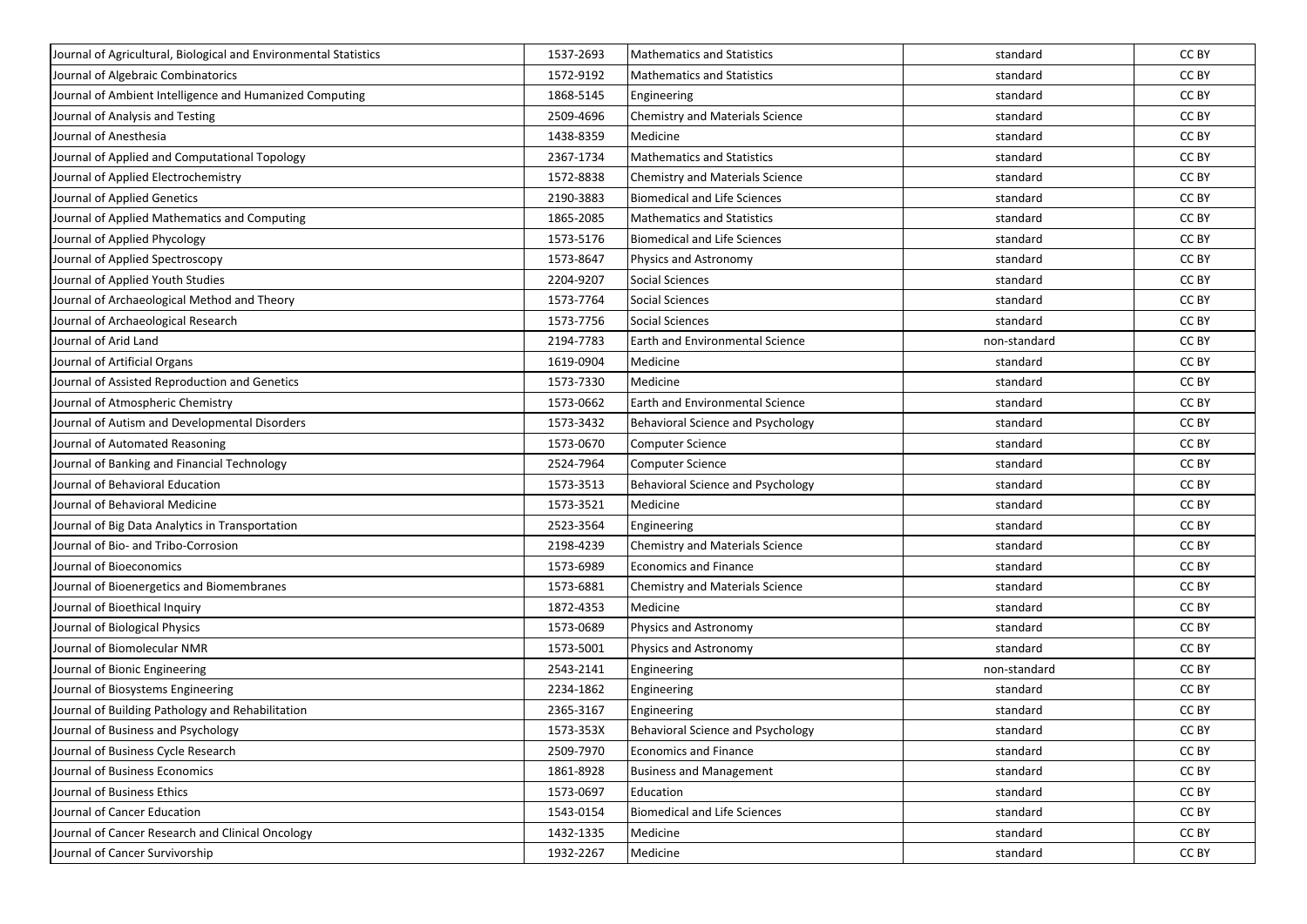| Journal of Cardiovascular Translational Research      | 1937-5395 | Medicine                                    | standard     | CC BY |
|-------------------------------------------------------|-----------|---------------------------------------------|--------------|-------|
| Journal of Cell Communication and Signaling           | 1873-961X | <b>Biomedical and Life Sciences</b>         | standard     | CC BY |
| Journal of Chemical Crystallography                   | 1572-8854 | <b>Chemistry and Materials Science</b>      | standard     | CC BY |
| Journal of Chemical Ecology                           | 1573-1561 | <b>Biomedical and Life Sciences</b>         | standard     | CC BY |
| Journal of Child & Adolescent Trauma                  | 1936-153X | Behavioral Science and Psychology           | standard     | CC BY |
| Journal of Child and Family Studies                   | 1573-2843 | Behavioral Science and Psychology           | standard     | CC BY |
| Journal of Chinese Political Science                  | 1874-6357 | Political Science and International Studies | standard     | CC BY |
| Journal of Civil Structural Health Monitoring         | 2190-5479 | Engineering                                 | standard     | CC BY |
| Journal of Classification                             | 1432-1343 | <b>Mathematics and Statistics</b>           | standard     | CC BY |
| Journal of Clinical Immunology                        | 1573-2592 | <b>Biomedical and Life Sciences</b>         | standard     | CC BY |
| Journal of Clinical Monitoring and Computing          | 1573-2614 | Medicine                                    | standard     | CC BY |
| Journal of Clinical Psychology in Medical Settings    | 1573-3572 | Medicine                                    | standard     | CC BY |
| Journal of Cluster Science                            | 1572-8862 | <b>Chemistry and Materials Science</b>      | standard     | CC BY |
| Journal of Coastal Conservation                       | 1874-7841 | Earth and Environmental Science             | standard     | CC BY |
| Journal of Coatings Technology and Research           | 1935-3804 | Chemistry and Materials Science             | standard     | CC BY |
| Journal of Cognitive Enhancement                      | 2509-3304 | Behavioral Science and Psychology           | standard     | CC BY |
| Journal of Combinatorial Optimization                 | 1573-2886 | <b>Mathematics and Statistics</b>           | standard     | CC BY |
| Journal of Community Genetics                         | 1868-6001 | <b>Biomedical and Life Sciences</b>         | standard     | CC BY |
| Journal of Community Health                           | 1573-3610 | Medicine                                    | standard     | CC BY |
| Journal of Comparative Physiology A                   | 1432-1351 | <b>Biomedical and Life Sciences</b>         | standard     | CC BY |
| Journal of Comparative Physiology B                   | 1432-136X | <b>Biomedical and Life Sciences</b>         | standard     | CC BY |
| Journal of Computational Electronics                  | 1572-8137 | Engineering                                 | standard     | CC BY |
| Journal of Computational Neuroscience                 | 1573-6873 | <b>Biomedical and Life Sciences</b>         | standard     | CC BY |
| Journal of Computational Social Science               | 2432-2725 | Social Sciences                             | standard     | CC BY |
| Journal of Computer Science and Technology            | 1860-4749 | <b>Computer Science</b>                     | non-standard | CC BY |
| Journal of Computer Virology and Hacking Techniques   | 2263-8733 | Computer Science                            | standard     | CC BY |
| Journal of Computer-Aided Molecular Design            | 1573-4951 | Chemistry and Materials Science             | standard     | CC BY |
| Journal of Computers in Education                     | 2197-9995 | Education                                   | standard     | CC BY |
| Journal of Computing in Higher Education              | 1867-1233 | Education                                   | standard     | CC BY |
| Journal of Consumer Policy                            | 1573-0700 | <b>Social Sciences</b>                      | standard     | CC BY |
| Journal of Consumer Protection and Food Safety        | 1661-5867 | <b>Biomedical and Life Sciences</b>         | standard     | CC BY |
| Journal of Contemporary Psychotherapy                 | 1573-3564 | Medicine                                    | standard     | CC BY |
| Journal of Control, Automation and Electrical Systems | 2195-3899 | Engineering                                 | standard     | CC BY |
| Journal of Crop Science and Biotechnology             | 2005-8276 | <b>Biomedical and Life Sciences</b>         | standard     | CC BY |
| Journal of Cross-Cultural Gerontology                 | 1573-0719 | <b>Social Sciences</b>                      | standard     | CC BY |
| Journal of Cryptographic Engineering                  | 2190-8516 | Computer Science                            | standard     | CC BY |
| Journal of Cryptology                                 | 1432-1378 | <b>Computer Science</b>                     | standard     | CC BY |
| Journal of Cultural Cognitive Science                 | 2520-1018 | Behavioral Science and Psychology           | standard     | CC BY |
| Journal of Cultural Economics                         | 1573-6997 | Economics and Finance                       | standard     | CC BY |
| Journal of Data, Information and Management           | 2524-6364 | Engineering                                 | standard     | CC BY |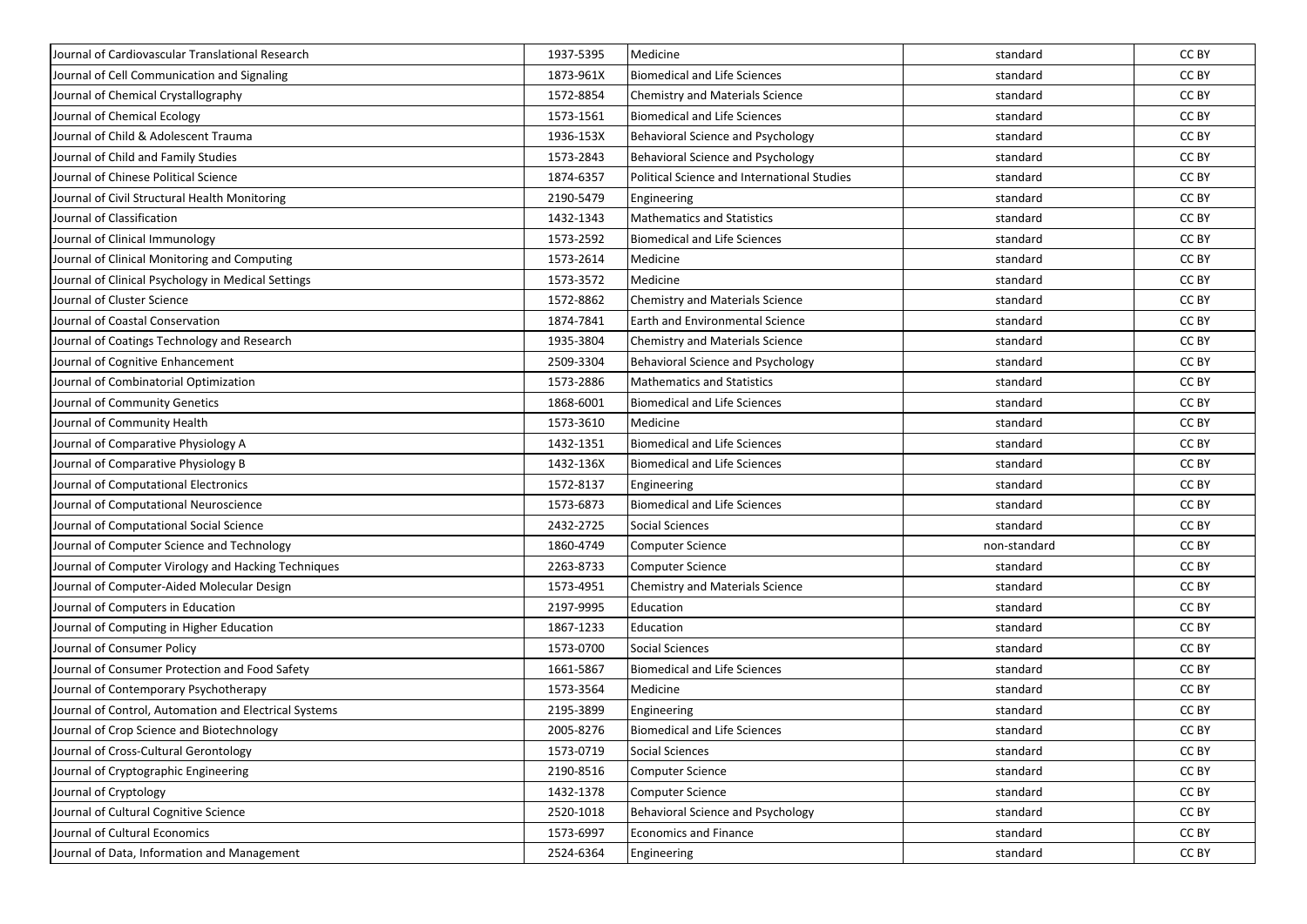| Journal of Developmental and Life-Course Criminology    | 2199-465X | Law and Criminology                      | standard     | CC BY |
|---------------------------------------------------------|-----------|------------------------------------------|--------------|-------|
| Journal of Developmental and Physical Disabilities      | 1573-3580 | <b>Behavioral Science and Psychology</b> | standard     | CC BY |
| Journal of Dharma Studies                               | 2522-0934 | Religion and Philosophy                  | standard     | CC BY |
| Journal of Diabetes & Metabolic Disorders               | 2251-6581 | Medicine                                 | standard     | CC BY |
| Journal of Digital Imaging                              | 1618-727X | Medicine                                 | standard     | CC BY |
| Journal of Dynamic Behavior of Materials                | 2199-7454 | Chemistry and Materials Science          | standard     | CC BY |
| Journal of Dynamical and Control Systems                | 1573-8698 | <b>Mathematics and Statistics</b>        | standard     | CC BY |
| Journal of Dynamics and Differential Equations          | 1572-9222 | <b>Mathematics and Statistics</b>        | standard     | CC BY |
| Journal of Earth Science                                | 1867-111X | <b>Earth and Environmental Science</b>   | non-standard | CC BY |
| Journal of East Asian Linguistics                       | 1572-8560 | Social Sciences                          | standard     | CC BY |
| Journal of Echocardiography                             | 1880-344X | Medicine                                 | standard     | CC BY |
| Journal of Economic Growth                              | 1573-7020 | <b>Economics and Finance</b>             | standard     | CC BY |
| Journal of Economic Interaction and Coordination        | 1860-7128 | Economics and Finance                    | standard     | CC BY |
| Journal of Economics                                    | 1617-7134 | <b>Economics and Finance</b>             | standard     | CC BY |
| Journal of Economics and Finance                        | 1938-9744 | <b>Economics and Finance</b>             | standard     | CC BY |
| Journal of Economics, Race, and Policy                  | 2520-842X | Economics and Finance                    | standard     | CC BY |
| Journal of Educational Change                           | 1573-1812 | Education                                | standard     | CC BY |
| Journal of Elasticity                                   | 1573-2681 | Physics and Astronomy                    | standard     | CC BY |
| Journal of Electrical Engineering & Technology          | 2093-7423 | Engineering                              | standard     | CC BY |
| Journal of Electroceramics                              | 1573-8663 | Chemistry and Materials Science          | standard     | CC BY |
| Journal of Electronic Materials                         | 1543-186X | Chemistry and Materials Science          | standard     | CC BY |
| Journal of Electronic Testing                           | 1573-0727 | Engineering                              | standard     | CC BY |
| Journal of Elliptic and Parabolic Equations             | 2296-9039 | <b>Mathematics and Statistics</b>        | standard     | CC BY |
| Journal of Endocrinological Investigation               | 1720-8386 | Medicine                                 | standard     | CC BY |
| Journal of Engineering Mathematics                      | 1573-2703 | <b>Mathematics and Statistics</b>        | standard     | CC BY |
| Journal of Environmental Health Science and Engineering | 2052-336X | Earth and Environmental Science          | standard     | CC BY |
| Journal of Environmental Studies and Sciences           | 2190-6491 | Earth and Environmental Science          | standard     | CC BY |
| Journal of Ethology                                     | 1439-5444 | <b>Biomedical and Life Sciences</b>      | standard     | CC BY |
| Journal of Evolution Equations                          | 1424-3202 | <b>Mathematics and Statistics</b>        | standard     | CC BY |
| Journal of Evolutionary Economics                       | 1432-1386 | <b>Economics and Finance</b>             | standard     | CC BY |
| Journal of Experimental Criminology                     | 1572-8315 | Law and Criminology                      | standard     | CC BY |
| Journal of Failure Analysis and Prevention              | 1864-1245 | <b>Chemistry and Materials Science</b>   | standard     | CC BY |
| Journal of Family and Economic Issues                   | 1573-3475 | Social Sciences                          | standard     | CC BY |
| Journal of Family Violence                              | 1573-2851 | Medicine                                 | standard     | CC BY |
| Journal of Fetal Medicine                               | 2348-8859 | Medicine                                 | standard     | CC BY |
| Journal of Financial Services Research                  | 1573-0735 | <b>Economics and Finance</b>             | standard     | CC BY |
| Journal of Fixed Point Theory and Applications          | 1661-7746 | <b>Mathematics and Statistics</b>        | standard     | CC BY |
| Journal of Flow Chemistry                               | 2063-0212 | Chemistry and Materials Science          | standard     | CC BY |
| Journal of Fluorescence                                 | 1573-4994 | <b>Biomedical and Life Sciences</b>      | standard     | CC BY |
| Journal of Food Measurement and Characterization        | 2193-4134 | <b>Chemistry and Materials Science</b>   | standard     | CC BY |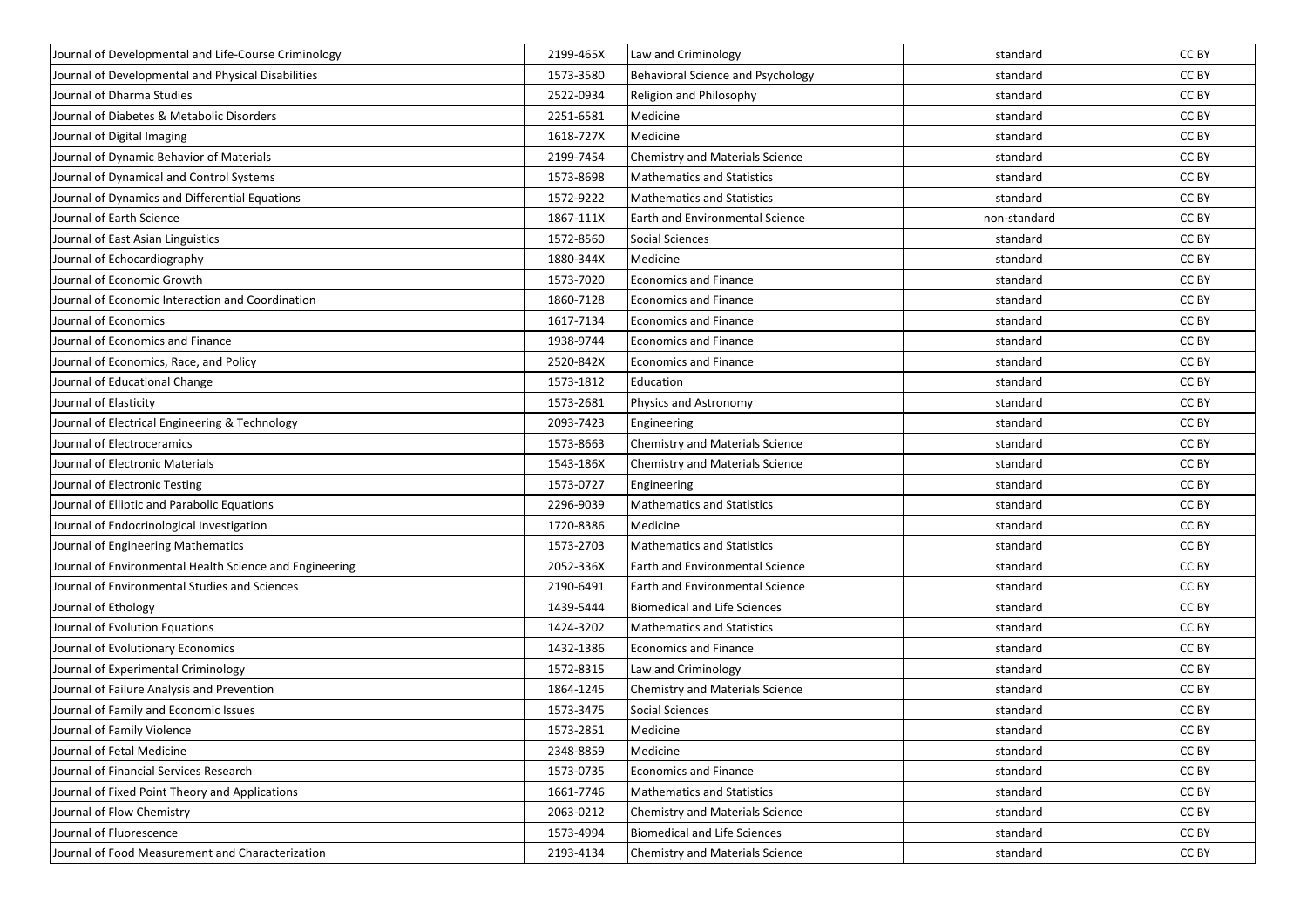| Journal of Food Science and Technology                         | 0975-8402 | Chemistry and Materials Science        | standard     | CC BY |
|----------------------------------------------------------------|-----------|----------------------------------------|--------------|-------|
| Journal of Forestry Research                                   | 1993-0607 | <b>Biomedical and Life Sciences</b>    | standard     | CC BY |
| Journal of Formative Design in Learning                        | 2509-8039 | Education                              | standard     | CC BY |
| Journal of Fourier Analysis and Applications                   | 1531-5851 | <b>Mathematics and Statistics</b>      | standard     | CC BY |
| Journal of Fusion Energy                                       | 1572-9591 | Physics and Astronomy                  | standard     | CC BY |
| Journal of Gambling Studies                                    | 1573-3602 | Medicine                               | standard     | CC BY |
| Journal of Gastroenterology                                    | 1435-5922 | Medicine                               | standard     | CC BY |
| Journal of Gastrointestinal Cancer                             | 1941-6636 | Medicine                               | standard     | CC BY |
| Journal of Gastrointestinal Surgery                            | 1873-4626 | Medicine                               | standard     | CC BY |
| Journal of General Internal Medicine                           | 1525-1497 | Medicine                               | standard     | CC BY |
| Journal of General Plant Pathology                             | 1610-739X | <b>Biomedical and Life Sciences</b>    | standard     | CC BY |
| Journal of Geodesy                                             | 1432-1394 | Earth and Environmental Science        | standard     | CC BY |
| Journal of Geographical Sciences                               | 1861-9568 | <b>Earth and Environmental Science</b> | non-standard | CC BY |
| Journal of Geographical Systems                                | 1435-5949 | <b>Economics and Finance</b>           | standard     | CC BY |
| Journal of Geometry                                            | 1420-8997 | <b>Mathematics and Statistics</b>      | standard     | CC BY |
| Journal of Geovisualization and Spatial Analysis               | 2509-8829 | Earth and Environmental Science        | standard     | CC BY |
| Journal of Global Entrepreneurship Research                    | 2251-7316 | <b>Business and Management</b>         | standard     | CC BY |
| Journal of Global Optimization                                 | 1573-2916 | <b>Mathematics and Statistics</b>      | standard     | CC BY |
| Journal of Grid Computing                                      | 1572-9184 | Computer Science                       | standard     | CC BY |
| Journal of Happiness Studies                                   | 1573-7780 | Social Sciences                        | standard     | CC BY |
| Journal of Hardware and Systems Security                       | 2509-3436 | Engineering                            | standard     | CC BY |
| Journal of Healthcare Informatics Research                     | 2509-498X | Computer Science                       | standard     | CC BY |
| Journal of Hematopathology                                     | 1865-5785 | Medicine                               | standard     | CC BY |
| Journal of Heuristics                                          | 1572-9397 | <b>Mathematics and Statistics</b>      | standard     | CC BY |
| Journal of Homotopy and Related Structures                     | 1512-2891 | <b>Mathematics and Statistics</b>      | standard     | CC BY |
| Journal of Housing and the Built Environment                   | 1573-7772 | Social Sciences                        | standard     | CC BY |
| Journal of Human Rights and Social Work                        | 2365-1792 | <b>Social Sciences</b>                 | standard     | CC BY |
| Journal of Hydrodynamics                                       | 1878-0342 | Engineering                            | non-standard | CC BY |
| Journal of Iberian Geology                                     | 1886-7995 | <b>Earth and Environmental Science</b> | standard     | CC BY |
| Journal of Immigrant and Minority Health                       | 1557-1920 | Medicine                               | standard     | CC BY |
| Journal of Inclusion Phenomena and Macrocyclic Chemistry       | 1573-1111 | Chemistry and Materials Science        | standard     | CC BY |
| Journal of Indian Council of Philosophical Research            | 2363-9962 | Education                              | standard     | CC BY |
| Journal of Indian Philosophy                                   | 1573-0395 | Education                              | standard     | CC BY |
| Journal of Industrial and Business Economics                   | 1972-4977 | <b>Economics and Finance</b>           | standard     | CC BY |
| Journal of Industry, Competition and Trade                     | 1573-7012 | Economics and Finance                  | standard     | CC BY |
| Journal of Infrared, Millimeter, and Terahertz Waves           | 1866-6906 | Engineering                            | standard     | CC BY |
| Journal of Inorganic and Organometallic Polymers and Materials | 1574-1451 | Chemistry and Materials Science        | standard     | CC BY |
| Journal of Insect Behavior                                     | 1572-8889 | <b>Biomedical and Life Sciences</b>    | standard     | CC BY |
| Journal of Insect Conservation                                 | 1572-9753 | <b>Biomedical and Life Sciences</b>    | standard     | CC BY |
| Journal of Intelligent & Robotic Systems                       | 1573-0409 | Engineering                            | standard     | CC BY |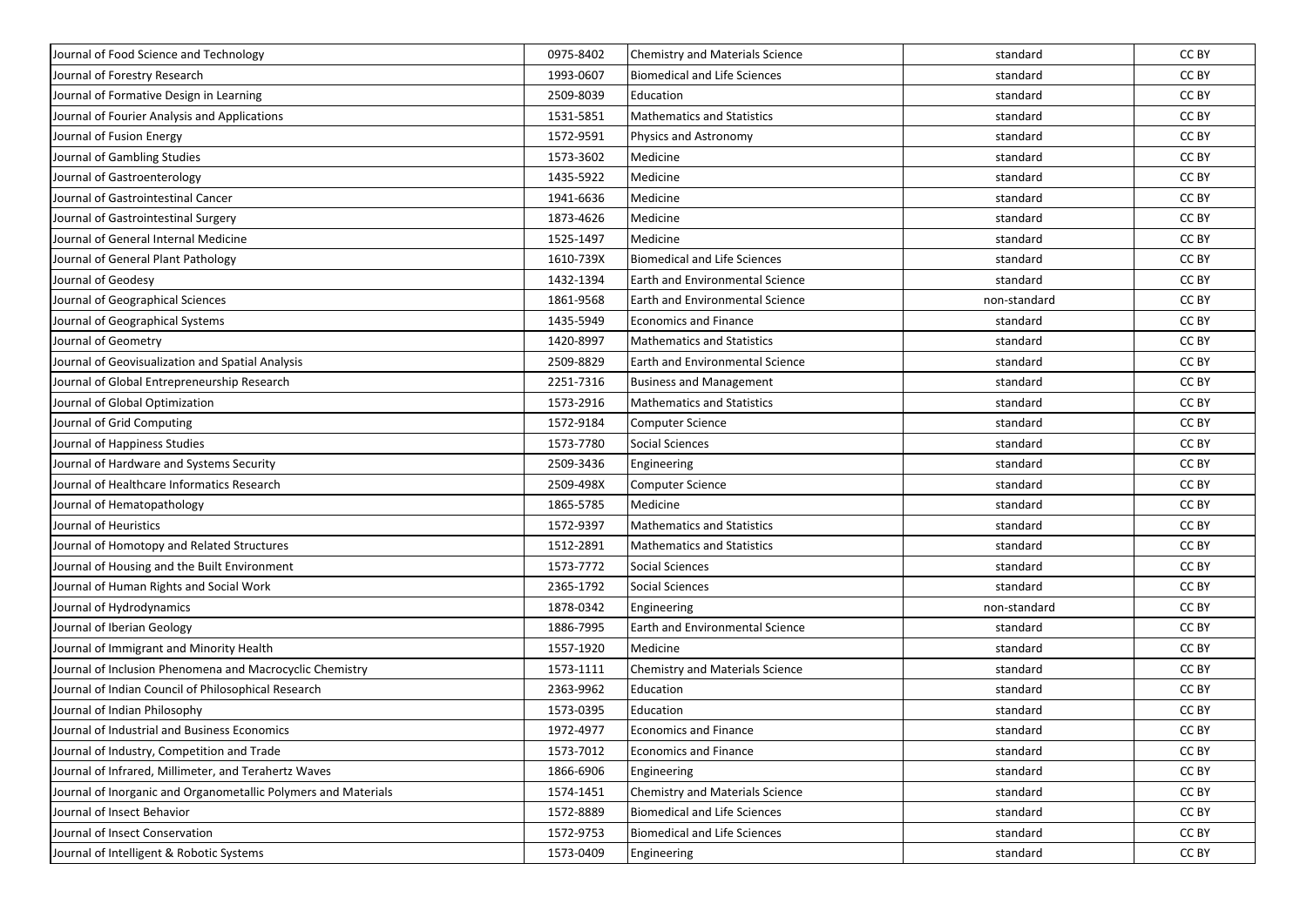| Journal of Intelligent Information Systems             | 1573-7675 | Computer Science                       | standard     | CC BY |
|--------------------------------------------------------|-----------|----------------------------------------|--------------|-------|
| Journal of Intelligent Manufacturing                   | 1572-8145 | <b>Business and Management</b>         | standard     | CC BY |
| Journal of International Entrepreneurship              | 1573-7349 | <b>Business and Management</b>         | standard     | CC BY |
| Journal of International Migration and Integration     | 1874-6365 | <b>Social Sciences</b>                 | standard     | CC BY |
| Journal of Interventional Cardiac Electrophysiology    | 1572-8595 | Medicine                               | standard     | CC BY |
| Journal of Iron and Steel Research International       | 2210-3988 | Engineering                            | standard     | CC BY |
| Journal of Labor Research                              | 1936-4768 | <b>Social Sciences</b>                 | standard     | CC BY |
| Journal of Logic, Language and Information             | 1572-9583 | Education                              | standard     | CC BY |
| Journal of Low Temperature Physics                     | 1573-7357 | Physics and Astronomy                  | standard     | CC BY |
| Journal of Mammalian Evolution                         | 1573-7055 | <b>Biomedical and Life Sciences</b>    | standard     | CC BY |
| Journal of Mammary Gland Biology and Neoplasia         | 1573-7039 | Medicine                               | standard     | CC BY |
| Journal of Management and Governance                   | 1572-963X | <b>Business and Management</b>         | standard     | CC BY |
| Journal of Management Control                          | 2191-477X | <b>Business and Management</b>         | standard     | CC BY |
| Journal of Marine Science and Application              | 1993-5048 | Engineering                            | standard     | CC BY |
| Journal of Marine Science and Technology               | 1437-8213 | Engineering                            | standard     | CC BY |
| Journal of Maritime Archaeology                        | 1557-2293 | <b>Social Sciences</b>                 | standard     | CC BY |
| Journal of Material Cycles and Waste Management        | 1611-8227 | Engineering                            | standard     | CC BY |
| Journal of Materials Engineering and Performance       | 1544-1024 | <b>Chemistry and Materials Science</b> | standard     | CC BY |
| Journal of Materials Research                          | 2044-5326 | Chemistry and Materials Science        | standard     | CC BY |
| Journal of Materials Science                           | 1573-4803 | <b>Chemistry and Materials Science</b> | standard     | CC BY |
| Journal of Materials Science: Materials in Electronics | 1573-482X | Chemistry and Materials Science        | standard     | CC BY |
| Journal of Mathematical Biology                        | 1432-1416 | <b>Mathematics and Statistics</b>      | standard     | CC BY |
| Journal of Mathematical Chemistry                      | 1572-8897 | <b>Chemistry and Materials Science</b> | standard     | CC BY |
| Journal of Mathematical Fluid Mechanics                | 1422-6952 | Physics and Astronomy                  | standard     | CC BY |
| Journal of Mathematical Imaging and Vision             | 1573-7683 | Computer Science                       | standard     | CC BY |
| Journal of Mathematical Sciences                       | 1573-8795 | <b>Mathematics and Statistics</b>      | standard     | CC BY |
| Journal of Mathematics Teacher Education               | 1573-1820 | Education                              | standard     | CC BY |
| Journal of Maxillofacial and Oral Surgery              | 0974-942X | Medicine                               | standard     | CC BY |
| Journal of Medical and Biological Engineering          | 2199-4757 | Engineering                            | standard     | CC BY |
| Journal of Medical Humanities                          | 1573-3645 | Literature, Cultural and Media Studies | standard     | CC BY |
| Journal of Medical Systems                             | 1573-689X | Medicine                               | standard     | CC BY |
| Journal of Medical Toxicology                          | 1937-6995 | <b>Biomedical and Life Sciences</b>    | standard     | CC BY |
| Journal of Medical Ultrasonics                         | 1613-2254 | Medicine                               | standard     | CC BY |
| Journal of Membrane Computing                          | 2523-8914 | <b>Computer Science</b>                | standard     | CC BY |
| Journal of Meteorological Research                     | 2198-0934 | <b>Earth and Environmental Science</b> | non-standard | CC BY |
| Journal of Micro-Bio Robotics                          | 2194-6426 | Engineering                            | standard     | CC BY |
| Journal of Molecular Evolution                         | 1432-1432 | <b>Biomedical and Life Sciences</b>    | standard     | CC BY |
| Journal of Molecular Histology                         | 1567-2387 | Biomedical and Life Sciences           | standard     | CC BY |
| Journal of Molecular Medicine                          | 1432-1440 | <b>Biomedical and Life Sciences</b>    | standard     | CC BY |
| Journal of Molecular Modeling                          | 0948-5023 | <b>Chemistry and Materials Science</b> | standard     | CC BY |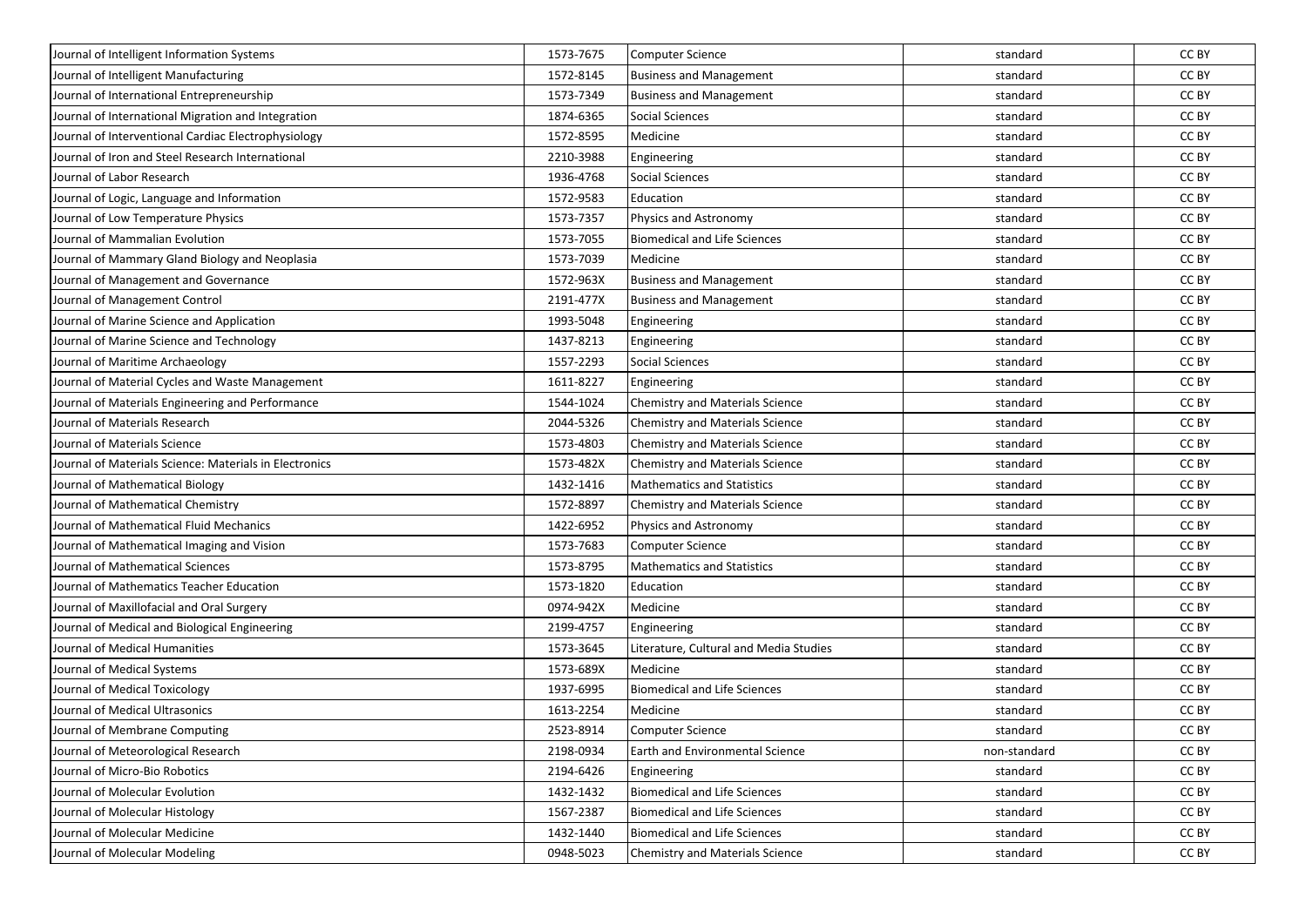| Journal of Molecular Neuroscience                                    | 1559-1166 | <b>Biomedical and Life Sciences</b>    | standard     | CC BY |
|----------------------------------------------------------------------|-----------|----------------------------------------|--------------|-------|
| Journal of Mountain Science                                          | 1993-0321 | Earth and Environmental Science        | non-standard | CC BY |
| Journal of Muscle Research and Cell Motility                         | 1573-2657 | <b>Biomedical and Life Sciences</b>    | standard     | CC BY |
| Journal of Nanoparticle Research                                     | 1572-896X | <b>Chemistry and Materials Science</b> | standard     | CC BY |
| Journal of Nanostructure in Chemistry                                | 2193-8865 | Chemistry and Materials Science        | standard     | CC BY |
| Journal of Natural Medicines                                         | 1861-0293 | <b>Biomedical and Life Sciences</b>    | standard     | CC BY |
| Journal of Nephrology                                                | 1724-6059 | Medicine                               | standard     | CC BY |
| Journal of Network and Systems Management                            | 1573-7705 | Computer Science                       | standard     | CC BY |
| Journal of Neural Transmission                                       | 1435-1463 | Medicine                               | standard     | CC BY |
| Journal of Neuroimmune Pharmacology                                  | 1557-1904 | <b>Biomedical and Life Sciences</b>    | standard     | CC BY |
| Journal of Neurology                                                 | 1432-1459 | Medicine                               | standard     | CC BY |
| Journal of Neuro-Oncology                                            | 1573-7373 | Medicine                               | standard     | CC BY |
| Journal of NeuroVirology                                             | 1538-2443 | <b>Biomedical and Life Sciences</b>    | standard     | CC BY |
| Journal of Nondestructive Evaluation                                 | 1573-4862 | Engineering                            | standard     | CC BY |
| Journal of Nonlinear Science                                         | 1432-1467 | <b>Mathematics and Statistics</b>      | standard     | CC BY |
| Journal of Nonverbal Behavior                                        | 1573-3653 | Behavioral Science and Psychology      | standard     | CC BY |
| Journal of Nuclear Cardiology                                        | 1532-6551 | Medicine                               | standard     | CC BY |
| Journal of Occupational Rehabilitation                               | 1573-3688 | Medicine                               | standard     | CC BY |
| Journal of Ocean Engineering and Marine Energy                       | 2198-6452 | Engineering                            | standard     | CC BY |
| Journal of Ocean University of China                                 | 1993-5021 | <b>Earth and Environmental Science</b> | non-standard | CC BY |
| Journal of Oceanography                                              | 1573-868X | Earth and Environmental Science        | standard     | CC BY |
| Journal of Oceanology and Limnology                                  | 2523-3521 | Earth and Environmental Science        | standard     | CC BY |
| Journal of Optics                                                    | 0974-6900 | Physics and Astronomy                  | standard     | CC BY |
| Journal of Optimization Theory and Applications                      | 1573-2878 | <b>Mathematics and Statistics</b>      | standard     | CC BY |
| Journal of Organization Design                                       | 2245-408X | <b>Business and Management</b>         | standard     | CC BY |
| Journal of Ornithology                                               | 2193-7206 | <b>Biomedical and Life Sciences</b>    | standard     | CC BY |
| Journal of Orofacial Orthopedics / Fortschritte der Kieferorthopädie | 1615-6714 | Medicine                               | standard     | CC BY |
| Journal of Outdoor and Environmental Education                       | 2522-879X | Education                              | standard     | CC BY |
| Journal of Packaging Technology and Research                         | 2520-1042 | Engineering                            | standard     | CC BY |
| Journal of Paleolimnology                                            | 1573-0417 | Earth and Environmental Science        | standard     | CC BY |
| Journal of Paleolithic Archaeology                                   | 2520-8217 | Social Sciences                        | standard     | CC BY |
| Journal of Parasitic Diseases                                        | 0975-0703 | Medicine                               | standard     | CC BY |
| Journal of Pediatric Endoscopic Surgery                              | 2524-7883 | Medicine                               | standard     | CC BY |
| Journal of Pediatric Neuropsychology                                 | 2199-2673 | Behavioral Science and Psychology      | standard     | CC BY |
| Journal of Peridynamics and Nonlocal Modeling                        | 2522-8978 | Engineering                            | standard     | CC BY |
| Journal of Pest Science                                              | 1612-4766 | <b>Biomedical and Life Sciences</b>    | standard     | CC BY |
| Journal of Pharmaceutical Innovation                                 | 1939-8042 | <b>Biomedical and Life Sciences</b>    | standard     | CC BY |
| Journal of Pharmaceutical Investigation                              | 2093-6214 | <b>Biomedical and Life Sciences</b>    | standard     | CC BY |
| Journal of Pharmacokinetics and Pharmacodynamics                     | 1573-8744 | <b>Biomedical and Life Sciences</b>    | standard     | CC BY |
| Journal of Phase Equilibria and Diffusion                            | 1863-7345 | Physics and Astronomy                  | standard     | CC BY |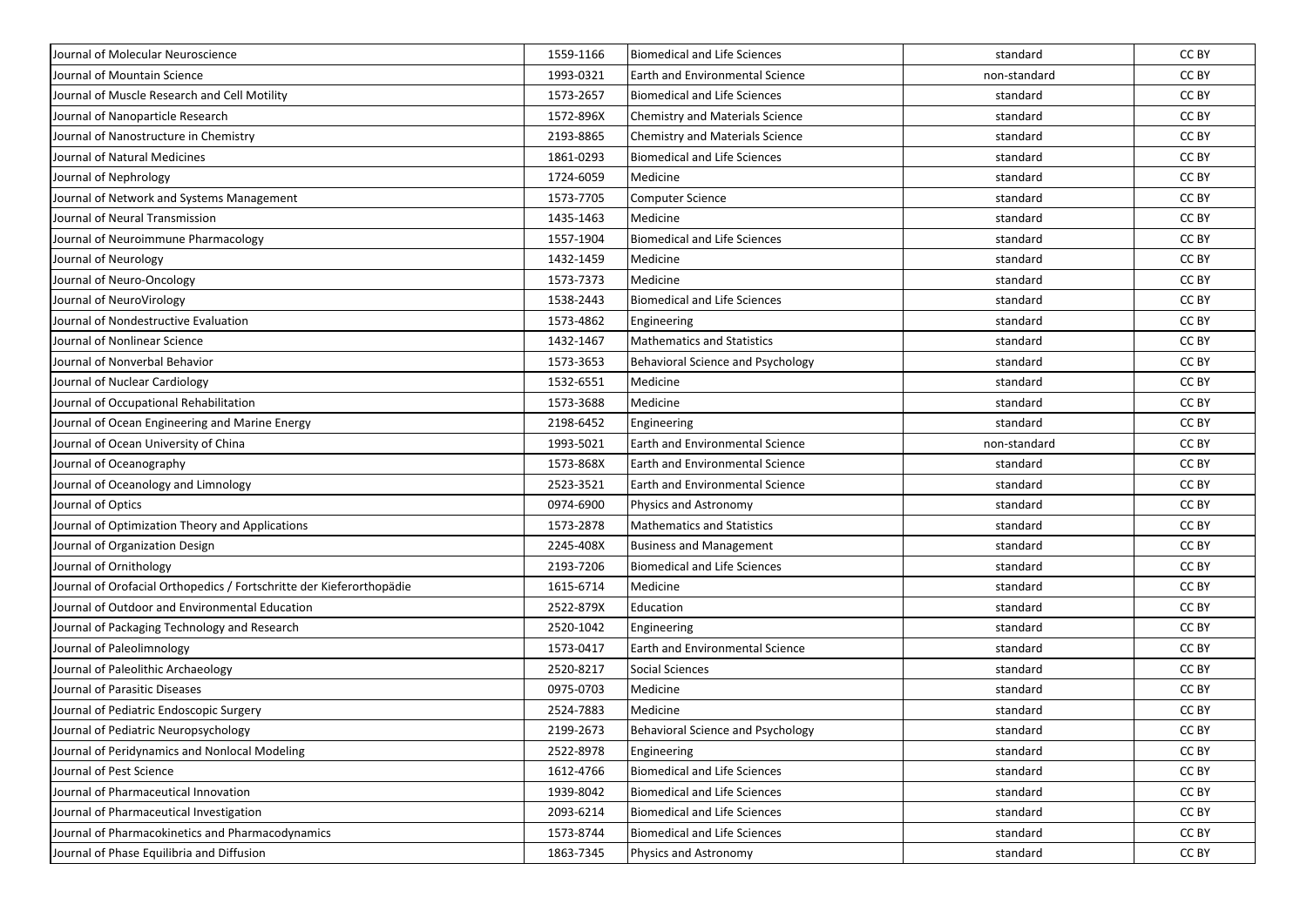| Journal of Philosophical Logic                            | 1573-0433 | Education                                | standard | CC BY |
|-----------------------------------------------------------|-----------|------------------------------------------|----------|-------|
| Journal of Physiology and Biochemistry                    | 1877-8755 | <b>Biomedical and Life Sciences</b>      | standard | CC BY |
| Journal of Plant Biochemistry and Biotechnology           | 0974-1275 | <b>Biomedical and Life Sciences</b>      | standard | CC BY |
| Journal of Plant Biology                                  | 1867-0725 | <b>Biomedical and Life Sciences</b>      | standard | CC BY |
| Journal of Plant Diseases and Protection                  | 1861-3837 | <b>Biomedical and Life Sciences</b>      | standard | CC BY |
| Journal of Plant Growth Regulation                        | 1435-8107 | <b>Biomedical and Life Sciences</b>      | standard | CC BY |
| Journal of Plant Pathology                                | 2239-7264 | <b>Biomedical and Life Sciences</b>      | standard | CC BY |
| Journal of Plant Research                                 | 1618-0860 | <b>Biomedical and Life Sciences</b>      | standard | CC BY |
| Journal of Police and Criminal Psychology                 | 1936-6469 | Behavioral Science and Psychology        | standard | CC BY |
| Journal of Policy Practice and Research                   | 2662-1517 | Social Sciences                          | standard | CC BY |
| Journal of Polymer Research                               | 1572-8935 | Chemistry and Materials Science          | standard | CC BY |
| Journal of Polymers and the Environment                   | 1572-8919 | Chemistry and Materials Science          | standard | CC BY |
| Journal of Population Ageing                              | 1874-7876 | <b>Social Sciences</b>                   | standard | CC BY |
| Journal of Population Economics                           | 1432-1475 | <b>Economics and Finance</b>             | standard | CC BY |
| Journal of Population Research                            | 1835-9469 | Social Sciences                          | standard | CC BY |
| Journal of Porous Materials                               | 1573-4854 | Chemistry and Materials Science          | standard | CC BY |
| Journal of Power Electronics                              | 2093-4718 | Engineering                              | standard | CC BY |
| Journal of Productivity Analysis                          | 1573-0441 | <b>Economics and Finance</b>             | standard | CC BY |
| Journal of Proteins and Proteomics                        | 2524-4663 | <b>Biomedical and Life Sciences</b>      | standard | CC BY |
| Journal of Pseudo-Differential Operators and Applications | 1662-999X | <b>Mathematics and Statistics</b>        | standard | CC BY |
| Journal of Psycholinguistic Research                      | 1573-6555 | Behavioral Science and Psychology        | standard | CC BY |
| Journal of Psychopathology and Behavioral Assessment      | 1573-3505 | Behavioral Science and Psychology        | standard | CC BY |
| Journal of Psychosocial Rehabilitation and Mental Health  | 2198-963X | Behavioral Science and Psychology        | standard | CC BY |
| Journal of Public Health                                  | 1613-2238 | Medicine                                 | standard | CC BY |
| Journal of Quantitative Criminology                       | 1573-7799 | Law and Criminology                      | standard | CC BY |
| Journal of Quantitative Economics                         | 2364-1045 | Economics and Finance                    | standard | CC BY |
| Journal of Racial and Ethnic Health Disparities           | 2196-8837 | Medicine                                 | standard | CC BY |
| Journal of Radioanalytical and Nuclear Chemistry          | 1588-2780 | Chemistry and Materials Science          | standard | CC BY |
| Journal of Rational-Emotive & Cognitive-Behavior Therapy  | 1573-6563 | <b>Behavioral Science and Psychology</b> | standard | CC BY |
| Journal of Real-Time Image Processing                     | 1861-8219 | Computer Science                         | standard | CC BY |
| Journal of Regulatory Economics                           | 1573-0468 | <b>Economics and Finance</b>             | standard | CC BY |
| Journal of Reliable Intelligent Environments              | 2199-4676 | <b>Computer Science</b>                  | standard | CC BY |
| Journal of Religion and Health                            | 1573-6571 | Medicine                                 | standard | CC BY |
| Journal of Religious Education                            | 2199-4625 | Education                                | standard | CC BY |
| Journal of Remanufacturing                                | 2210-4690 | Engineering                              | standard | CC BY |
| Journal of Risk and Uncertainty                           | 1573-0476 | <b>Economics and Finance</b>             | standard | CC BY |
| Journal of Robotic Surgery                                | 1863-2491 | Medicine                                 | standard | CC BY |
| Journal of Rubber Research                                | 2524-3993 | Chemistry and Materials Science          | standard | CC BY |
| Journal of Russian Laser Research                         | 1573-8760 | Physics and Astronomy                    | standard | CC BY |
| Journal of Scheduling                                     | 1099-1425 | <b>Business and Management</b>           | standard | CC BY |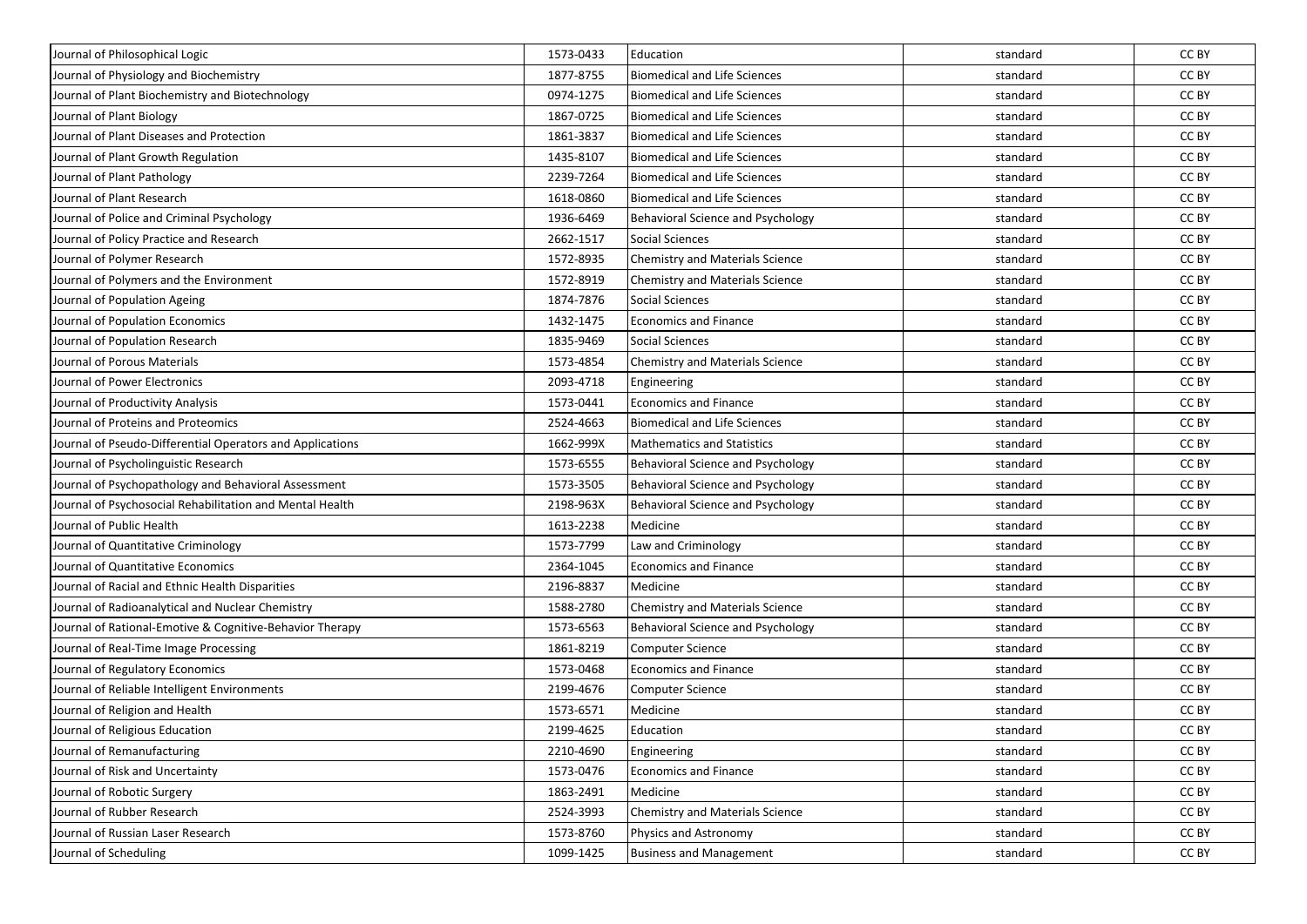| Journal of Science Education and Technology                             | 1573-1839 | Education                              | standard     | CC BY |
|-------------------------------------------------------------------------|-----------|----------------------------------------|--------------|-------|
| Journal of Science in Sport and Exercise                                | 2662-1371 | <b>Biomedical and Life Sciences</b>    | standard     | CC BY |
| Journal of Scientific Computing                                         | 1573-7691 | <b>Mathematics and Statistics</b>      | standard     | CC BY |
| Journal of Sedimentary Environments                                     | 2447-9462 | Earth and Environmental Science        | standard     | CC BY |
| Journal of Seismology                                                   | 1573-157X | <b>Earth and Environmental Science</b> | standard     | CC BY |
| Journal of Shanghai Jiaotong University (Science)                       | 1995-8188 | Engineering                            | non-standard | CC BY |
| Journal of Signal Processing Systems                                    | 1939-8115 | Engineering                            | standard     | CC BY |
| Journal of Social and Economic Development                              | 2199-6873 | <b>Economics and Finance</b>           | standard     | CC BY |
| Journal of Soil Science and Plant Nutrition                             | 0718-9516 | <b>Biomedical and Life Sciences</b>    | standard     | CC BY |
| Journal of Soils and Sediments                                          | 1614-7480 | Earth and Environmental Science        | standard     | CC BY |
| Journal of Sol-Gel Science and Technology                               | 1573-4846 | <b>Chemistry and Materials Science</b> | standard     | CC BY |
| Journal of Solid State Electrochemistry                                 | 1433-0768 | <b>Chemistry and Materials Science</b> | standard     | CC BY |
| Journal of Solution Chemistry                                           | 1572-8927 | <b>Chemistry and Materials Science</b> | standard     | CC BY |
| Journal of Spatial Econometrics                                         | 2662-298X | <b>Economics and Finance</b>           | standard     | CC BY |
| Journal of Statistical Physics                                          | 1572-9613 | Physics and Astronomy                  | standard     | CC BY |
| Journal of Statistical Theory and Practice                              | 1559-8616 | <b>Mathematics and Statistics</b>      | standard     | CC BY |
| Journal of Superconductivity and Novel Magnetism                        | 1557-1947 | Physics and Astronomy                  | standard     | CC BY |
| Journal of Sustainable Metallurgy                                       | 2199-3831 | <b>Earth and Environmental Science</b> | standard     | CC BY |
| Journal of Systems Science and Systems Engineering                      | 1861-9576 | Engineering                            | non-standard | CC BY |
| Journal of Technology in Behavioral Science                             | 2366-5963 | Behavioral Science and Psychology      | standard     | CC BY |
| Journal of the Academy of Marketing Science                             | 1552-7824 | <b>Business and Management</b>         | standard     | CC BY |
| Journal of the Association for Research in Otolaryngology               | 1438-7573 | Medicine                               | standard     | CC BY |
| Journal of the Australian Ceramic Society                               | 2510-1579 | <b>Chemistry and Materials Science</b> | standard     | CC BY |
| Journal of the Brazilian Society of Mechanical Sciences and Engineering | 1806-3691 | Engineering                            | standard     | CC BY |
| Journal of the Economic Science Association                             | 2199-6784 | <b>Economics and Finance</b>           | standard     | CC BY |
| Journal of the Geological Society of India                              | 0974-6889 | <b>Earth and Environmental Science</b> | non-standard | CC BY |
| Journal of the History of Biology                                       | 1573-0387 | History                                | standard     | CC BY |
| Journal of the Indian Academy of Wood Science                           | 0976-8432 | <b>Biomedical and Life Sciences</b>    | standard     | CC BY |
| Journal of the Indian Institute of Science                              | 0019-4964 | Chemistry and Materials Science        | standard     | CC BY |
| Journal of the Indian Society for Probability and Statistics            | 2364-9569 | <b>Mathematics and Statistics</b>      | standard     | CC BY |
| Journal of the Indian Society of Remote Sensing                         | 0974-3006 | <b>Earth and Environmental Science</b> | standard     | CC BY |
| Journal of The Institution of Engineers (India): Series A               | 2250-2157 | Engineering                            | standard     | CC BY |
| Journal of The Institution of Engineers (India): Series B               | 2250-2114 | Engineering                            | standard     | CC BY |
| Journal of The Institution of Engineers (India): Series C               | 2250-0553 | Engineering                            | standard     | CC BY |
| Journal of The Institution of Engineers (India): Series D               | 2250-2130 | Engineering                            | standard     | CC BY |
| Journal of The Institution of Engineers (India): Series E               | 2250-2491 | Engineering                            | standard     | CC BY |
| Journal of the Iranian Chemical Society                                 | 1735-2428 | Chemistry and Materials Science        | standard     | CC BY |
| Journal of the Knowledge Economy                                        | 1868-7873 | <b>Economics and Finance</b>           | standard     | CC BY |
| Journal of the Korean Ceramic Society                                   | 2234-0491 | <b>Chemistry and Materials Science</b> | standard     | CC BY |
| Journal of the Korean Physical Society                                  | 1976-8524 | Physics and Astronomy                  | standard     | CC BY |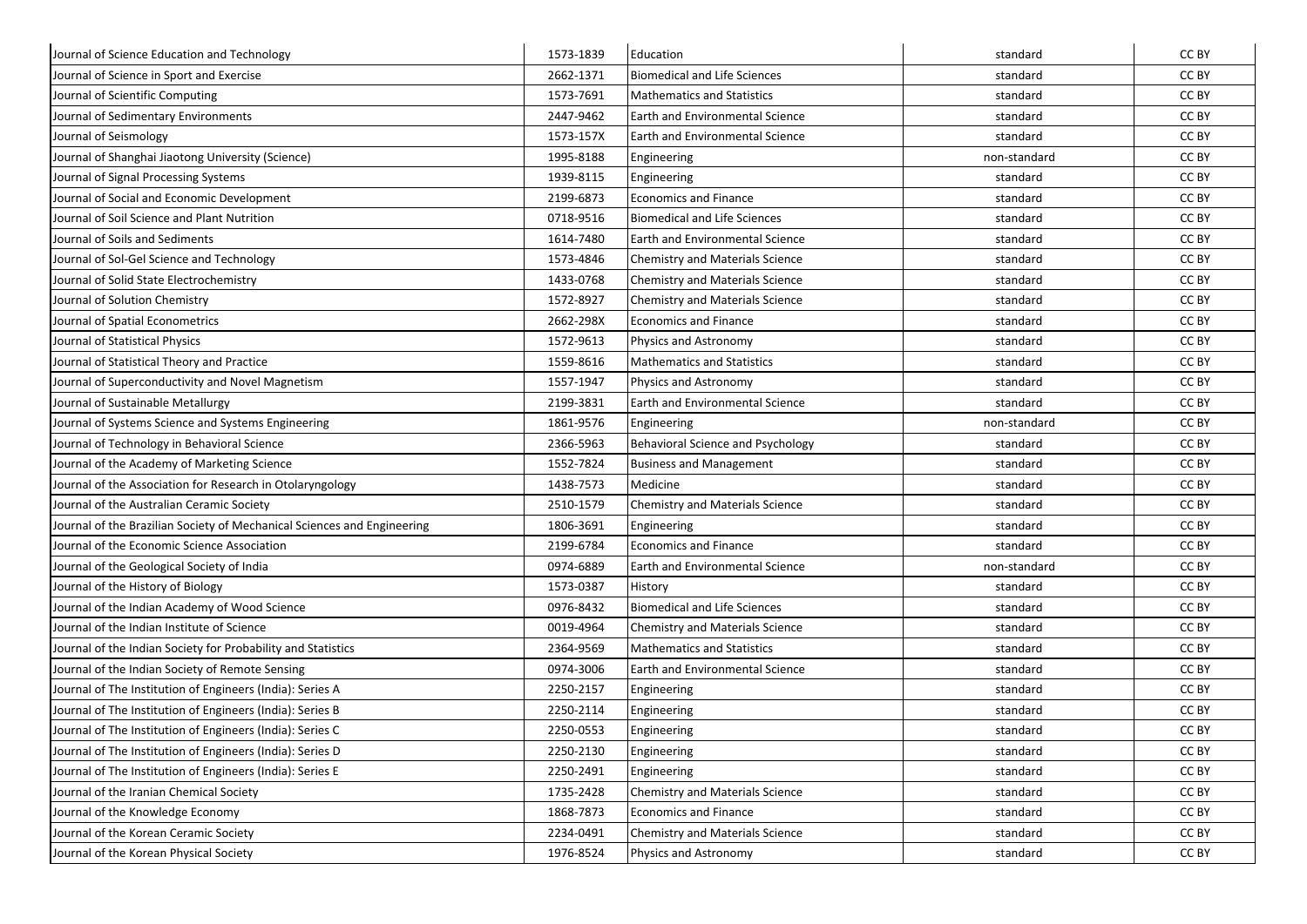| Journal of the Korean Statistical Society                     | 2005-2863 | Mathematics and Statistics             | standard     | CC BY |
|---------------------------------------------------------------|-----------|----------------------------------------|--------------|-------|
| Journal of the Operations Research Society of China           | 2194-6698 | <b>Mathematics and Statistics</b>      | standard     | CC BY |
| Journal of Theoretical Probability                            | 1572-9230 | <b>Mathematics and Statistics</b>      | standard     | CC BY |
| Journal of Thermal Analysis and Calorimetry                   | 1588-2926 | Chemistry and Materials Science        | standard     | CC BY |
| Journal of Thermal Science                                    | 1993-033X | Physics and Astronomy                  | non-standard | CC BY |
| Journal of Thermal Spray Technology                           | 1544-1016 | Chemistry and Materials Science        | standard     | CC BY |
| Journal of Thrombosis and Thrombolysis                        | 1573-742X | Medicine                               | standard     | CC BY |
| Journal of Transportation Security                            | 1938-775X | <b>Business and Management</b>         | standard     | CC BY |
| Journal of Ultrasound                                         | 1876-7931 | Medicine                               | standard     | CC BY |
| Journal of Urban Health                                       | 1468-2869 | Medicine                               | standard     | CC BY |
| Journal of Vibration Engineering & Technologies               | 2523-3939 | Engineering                            | standard     | CC BY |
| Journal of Visualization                                      | 1875-8975 | Engineering                            | standard     | CC BY |
| Journal of World Prehistory                                   | 1573-7802 | <b>Social Sciences</b>                 | standard     | CC BY |
| Journal of Youth and Adolescence                              | 1573-6601 | Behavioral Science and Psychology      | standard     | CC BY |
| Journal of Zhejiang University-SCIENCE A                      | 1862-1775 | Engineering                            | non-standard | CC BY |
| Journal of Zhejiang University-SCIENCE B                      | 1862-1783 | <b>Biomedical and Life Sciences</b>    | non-standard | CC BY |
| Journal on Data Semantics                                     | 1861-2040 | <b>Computer Science</b>                | standard     | CC BY |
| Journal on Multimodal User Interfaces                         | 1783-8738 | <b>Computer Science</b>                | standard     | CC BY |
| JPC - Journal of Planar Chromatography - Modern TLC           | 1789-0993 | Chemistry and Materials Science        | standard     | CC BY |
| Jus Cogens                                                    | 2524-3985 | Law and Criminology                    | standard     | CC BY |
| <b>Kew Bulletin</b>                                           | 1874-933X | <b>Biomedical and Life Sciences</b>    | standard     | CC BY |
| KI - Künstliche Intelligenz                                   | 1610-1987 | <b>Computer Science</b>                | standard     | CC BY |
| KN - Journal of Cartography and Geographic Information        | 2524-4965 | Earth and Environmental Science        | standard     | CC BY |
| Knee Surgery, Sports Traumatology, Arthroscopy                | 1433-7347 | Medicine                               | standard     | CC BY |
| Knie Journal                                                  | 2662-4036 | Medicine                               | standard     | CC BY |
| Knowledge and Information Systems                             | 0219-3116 | <b>Computer Science</b>                | standard     | CC BY |
| Korea-Australia Rheology Journal                              | 2093-7660 | Chemistry and Materials Science        | non-standard | CC BY |
| KZfSS Kölner Zeitschrift für Soziologie und Sozialpsychologie | 1861-891X | <b>Social Sciences</b>                 | standard     | CC BY |
| La radiologia medica                                          | 1826-6983 | Medicine                               | standard     | CC BY |
| La Rivista del Nuovo Cimento                                  | 1826-9850 | Physics and Astronomy                  | standard     | CC BY |
| Landscape and Ecological Engineering                          | 1860-188X | <b>Biomedical and Life Sciences</b>    | standard     | CC BY |
| Landscape Ecology                                             | 1572-9761 | <b>Biomedical and Life Sciences</b>    | standard     | CC BY |
| Landslides                                                    | 1612-5118 | <b>Earth and Environmental Science</b> | standard     | CC BY |
| Langenbeck's Archives of Surgery                              | 1435-2451 | Medicine                               | standard     | CC BY |
| Language Policy                                               | 1573-1863 | <b>Social Sciences</b>                 | standard     | CC BY |
| Language Resources and Evaluation                             | 1574-0218 | Social Sciences                        | standard     | CC BY |
| Lasers in Dental Science                                      | 2367-2587 | Medicine                               | standard     | CC BY |
| Lasers in Manufacturing and Materials Processing              | 2196-7237 | Engineering                            | standard     | CC BY |
| Lasers in Medical Science                                     | 1435-604X | Medicine                               | standard     | CC BY |
| Law and Critique                                              | 1572-8617 | Education                              | standard     | CC BY |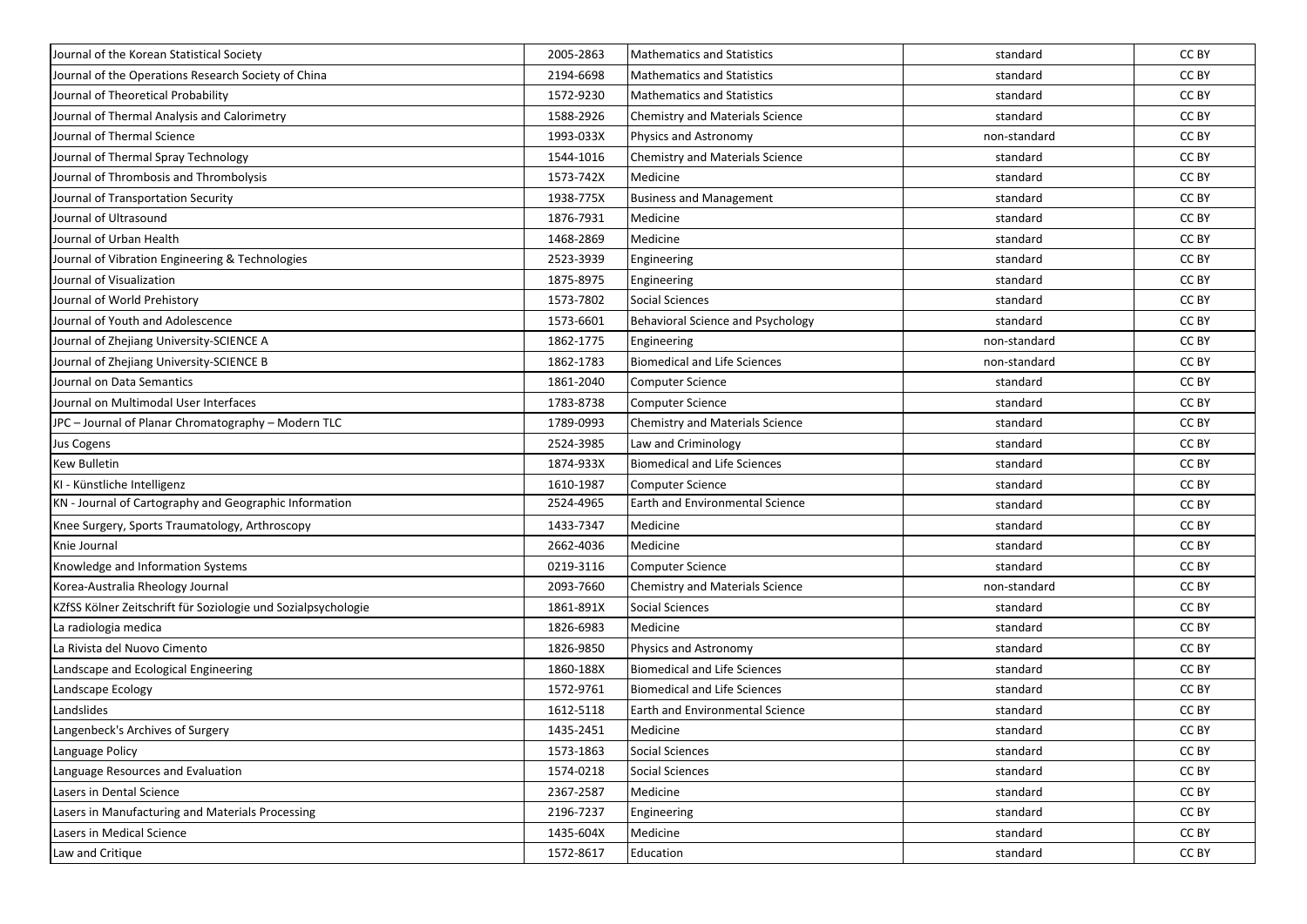| Law and Philosophy                                            | 1573-0522 | Law and Criminology                      | standard | CC BY |
|---------------------------------------------------------------|-----------|------------------------------------------|----------|-------|
| Learning & Behavior                                           | 1543-4508 | <b>Behavioral Science and Psychology</b> | standard | CC BY |
| Learning Environments Research                                | 1573-1855 | Education                                | standard | CC BY |
| L'Endocrinologo                                               | 1720-8351 | Medicine                                 | standard | CC BY |
| Letters in Mathematical Physics                               | 1573-0530 | Physics and Astronomy                    | standard | CC BY |
| Letters in Spatial and Resource Sciences                      | 1864-404X | Economics and Finance                    | standard | CC BY |
| Life Cycle Reliability and Safety Engineering                 | 2520-1360 | Engineering                              | standard | CC BY |
| Lifetime Data Analysis                                        | 1572-9249 | <b>Mathematics and Statistics</b>        | standard | CC BY |
| Limnology                                                     | 1439-863X | <b>Biomedical and Life Sciences</b>      | standard | CC BY |
| Linguistics and Philosophy                                    | 1573-0549 | Social Sciences                          | standard | CC BY |
| List Forum für Wirtschafts- und Finanzpolitik                 | 2364-3943 | Economics and Finance                    | standard | CC BY |
| Lithuanian Mathematical Journal                               | 1573-8825 | <b>Mathematics and Statistics</b>        | standard | CC BY |
| Liverpool Law Review                                          | 1572-8625 | Law and Criminology                      | standard | CC BY |
| Logica Universalis                                            | 1661-8300 | <b>Mathematics and Statistics</b>        | standard | CC BY |
| Lung                                                          | 1432-1750 | Medicine                                 | standard | CC BY |
| <b>Machine Learning</b>                                       | 1573-0565 | Computer Science                         | standard | CC BY |
| <b>Machine Translation</b>                                    | 1573-0573 | Computer Science                         | standard | CC BY |
| <b>Machine Vision and Applications</b>                        | 1432-1769 | <b>Computer Science</b>                  | standard | CC BY |
| Magnetic Resonance Materials in Physics, Biology and Medicine | 1352-8661 | Medicine                                 | standard | CC BY |
| Mammal Research                                               | 2199-241X | <b>Biomedical and Life Sciences</b>      | standard | CC BY |
| <b>Mammalian Biology</b>                                      | 1618-1476 | <b>Biomedical and Life Sciences</b>      | standard | CC BY |
| <b>Mammalian Genome</b>                                       | 1432-1777 | <b>Biomedical and Life Sciences</b>      | standard | CC BY |
| Management International Review                               | 1861-8901 | <b>Business and Management</b>           | standard | CC BY |
| <b>Management Review Quarterly</b>                            | 2198-1639 | <b>Business and Management</b>           | standard | CC BY |
| <b>Manuelle Medizin</b>                                       | 1433-0466 | Medicine                                 | standard | CC BY |
| manuscripta mathematica                                       | 1432-1785 | <b>Mathematics and Statistics</b>        | standard | CC BY |
| <b>MAPAN</b>                                                  | 0974-9853 | Physics and Astronomy                    | standard | CC BY |
| <b>Marine Biodiversity</b>                                    | 1867-1624 | <b>Biomedical and Life Sciences</b>      | standard | CC BY |
| <b>Marine Biology</b>                                         | 1432-1793 | <b>Biomedical and Life Sciences</b>      | standard | CC BY |
| Marine Biotechnology                                          | 1436-2236 | <b>Biomedical and Life Sciences</b>      | standard | CC BY |
| Marine Geophysical Research                                   | 1573-0581 | Earth and Environmental Science          | standard | CC BY |
| Marine Life Science & Technology                              | 2662-1746 | <b>Biomedical and Life Sciences</b>      | standard | CC BY |
| Marine Systems & Ocean Technology                             | 2199-4749 | Engineering                              | standard | CC BY |
| <b>Maritime Studies</b>                                       | 2212-9790 | Social Sciences                          | standard | CC BY |
| <b>Marketing Letters</b>                                      | 1573-059X | <b>Business and Management</b>           | standard | CC BY |
| <b>Materials and Structures</b>                               | 1871-6873 | Engineering                              | standard | CC BY |
| Materials Circular Economy                                    | 2524-8154 | Chemistry and Materials Science          | standard | CC BY |
| Materials Science                                             | 1573-885X | Chemistry and Materials Science          | standard | CC BY |
| Maternal and Child Health Journal                             | 1573-6628 | Medicine                                 | standard | CC BY |
| <b>Mathematical Geosciences</b>                               | 1874-8953 | Earth and Environmental Science          | standard | CC BY |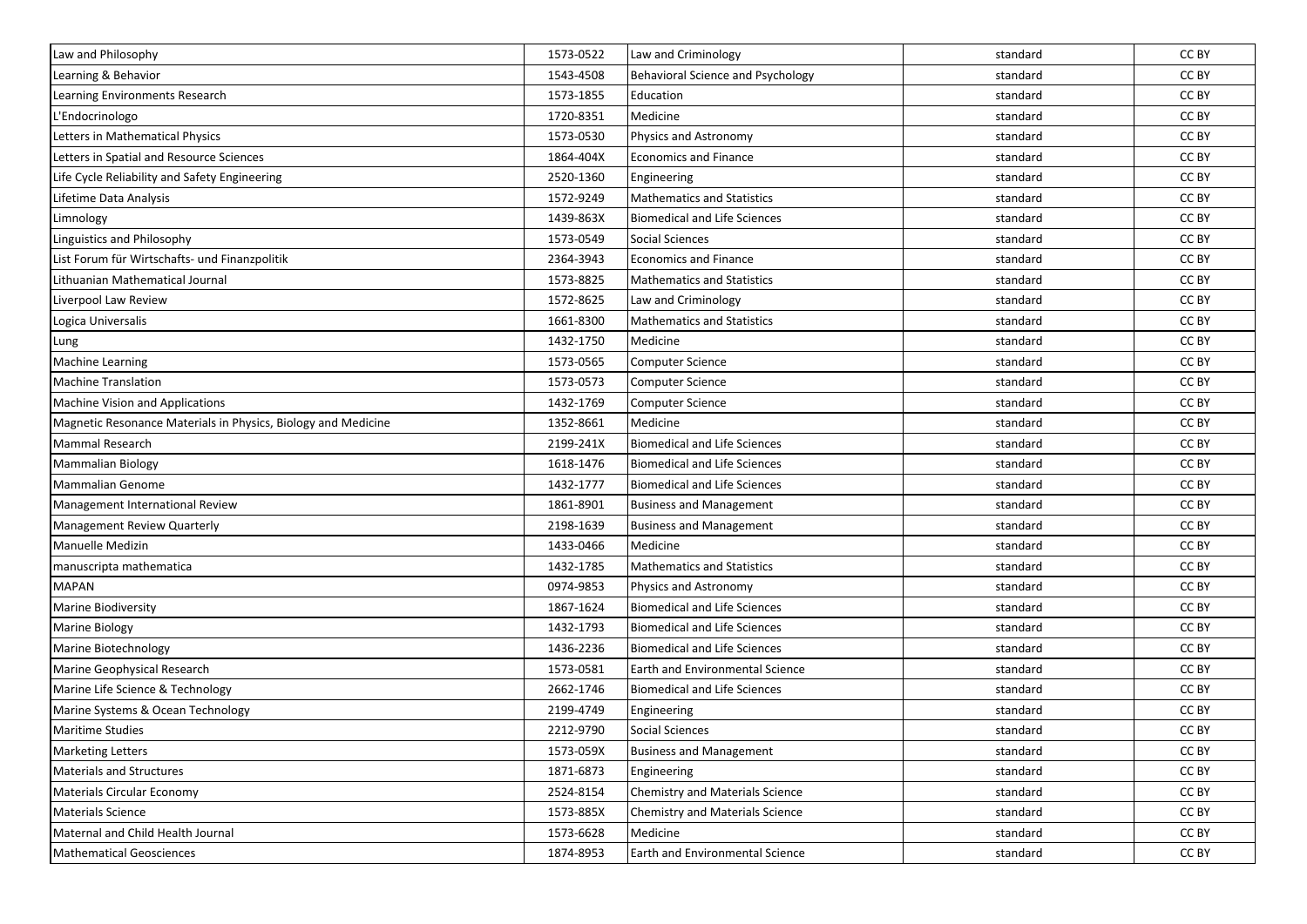| <b>Mathematical Methods of Operations Research</b>       | 1432-5217 | <b>Mathematics and Statistics</b>      | standard | CC BY |
|----------------------------------------------------------|-----------|----------------------------------------|----------|-------|
| Mathematical Physics, Analysis and Geometry              | 1572-9656 | Physics and Astronomy                  | standard | CC BY |
| <b>Mathematical Programming</b>                          | 1436-4646 | <b>Mathematics and Statistics</b>      | standard | CC BY |
| Mathematical Programming Computation                     | 1867-2957 | <b>Mathematics and Statistics</b>      | standard | CC BY |
| <b>Mathematical Sciences</b>                             | 2251-7456 | <b>Mathematics and Statistics</b>      | standard | CC BY |
| <b>Mathematics and Financial Economics</b>               | 1862-9660 | <b>Mathematics and Statistics</b>      | standard | CC BY |
| <b>Mathematics Education Research Journal</b>            | 2211-050X | Education                              | standard | CC BY |
| Mathematics in Computer Science                          | 1661-8289 | <b>Mathematics and Statistics</b>      | standard | CC BY |
| Mathematics of Control, Signals, and Systems             | 1435-568X | <b>Mathematics and Statistics</b>      | standard | CC BY |
| Mathematische Annalen                                    | 1432-1807 | <b>Mathematics and Statistics</b>      | standard | CC BY |
| Mathematische Semesterberichte                           | 1432-1815 | <b>Mathematics and Statistics</b>      | standard | CC BY |
| Mathematische Zeitschrift                                | 1432-1823 | <b>Mathematics and Statistics</b>      | standard | CC BY |
| <b>Measurement Techniques</b>                            | 1573-8906 | Physics and Astronomy                  | standard | CC BY |
| Meccanica                                                | 1572-9648 | Physics and Astronomy                  | standard | CC BY |
| <b>Mechanics of Composite Materials</b>                  | 1573-8922 | Chemistry and Materials Science        | standard | CC BY |
| <b>Mechanics of Soft Materials</b>                       | 2524-5619 | Engineering                            | standard | CC BY |
| Mechanics of Time-Dependent Materials                    | 1573-2738 | Engineering                            | standard | CC BY |
| Medical & Biological Engineering & Computing             | 1741-0444 | <b>Biomedical and Life Sciences</b>    | standard | CC BY |
| Medical Microbiology and Immunology                      | 1432-1831 | <b>Biomedical and Life Sciences</b>    | standard | CC BY |
| <b>Medical Molecular Morphology</b>                      | 1860-1499 | Medicine                               | standard | CC BY |
| <b>Medical Oncology</b>                                  | 1559-131X | Medicine                               | standard | CC BY |
| <b>Medical Science Educator</b>                          | 2156-8650 | Education                              | standard | CC BY |
| <b>Medicinal Chemistry Research</b>                      | 1554-8120 | <b>Biomedical and Life Sciences</b>    | standard | CC BY |
| Medicine, Health Care and Philosophy                     | 1572-8633 | Education                              | standard | CC BY |
| Mediterranean Geoscience Reviews                         | 2661-8648 | <b>Earth and Environmental Science</b> | standard | CC BY |
| Mediterranean Journal of Mathematics                     | 1660-5454 | <b>Mathematics and Statistics</b>      | standard | CC BY |
| Medizinische Klinik - Intensivmedizin und Notfallmedizin | 2193-6226 | Medicine                               | standard | CC BY |
| <b>Memetic Computing</b>                                 | 1865-9292 | Engineering                            | standard | CC BY |
| memo - Magazine of European Medical Oncology             | 1865-5076 | Medicine                               | standard | CC BY |
| Memory & Cognition                                       | 1532-5946 | Behavioral Science and Psychology      | standard | CC BY |
| Metabolic Brain Disease                                  | 1573-7365 | <b>Biomedical and Life Sciences</b>    | standard | CC BY |
| Metabolomics                                             | 1573-3890 | <b>Biomedical and Life Sciences</b>    | standard | CC BY |
| Metacognition and Learning                               | 1556-1631 | Education                              | standard | CC BY |
| <b>Metal Science and Heat Treatment</b>                  | 1573-8973 | Chemistry and Materials Science        | standard | CC BY |
| Metallography, Microstructure, and Analysis              | 2192-9270 | Chemistry and Materials Science        | standard | CC BY |
| Metallurgical and Materials Transactions A               | 1543-1940 | <b>Chemistry and Materials Science</b> | standard | CC BY |
| Metallurgical and Materials Transactions B               | 1543-1916 | Chemistry and Materials Science        | standard | CC BY |
| Metallurgist                                             | 1573-8892 | Chemistry and Materials Science        | standard | CC BY |
| Metals and Materials International                       | 2005-4149 | Chemistry and Materials Science        | standard | CC BY |
| Metascience                                              | 1467-9981 | Education                              | standard | CC BY |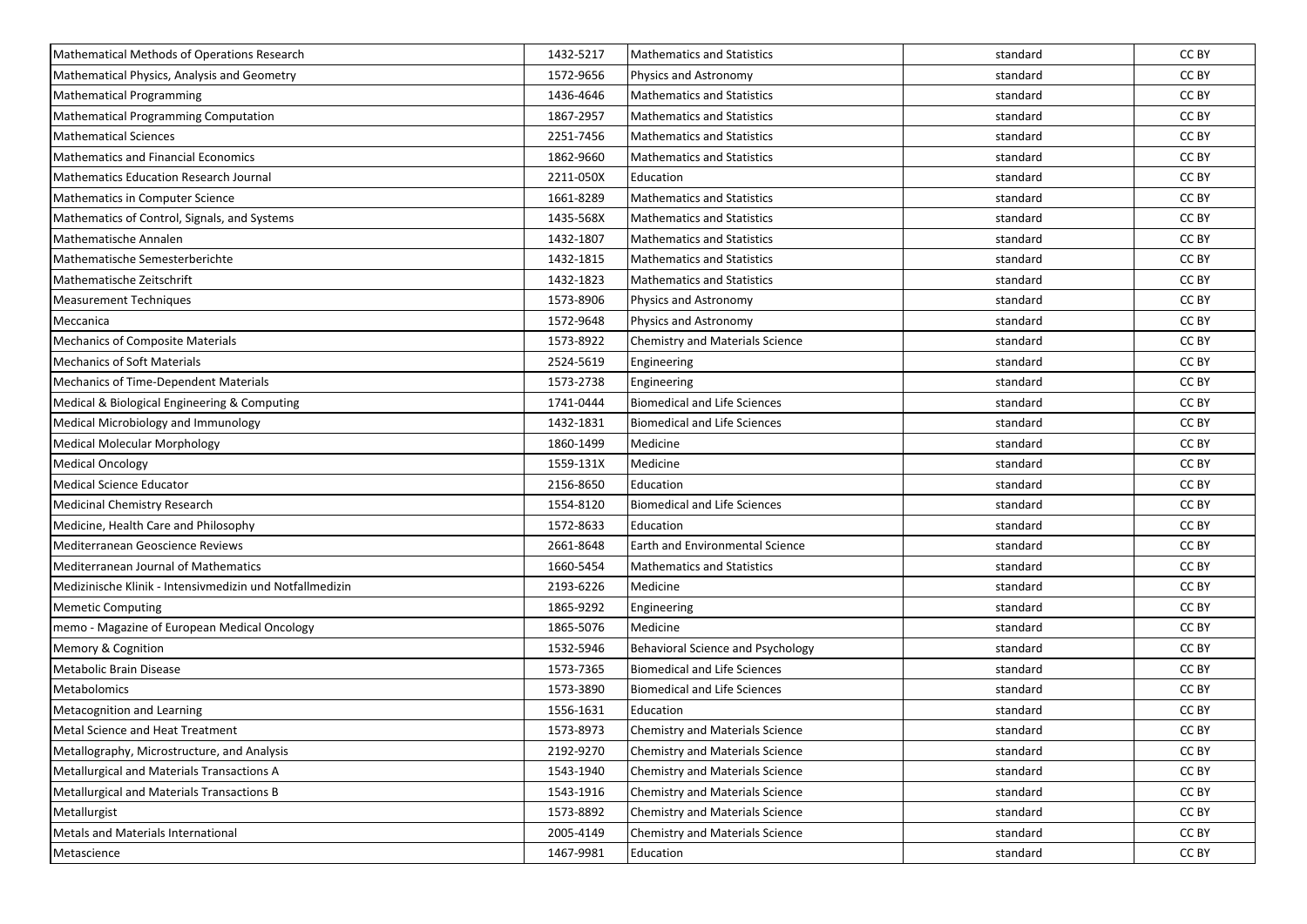| Meteorology and Atmospheric Physics                    | 1436-5065 | <b>Earth and Environmental Science</b> | standard | CC BY    |
|--------------------------------------------------------|-----------|----------------------------------------|----------|----------|
| Methodology and Computing in Applied Probability       | 1573-7713 | <b>Mathematics and Statistics</b>      | standard | CC BY    |
| Metrika                                                | 1435-926X | <b>Mathematics and Statistics</b>      | standard | CC BY    |
| <b>METRON</b>                                          | 2281-695X | <b>Mathematics and Statistics</b>      | standard | CC BY    |
| <b>Microbial Ecology</b>                               | 1432-184X | Biomedical and Life Sciences           | standard | CC BY    |
| Microchimica Acta                                      | 1436-5073 | Chemistry and Materials Science        | standard | CC BY    |
| <b>Microfluidics and Nanofluidics</b>                  | 1613-4990 | Engineering                            | standard | CC BY    |
| Microgravity Science and Technology                    | 1875-0494 | Engineering                            | standard | CC BY    |
| Microsystem Technologies                               | 1432-1858 | Engineering                            | standard | CC BY    |
| Milan Journal of Mathematics                           | 1424-9294 | <b>Mathematics and Statistics</b>      | standard | CC BY    |
| Mind & Society                                         | 1860-1839 | <b>Economics and Finance</b>           | standard | CC BY    |
| Mindfulness                                            | 1868-8535 | Behavioral Science and Psychology      | standard | CC BY    |
| Minds and Machines                                     | 1572-8641 | <b>Computer Science</b>                | standard | CC BY    |
| Mine Water and the Environment                         | 1616-1068 | Earth and Environmental Science        | standard | CC BY    |
| Mineral Economics                                      | 2191-2211 | <b>Economics and Finance</b>           | standard | CC BY    |
| Mineralium Deposita                                    | 1432-1866 | Earth and Environmental Science        | standard | CC BY    |
| Mineralogy and Petrology                               | 1438-1168 | <b>Earth and Environmental Science</b> | standard | CC BY    |
| Minerva                                                | 1573-1871 | Social Sciences                        | standard | CC BY    |
| Mining, Metallurgy & Exploration                       | 2524-3470 | Engineering                            | standard | CC BY    |
| Mitigation and Adaptation Strategies for Global Change | 1573-1596 | <b>Earth and Environmental Science</b> | standard | CC BY    |
| <b>Mobile Networks and Applications</b>                | 1572-8153 | Engineering                            | standard | CC BY    |
| Modeling Earth Systems and Environment                 | 2363-6211 | Earth and Environmental Science        | standard | CC BY    |
| Molecular & Cellular Toxicology                        | 2092-8467 | <b>Biomedical and Life Sciences</b>    | standard | CC BY    |
| Molecular and Cellular Biochemistry                    | 1573-4919 | Biomedical and Life Sciences           | standard | CC BY    |
| Molecular Biology Reports                              | 1573-4978 | Biomedical and Life Sciences           | standard | CC BY    |
| Molecular Biotechnology                                | 1559-0305 | <b>Chemistry and Materials Science</b> | standard | CC BY    |
| <b>Molecular Breeding</b>                              | 1572-9788 | <b>Biomedical and Life Sciences</b>    | standard | CC BY    |
| Molecular Diagnosis & Therapy                          | 1179-2000 | <b>Biomedical and Life Sciences</b>    | standard | CC BY-NC |
| <b>Molecular Diversity</b>                             | 1573-501X | <b>Biomedical and Life Sciences</b>    | standard | CC BY    |
| <b>Molecular Genetics and Genomics</b>                 | 1617-4623 | <b>Biomedical and Life Sciences</b>    | standard | CC BY    |
| Molecular Imaging and Biology                          | 1860-2002 | Medicine                               | standard | CC BY    |
| Molecular Neurobiology                                 | 1559-1182 | Biomedical and Life Sciences           | standard | CC BY    |
| Monash Bioethics Review                                | 1836-6716 | Education                              | standard | CC BY    |
| Monatshefte für Chemie - Chemical Monthly              | 1434-4475 | <b>Chemistry and Materials Science</b> | standard | CC BY    |
| Monatshefte für Mathematik                             | 1436-5081 | Mathematics and Statistics             | standard | CC BY    |
| Monatsschrift Kinderheilkunde                          | 1433-0474 | Medicine                               | standard | CC BY    |
| Morphology                                             | 1871-5656 | <b>Social Sciences</b>                 | standard | CC BY    |
| Motivation and Emotion                                 | 1573-6644 | Behavioral Science and Psychology      | standard | CC BY    |
| <b>MRS Advances</b>                                    | 2059-8521 | Chemistry and Materials Science        | standard | CC BY    |
| <b>MRS Bulletin</b>                                    | 1938-1425 | Chemistry and Materials Science        | standard | CC BY    |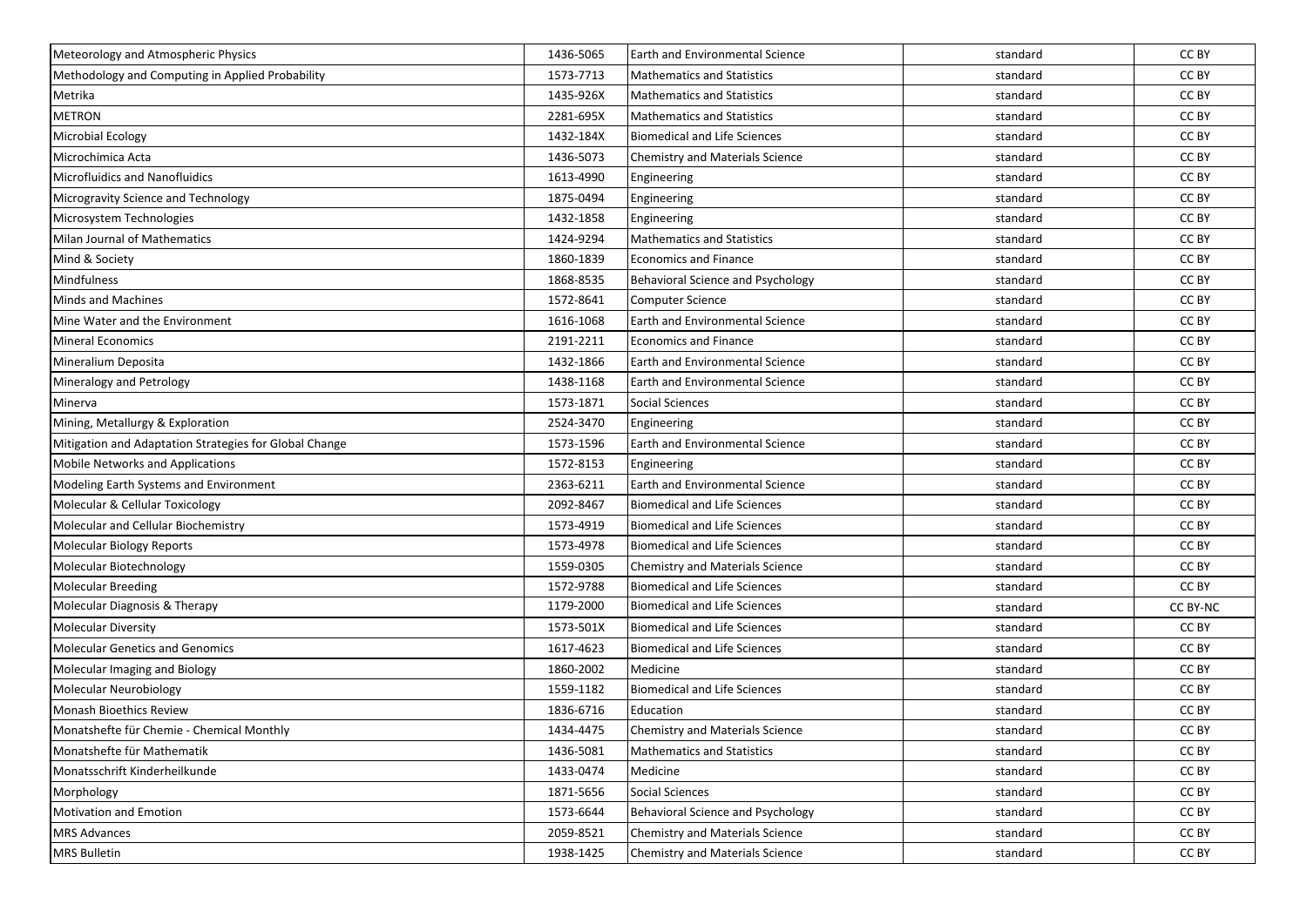| <b>MRS Communications</b>                                          | 2159-6867 | Chemistry and Materials Science        | standard     | CC BY |
|--------------------------------------------------------------------|-----------|----------------------------------------|--------------|-------|
| <b>MRS Energy and Sustainability</b>                               | 2329-2237 | Chemistry and Materials Science        | standard     | CC BY |
| Multibody System Dynamics                                          | 1573-272X | Engineering                            | standard     | CC BY |
| Multidimensional Systems and Signal Processing                     | 1573-0824 | Engineering                            | standard     | CC BY |
| Multimedia Systems                                                 | 1432-1882 | Computer Science                       | standard     | CC BY |
| <b>Multimedia Tools and Applications</b>                           | 1573-7721 | Computer Science                       | standard     | CC BY |
| Multiscale and Multidisciplinary Modeling, Experiments and Design  | 2520-8179 | Engineering                            | standard     | CC BY |
| Multiscale Science and Engineering                                 | 2524-4523 | Engineering                            | standard     | CC BY |
| MUSCULOSKELETAL SURGERY                                            | 2035-5114 | Medicine                               | standard     | CC BY |
| <b>Mycological Progress</b>                                        | 1861-8952 | <b>Biomedical and Life Sciences</b>    | standard     | CC BY |
| Mycopathologia                                                     | 1573-0832 | <b>Biomedical and Life Sciences</b>    | standard     | CC BY |
| Mycorrhiza                                                         | 1432-1890 | <b>Biomedical and Life Sciences</b>    | standard     | CC BY |
| Mycotoxin Research                                                 | 1867-1632 | <b>Biomedical and Life Sciences</b>    | standard     | CC BY |
| Nano Research                                                      | 1998-0000 | Chemistry and Materials Science        | non-standard | CC BY |
| NanoEthics                                                         | 1871-4765 | Education                              | standard     | CC BY |
| Nanomanufacturing and Metrology                                    | 2520-8128 | Engineering                            | standard     | CC BY |
| Nanotechnology for Environmental Engineering                       | 2365-6387 | <b>Earth and Environmental Science</b> | standard     | CC BY |
| National Academy Science Letters                                   | 2250-1754 | Science (multidisciplinary)            | standard     | CC BY |
| Natur und Recht                                                    | 1439-0515 | Law and Criminology                    | non-standard | CC BY |
| <b>Natural Computing</b>                                           | 1572-9796 | Computer Science                       | standard     | CC BY |
| Natural Hazards                                                    | 1573-0840 | Earth and Environmental Science        | standard     | CC BY |
| Natural Language & Linguistic Theory                               | 1573-0859 | <b>Social Sciences</b>                 | standard     | CC BY |
| Natural Language Semantics                                         | 1572-865X | <b>Social Sciences</b>                 | standard     | CC BY |
| Natural Resources Research                                         | 1573-8981 | <b>Earth and Environmental Science</b> | standard     | CC BY |
| Naunyn-Schmiedeberg's Archives of Pharmacology                     | 1432-1912 | <b>Biomedical and Life Sciences</b>    | standard     | CC BY |
| Neohelicon                                                         | 1588-2810 | Literature, Cultural and Media Studies | standard     | CC BY |
| Neophilologus                                                      | 1572-8668 | <b>Social Sciences</b>                 | standard     | CC BY |
| <b>Neotropical Entomology</b>                                      | 1678-8052 | <b>Biomedical and Life Sciences</b>    | standard     | CC BY |
| Netherlands International Law Review                               | 1741-6191 | Law and Criminology                    | standard     | CC BY |
| NETNOMICS: Economic Research and Electronic Networking             | 1573-7071 | Economics and Finance                  | standard     | CC BY |
| Network Modeling Analysis in Health Informatics and Bioinformatics | 2192-6670 | Computer Science                       | standard     | CC BY |
| Networks and Spatial Economics                                     | 1572-9427 | <b>Economics and Finance</b>           | standard     | CC BY |
| Neue Politische Literatur                                          | 2197-6082 | History                                | standard     | CC BY |
| <b>Neural Computing and Applications</b>                           | 1433-3058 | Computer Science                       | standard     | CC BY |
| <b>Neural Processing Letters</b>                                   | 1573-773X | Computer Science                       | standard     | CC BY |
| Neurochemical Research                                             | 1573-6903 | <b>Biomedical and Life Sciences</b>    | standard     | CC BY |
| <b>Neurocritical Care</b>                                          | 1556-0961 | Medicine                               | standard     | CC BY |
| Neuroethics                                                        | 1874-5504 | Education                              | standard     | CC BY |
| neurogenetics                                                      | 1364-6753 | <b>Biomedical and Life Sciences</b>    | standard     | CC BY |
| Neuroinformatics                                                   | 1559-0089 | <b>Biomedical and Life Sciences</b>    | standard     | CC BY |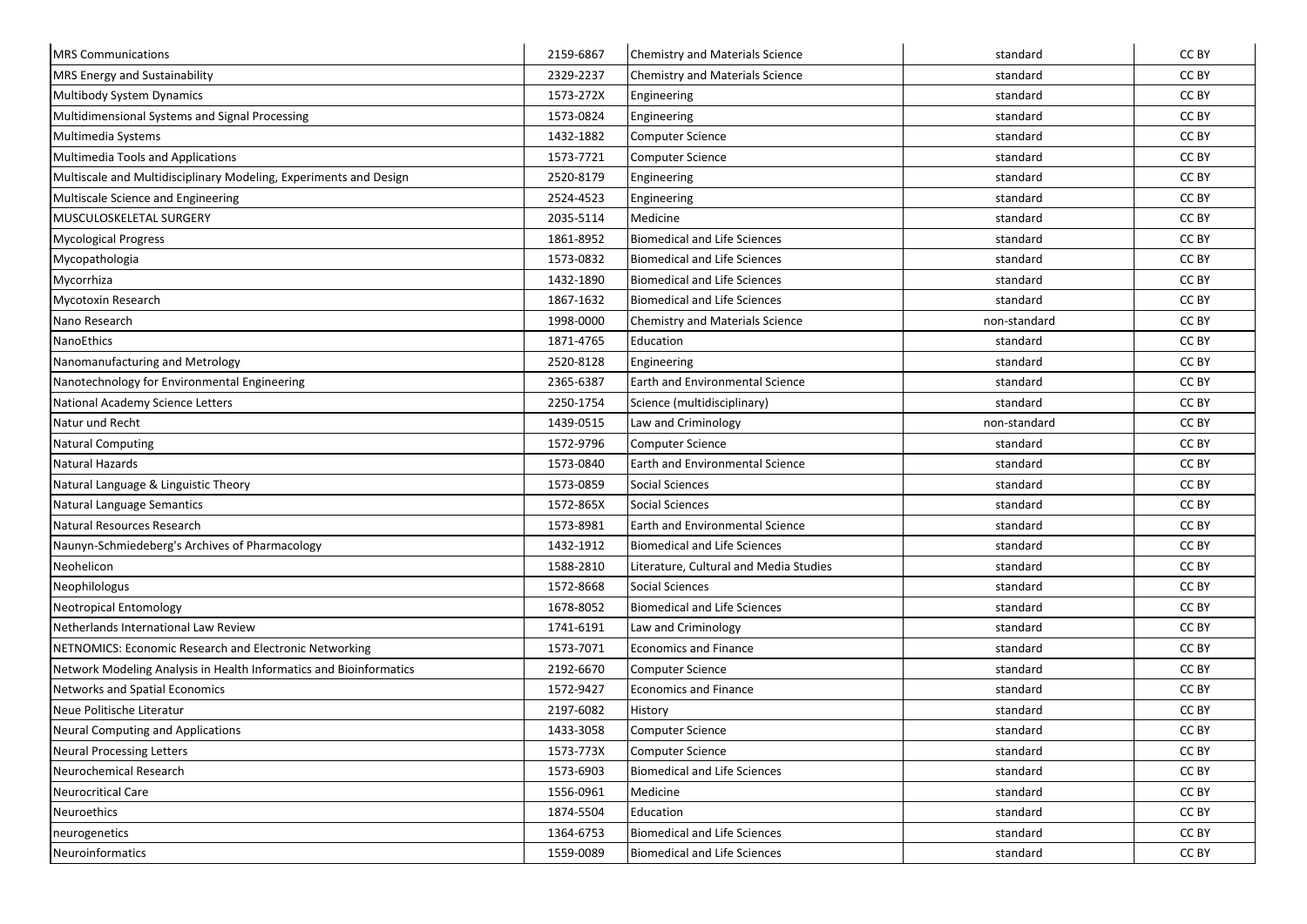| Neurological Sciences                                                  | 1590-3478 | Medicine                               | standard     | CC BY |
|------------------------------------------------------------------------|-----------|----------------------------------------|--------------|-------|
| NeuroMolecular Medicine                                                | 1559-1174 | <b>Biomedical and Life Sciences</b>    | standard     | CC BY |
| Neurophysiology                                                        | 1573-9007 | <b>Biomedical and Life Sciences</b>    | standard     | CC BY |
| neuropsychiatrie                                                       | 2194-1327 | Medicine                               | standard     | CC BY |
| Neuropsychology Review                                                 | 1573-6660 | <b>Biomedical and Life Sciences</b>    | standard     | CC BY |
| Neuroradiology                                                         | 1432-1920 | Medicine                               | standard     | CC BY |
| Neuroscience and Behavioral Physiology                                 | 1573-899X | <b>Biomedical and Life Sciences</b>    | standard     | CC BY |
| Neuroscience Bulletin                                                  | 1995-8218 | <b>Biomedical and Life Sciences</b>    | non-standard | CC BY |
| <b>Neurosurgical Review</b>                                            | 1437-2320 | Medicine                               | standard     | CC BY |
| Neurotherapeutics                                                      | 1878-7479 | <b>Biomedical and Life Sciences</b>    | standard     | CC BY |
| Neurotoxicity Research                                                 | 1476-3524 | <b>Biomedical and Life Sciences</b>    | standard     | CC BY |
| <b>New Forests</b>                                                     | 1573-5095 | <b>Biomedical and Life Sciences</b>    | standard     | CC BY |
| <b>New Generation Computing</b>                                        | 1882-7055 | Computer Science                       | standard     | CC BY |
| New Zealand Journal of Educational Studies                             | 2199-4714 | Education                              | standard     | CC BY |
| Nexus Network Journal                                                  | 1522-4600 | <b>Mathematics and Statistics</b>      | standard     | CC BY |
| Nonlinear Differential Equations and Applications NoDEA                | 1420-9004 | <b>Mathematics and Statistics</b>      | standard     | CC BY |
| Nonlinear Dynamics                                                     | 1573-269X | Engineering                            | standard     | CC BY |
| Notfall + Rettungsmedizin                                              | 1436-0578 | Medicine                               | standard     | CC BY |
| NTM Zeitschrift für Geschichte der Wissenschaften, Technik und Medizin | 1420-9144 | History                                | standard     | CC BY |
| Nuclear Medicine and Molecular Imaging                                 | 1869-3482 | Medicine                               | standard     | CC BY |
| <b>Nuclear Science and Techniques</b>                                  | 2210-3147 | Energy                                 | standard     | CC BY |
| <b>Numerical Algorithms</b>                                            | 1572-9265 | <b>Computer Science</b>                | standard     | CC BY |
| Numerische Mathematik                                                  | 0945-3245 | <b>Mathematics and Statistics</b>      | standard     | CC BY |
| Nutrient Cycling in Agroecosystems                                     | 1573-0867 | <b>Biomedical and Life Sciences</b>    | standard     | CC BY |
| Nutrire                                                                | 2316-7874 | Medicine                               | standard     | CC BY |
| Obere Extremität                                                       | 1862-6602 | Medicine                               | standard     | CC BY |
| <b>Obesity Surgery</b>                                                 | 1708-0428 | Medicine                               | standard     | CC BY |
| Occupational Health Science                                            | 2367-0142 | Behavioral Science and Psychology      | standard     | CC BY |
| Ocean Dynamics                                                         | 1616-7228 | <b>Earth and Environmental Science</b> | standard     | CC BY |
| Ocean Science Journal                                                  | 2005-7172 | <b>Earth and Environmental Science</b> | non-standard | CC BY |
| Odontology                                                             | 1618-1255 | Medicine                               | standard     | CC BY |
| Oecologia                                                              | 1432-1939 | <b>Biomedical and Life Sciences</b>    | standard     | CC BY |
| Open Economies Review                                                  | 1573-708X | <b>Economics and Finance</b>           | standard     | CC BY |
| <b>Operational Research</b>                                            | 1866-1505 | <b>Business and Management</b>         | standard     | CC BY |
| <b>Operations Management Research</b>                                  | 1936-9743 | <b>Business and Management</b>         | standard     | CC BY |
| Operative Orthopädie und Traumatologie                                 | 1439-0981 | Medicine                               | standard     | CC BY |
| OPSEARCH                                                               | 0975-0320 | <b>Business and Management</b>         | standard     | CC BY |
| <b>Optical and Quantum Electronics</b>                                 | 1572-817X | Physics and Astronomy                  | standard     | CC BY |
| <b>Optical Review</b>                                                  | 1349-9432 | Physics and Astronomy                  | standard     | CC BY |
| Optimization and Engineering                                           | 1573-2924 | <b>Mathematics and Statistics</b>      | standard     | CC BY |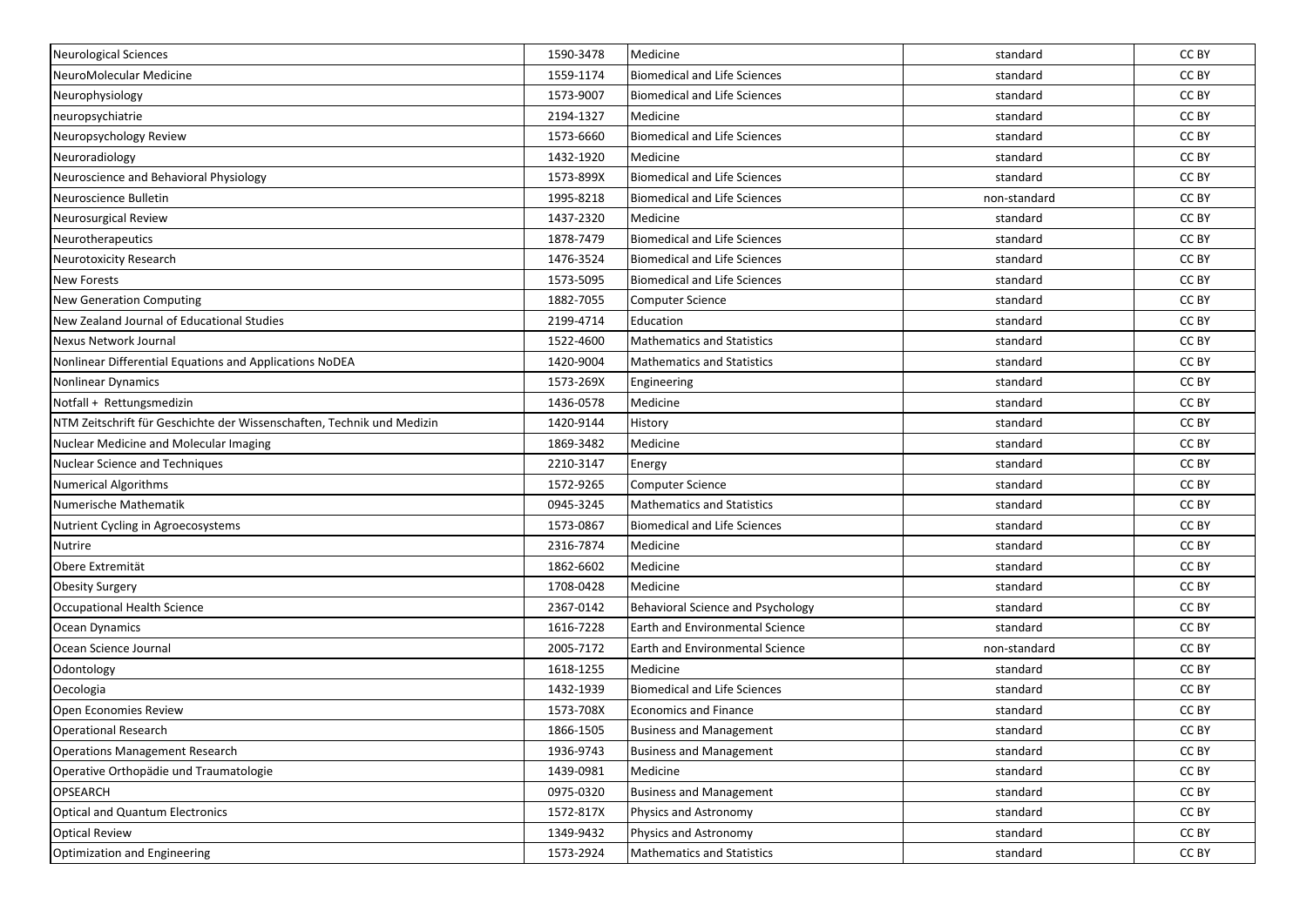| <b>Optimization Letters</b>                                                | 1862-4480 | Mathematics and Statistics          | standard     | CC BY    |
|----------------------------------------------------------------------------|-----------|-------------------------------------|--------------|----------|
| <b>Optoelectronics Letters</b>                                             | 1993-5013 | Physics and Astronomy               | non-standard | CC BY    |
| <b>OR Spectrum</b>                                                         | 1436-6304 | <b>Business and Management</b>      | standard     | CC BY    |
| Oral and Maxillofacial Surgery                                             | 1865-1569 | Medicine                            | standard     | CC BY    |
| <b>Oral Radiology</b>                                                      | 1613-9674 | Medicine                            | standard     | CC BY    |
| Order                                                                      | 1572-9273 | <b>Mathematics and Statistics</b>   | standard     | CC BY    |
| Organic Agriculture                                                        | 1879-4246 | Biomedical and Life Sciences        | standard     | CC BY    |
| Organisationsberatung, Supervision, Coaching                               | 1862-2577 | Behavioral Science and Psychology   | standard     | CC BY    |
| Organisms Diversity & Evolution                                            | 1618-1077 | <b>Biomedical and Life Sciences</b> | standard     | CC BY    |
| Origins of Life and Evolution of Biospheres                                | 1573-0875 | Biomedical and Life Sciences        | standard     | CC BY    |
| <b>Ornithology Research</b>                                                | 2662-673X | <b>Biomedical and Life Sciences</b> | standard     | CC BY    |
| Osteoporosis International                                                 | 1433-2965 | Medicine                            | standard     | CC BY-NC |
| Österreichische Wasser- und Abfallwirtschaft                               | 1613-7566 | Engineering                         | standard     | CC BY    |
| Österreichische Zeitschrift für Soziologie                                 | 1862-2585 | Social Sciences                     | standard     | CC BY    |
| <b>Oxidation of Metals</b>                                                 | 1573-4889 | Chemistry and Materials Science     | standard     | CC BY    |
| Paddy and Water Environment                                                | 1611-2504 | <b>Biomedical and Life Sciences</b> | standard     | CC BY    |
| Pädiatrie & Pädologie                                                      | 1613-7558 | Medicine                            | standard     | CC BY    |
| Palaeobiodiversity and Palaeoenvironments                                  | 1867-1608 | Earth and Environmental Science     | standard     | CC BY    |
| PalZ                                                                       | 1867-6812 | Earth and Environmental Science     | standard     | CC BY    |
| Parasitology Research                                                      | 1432-1955 | <b>Biomedical and Life Sciences</b> | standard     | CC BY    |
| Pastoral Psychology                                                        | 1573-6679 | Behavioral Science and Psychology   | standard     | CC BY    |
| Pattern Analysis and Applications                                          | 1433-755X | <b>Computer Science</b>             | standard     | CC BY    |
| Pediatric Cardiology                                                       | 1432-1971 | Medicine                            | standard     | CC BY    |
| <b>Pediatric Drugs</b>                                                     | 1179-2019 | Medicine                            | standard     | CC BY-NC |
| Pediatric Nephrology                                                       | 1432-198X | Medicine                            | standard     | CC BY    |
| Pediatric Radiology                                                        | 1432-1998 | Medicine                            | standard     | CC BY    |
| Pediatric Surgery International                                            | 1437-9813 | Medicine                            | standard     | CC BY    |
| Peer-to-Peer Networking and Applications                                   | 1936-6450 | Engineering                         | standard     | CC BY    |
| Peking Mathematical Journal                                                | 2524-7182 | <b>Mathematics and Statistics</b>   | standard     | CC BY    |
| Periodica Mathematica Hungarica                                            | 1588-2829 | <b>Mathematics and Statistics</b>   | standard     | CC BY    |
| Personal and Ubiquitous Computing                                          | 1617-4917 | <b>Computer Science</b>             | standard     | CC BY    |
| Perspectives on Behavior Science                                           | 2520-8977 | Behavioral Science and Psychology   | standard     | CC BY    |
| PFG - Journal of Photogrammetry, Remote Sensing and Geoinformation Science | 2512-2819 | Earth and Environmental Science     | standard     | CC BY    |
| Pflügers Archiv - European Journal of Physiology                           | 1432-2013 | Biomedical and Life Sciences        | standard     | CC BY    |
| Pharmaceutical Chemistry Journal                                           | 1573-9031 | Medicine                            | standard     | CC BY    |
| Pharmaceutical Medicine                                                    | 1179-1993 | <b>Biomedical and Life Sciences</b> | standard     | CC BY-NC |
| Pharmaceutical Research                                                    | 1573-904X | Biomedical and Life Sciences        | standard     | CC BY    |
| PharmacoEconomics                                                          | 1179-2027 | Medicine                            | standard     | CC BY-NC |
| Pharmacological Reports                                                    | 2299-5684 | Medicine                            | standard     | CC BY    |
| Phenomenology and the Cognitive Sciences                                   | 1572-8676 | Education                           | standard     | CC BY    |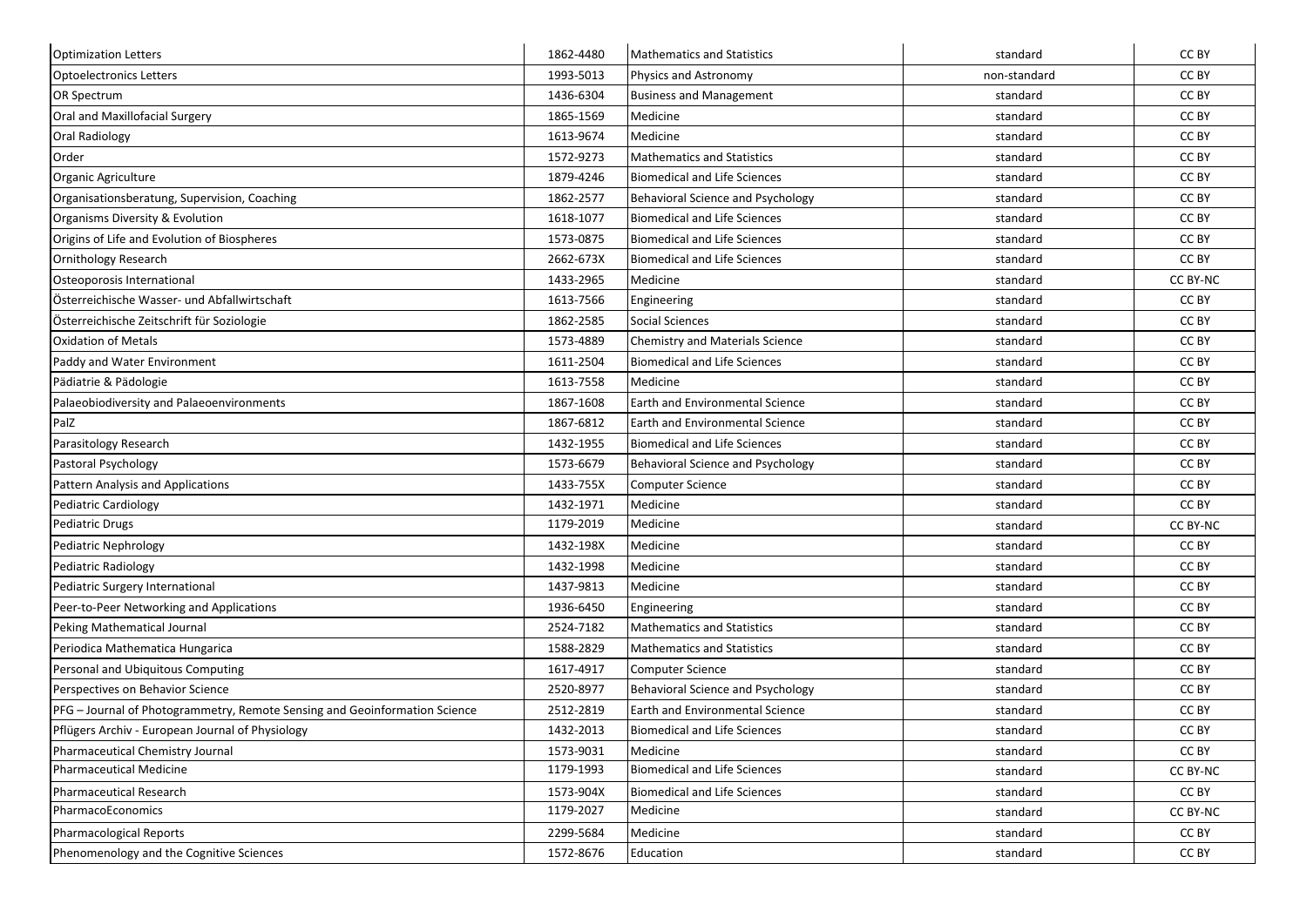| Phenomics                                     | 2730-5848 | <b>Biomedical and Life Sciences</b>         | standard | CC BY |
|-----------------------------------------------|-----------|---------------------------------------------|----------|-------|
| Philosophia                                   | 1574-9274 | Education                                   | standard | CC BY |
| Philosophical Studies                         | 1573-0883 | Education                                   | standard | CC BY |
| Philosophy & Technology                       | 2210-5441 | Education                                   | standard | CC BY |
| Philosophy of Management                      | 2052-9597 | Education                                   | standard | CC BY |
| Photochemical & Photobiological Sciences      | 1474-9092 | Chemistry and Materials Science             | standard | CC BY |
| <b>Photonic Network Communications</b>        | 1572-8188 | Computer Science                            | standard | CC BY |
| Photosynthesis Research                       | 1573-5079 | <b>Biomedical and Life Sciences</b>         | standard | CC BY |
| Physical and Engineering Sciences in Medicine | 2662-4737 | <b>Biomedical and Life Sciences</b>         | standard | CC BY |
| Physics and Chemistry of Minerals             | 1432-2021 | <b>Earth and Environmental Science</b>      | standard | CC BY |
| Physics in Perspective                        | 1422-6960 | Physics and Astronomy                       | standard | CC BY |
| Physiology and Molecular Biology of Plants    | 0974-0430 | <b>Biomedical and Life Sciences</b>         | standard | CC BY |
| Phytochemistry Reviews                        | 1572-980X | <b>Biomedical and Life Sciences</b>         | standard | CC BY |
| Phytoparasitica                               | 1876-7184 | <b>Biomedical and Life Sciences</b>         | standard | CC BY |
| Pituitary                                     | 1573-7403 | Medicine                                    | standard | CC BY |
| Plant and Soil                                | 1573-5036 | <b>Biomedical and Life Sciences</b>         | standard | CC BY |
| Plant Biotechnology Reports                   | 1863-5474 | <b>Biomedical and Life Sciences</b>         | standard | CC BY |
| Plant Cell Reports                            | 1432-203X | <b>Biomedical and Life Sciences</b>         | standard | CC BY |
| Plant Cell, Tissue and Organ Culture (PCTOC)  | 1573-5044 | <b>Biomedical and Life Sciences</b>         | standard | CC BY |
| Plant Ecology                                 | 1573-5052 | <b>Biomedical and Life Sciences</b>         | standard | CC BY |
| Plant Foods for Human Nutrition               | 1573-9104 | Chemistry and Materials Science             | standard | CC BY |
| Plant Growth Regulation                       | 1573-5087 | <b>Biomedical and Life Sciences</b>         | standard | CC BY |
| Plant Molecular Biology                       | 1573-5028 | <b>Biomedical and Life Sciences</b>         | standard | CC BY |
| Plant Molecular Biology Reporter              | 1572-9818 | <b>Biomedical and Life Sciences</b>         | standard | CC BY |
| Plant Physiology Reports                      | 2662-2548 | <b>Biomedical and Life Sciences</b>         | standard | CC BY |
| Plant Reproduction                            | 2194-7961 | <b>Biomedical and Life Sciences</b>         | standard | CC BY |
| Plant Systematics and Evolution               | 1615-6110 | <b>Biomedical and Life Sciences</b>         | standard | CC BY |
| Planta                                        | 1432-2048 | <b>Biomedical and Life Sciences</b>         | standard | CC BY |
| Plasma Chemistry and Plasma Processing        | 1572-8986 | Chemistry and Materials Science             | standard | CC BY |
| Plasmonics                                    | 1557-1963 | Chemistry and Materials Science             | standard | CC BY |
| Polar Biology                                 | 1432-2056 | <b>Biomedical and Life Sciences</b>         | standard | CC BY |
| <b>Policy Sciences</b>                        | 1573-0891 | Political Science and International Studies | standard | CC BY |
| <b>Political Behavior</b>                     | 1573-6687 | Political Science and International Studies | standard | CC BY |
| Politische Vierteljahresschrift               | 1862-2860 | <b>Social Sciences</b>                      | standard | CC BY |
| Polymer Bulletin                              | 1436-2449 | Chemistry and Materials Science             | standard | CC BY |
| Polytechnica                                  | 2520-8063 | Engineering                                 | standard | CC BY |
| Population and Environment                    | 1573-7810 | <b>Social Sciences</b>                      | standard | CC BY |
| Population Research and Policy Review         | 1573-7829 | Social Sciences                             | standard | CC BY |
| Portuguese Economic Journal                   | 1617-9838 | <b>Economics and Finance</b>                | standard | CC BY |
| Positivity                                    | 1572-9281 | <b>Mathematics and Statistics</b>           | standard | CC BY |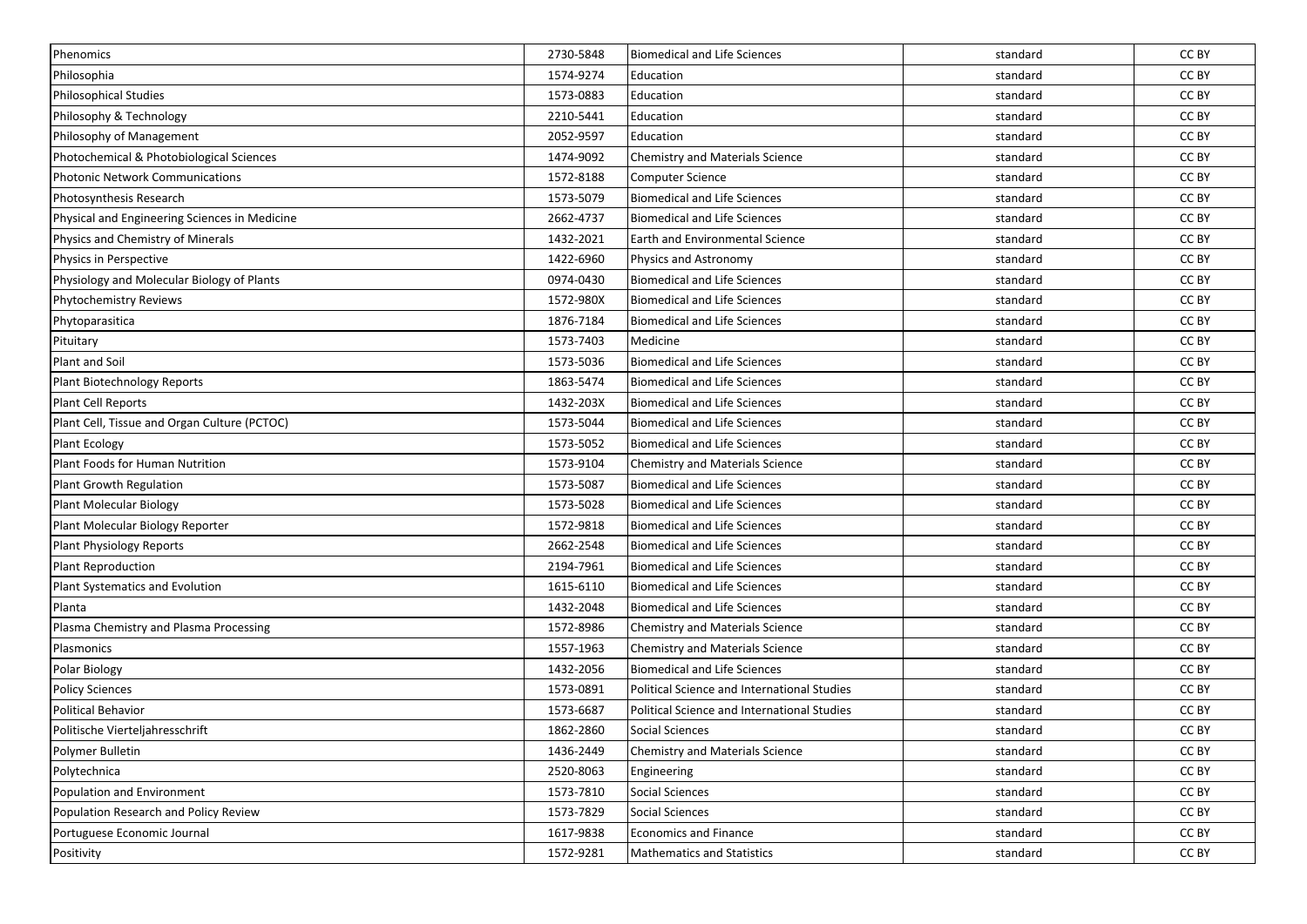| Postdigital Science and Education                                                     | 2524-4868 | Education                                   | standard | CC BY |
|---------------------------------------------------------------------------------------|-----------|---------------------------------------------|----------|-------|
| Potato Research                                                                       | 1871-4528 | <b>Biomedical and Life Sciences</b>         | standard | CC BY |
| <b>Potential Analysis</b>                                                             | 1572-929X | <b>Mathematics and Statistics</b>           | standard | CC BY |
| Powder Metallurgy and Metal Ceramics                                                  | 1573-9066 | Chemistry and Materials Science             | standard | CC BY |
| Power Technology and Engineering                                                      | 1570-1468 | Energy                                      | standard | CC BY |
| Prävention und Gesundheitsförderung                                                   | 1861-6763 | Medicine                                    | standard | CC BY |
| Precision Agriculture                                                                 | 1573-1618 | <b>Biomedical and Life Sciences</b>         | standard | CC BY |
| <b>Prevention Science</b>                                                             | 1573-6695 | Medicine                                    | standard | CC BY |
| Primates                                                                              | 1610-7365 | <b>Biomedical and Life Sciences</b>         | standard | CC BY |
| Probability Theory and Related Fields                                                 | 1432-2064 | <b>Mathematics and Statistics</b>           | standard | CC BY |
| <b>Probiotics and Antimicrobial Proteins</b>                                          | 1867-1314 | Chemistry and Materials Science             | standard | CC BY |
| ProCare                                                                               | 1613-7574 | Medicine                                    | standard | CC BY |
| Proceedings of the National Academy of Sciences, India Section A: Physical Sciences   | 2250-1762 | Physics and Astronomy                       | standard | CC BY |
| Proceedings of the National Academy of Sciences, India Section B: Biological Sciences | 2250-1746 | <b>Biomedical and Life Sciences</b>         | standard | CC BY |
| Proceedings of the Zoological Society                                                 | 0974-6919 | <b>Biomedical and Life Sciences</b>         | standard | CC BY |
| Process Integration and Optimization for Sustainability                               | 2509-4246 | Engineering                                 | standard | CC BY |
| <b>Production Engineering</b>                                                         | 1863-7353 | Engineering                                 | standard | CC BY |
| Progress in Additive Manufacturing                                                    | 2363-9520 | Engineering                                 | standard | CC BY |
| Progress in Artificial Intelligence                                                   | 2192-6360 | Computer Science                            | standard | CC BY |
| Progress in Biomaterials                                                              | 2194-0517 | Chemistry and Materials Science             | standard | CC BY |
| <b>PROSPECTS</b>                                                                      | 1573-9090 | Education                                   | standard | CC BY |
| Protoplasma                                                                           | 1615-6102 | <b>Biomedical and Life Sciences</b>         | standard | CC BY |
| Psychiatric Quarterly                                                                 | 1573-6709 | Medicine                                    | standard | CC BY |
| Psychological Injury and Law                                                          | 1938-9728 | <b>Behavioral Science and Psychology</b>    | standard | CC BY |
| Psychological Research                                                                | 1430-2772 | Behavioral Science and Psychology           | standard | CC BY |
| <b>Psychological Studies</b>                                                          | 0974-9861 | <b>Behavioral Science and Psychology</b>    | standard | CC BY |
| Psychometrika                                                                         | 1860-0980 | <b>Behavioral Science and Psychology</b>    | standard | CC BY |
| Psychonomic Bulletin & Review                                                         | 1531-5320 | Behavioral Science and Psychology           | standard | CC BY |
| Psychopharmacology                                                                    | 1432-2072 | <b>Biomedical and Life Sciences</b>         | standard | CC BY |
| psychopraxis. neuropraxis                                                             | 2197-9715 | Medicine                                    | standard | CC BY |
| Psychotherapeut                                                                       | 1432-2080 | Medicine                                    | standard | CC BY |
| Psychotherapie Forum                                                                  | 1613-7604 | Medicine                                    | standard | CC BY |
| <b>Public Choice</b>                                                                  | 1573-7101 | <b>Economics and Finance</b>                | standard | CC BY |
| <b>Public Organization Review</b>                                                     | 1573-7098 | Political Science and International Studies | standard | CC BY |
| <b>Public Transport</b>                                                               | 1613-7159 | <b>Business and Management</b>              | standard | CC BY |
| Publishing Research Quarterly                                                         | 1936-4792 | Social Sciences                             | standard | CC BY |
| Publizistik                                                                           | 1862-2569 | <b>Social Sciences</b>                      | standard | CC BY |
| Pure and Applied Geophysics                                                           | 1420-9136 | Earth and Environmental Science             | standard | CC BY |
| Purinergic Signalling                                                                 | 1573-9546 | <b>Biomedical and Life Sciences</b>         | standard | CC BY |
| Qualitas                                                                              | 2730-7298 | Medicine                                    | standard | CC BY |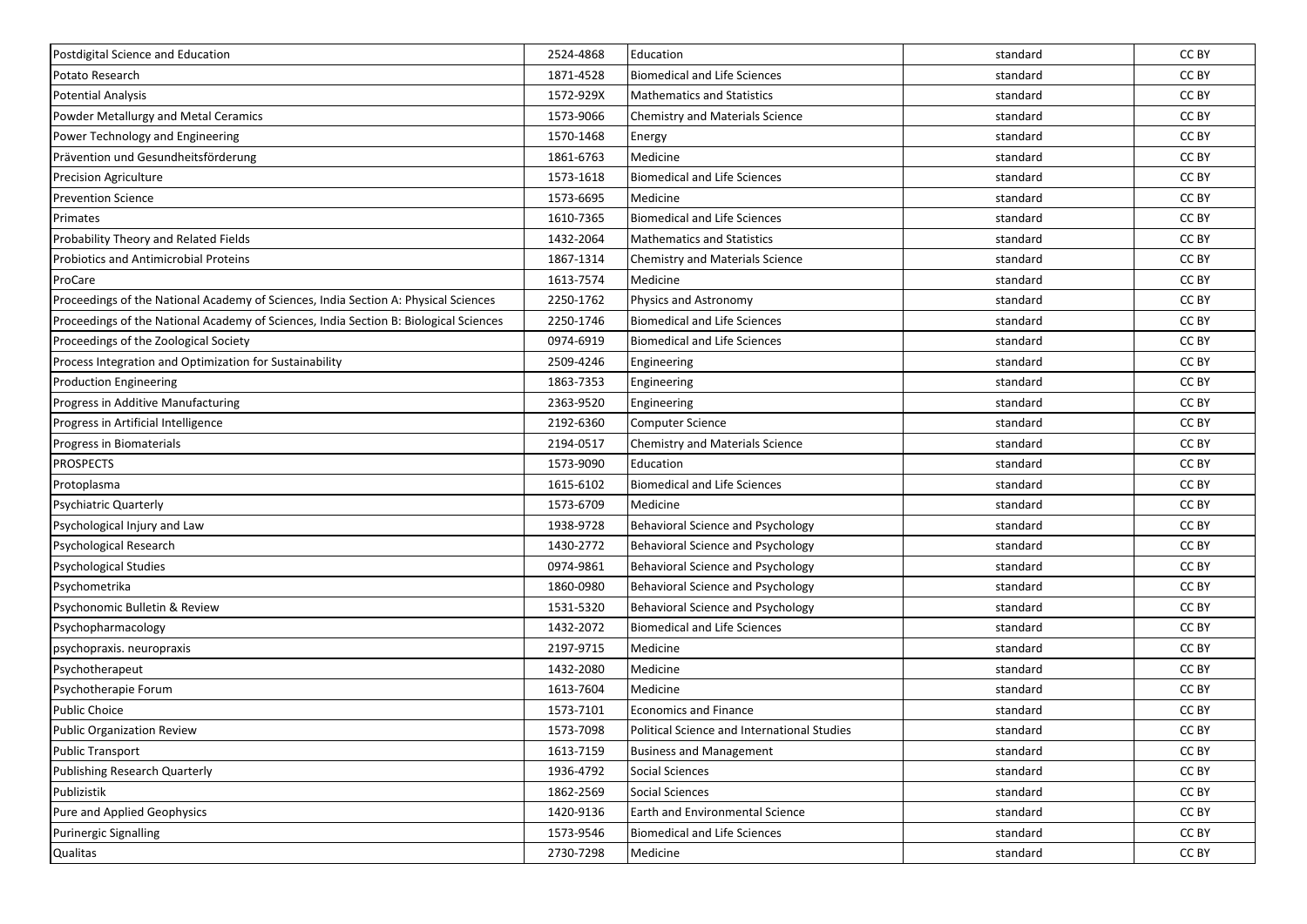| Qualitative Sociology                                 | 1573-7837 | Social Sciences                          | standard | CC BY |
|-------------------------------------------------------|-----------|------------------------------------------|----------|-------|
| Qualitative Theory of Dynamical Systems               | 1662-3592 | <b>Mathematics and Statistics</b>        | standard | CC BY |
| <b>Quality &amp; Quantity</b>                         | 1573-7845 | Social Sciences                          | standard | CC BY |
| Quality and User Experience                           | 2366-0147 | Engineering                              | standard | CC BY |
| Quality of Life Research                              | 1573-2649 | Medicine                                 | standard | CC BY |
| Quantitative Marketing and Economics                  | 1573-711X | <b>Business and Management</b>           | standard | CC BY |
| <b>Quantum Information Processing</b>                 | 1573-1332 | Physics and Astronomy                    | standard | CC BY |
| Quantum Machine Intelligence                          | 2524-4914 | Engineering                              | standard | CC BY |
| Quantum Studies: Mathematics and Foundations          | 2196-5617 | <b>Mathematics and Statistics</b>        | standard | CC BY |
| Queueing Systems                                      | 1572-9443 | <b>Business and Management</b>           | standard | CC BY |
| Race and Social Problems                              | 1867-1756 | Social Sciences                          | standard | CC BY |
| Radiation and Environmental Biophysics                | 1432-2099 | Physics and Astronomy                    | standard | CC BY |
| Radiation Detection Technology and Methods            | 2509-9949 | Physics and Astronomy                    | standard | CC BY |
| Radiological Physics and Technology                   | 1865-0341 | Medicine                                 | standard | CC BY |
| Radiophysics and Quantum Electronics                  | 1573-9120 | Physics and Astronomy                    | standard | CC BY |
| <b>Rare Metals</b>                                    | 1867-7185 | <b>Chemistry and Materials Science</b>   | standard | CC BY |
| Reaction Kinetics, Mechanisms and Catalysis           | 1878-5204 | <b>Chemistry and Materials Science</b>   | standard | CC BY |
| <b>Reading and Writing</b>                            | 1573-0905 | <b>Social Sciences</b>                   | standard | CC BY |
| Real-Time Systems                                     | 1573-1383 | Computer Science                         | standard | CC BY |
| Rechtsmedizin                                         | 1434-5196 | Medicine                                 | standard | CC BY |
| Refractories and Industrial Ceramics                  | 1573-9139 | Chemistry and Materials Science          | standard | CC BY |
| Regenerative Engineering and Translational Medicine   | 2364-4141 | <b>Chemistry and Materials Science</b>   | standard | CC BY |
| Regional Environmental Change                         | 1436-378X | <b>Earth and Environmental Science</b>   | standard | CC BY |
| Remote Sensing in Earth Systems Sciences              | 2520-8209 | Earth and Environmental Science          | standard | CC BY |
| Rendiconti del Circolo Matematico di Palermo Series 2 | 1973-4409 | <b>Mathematics and Statistics</b>        | standard | CC BY |
| Rendiconti Lincei. Scienze Fisiche e Naturali         | 1720-0776 | Earth and Environmental Science          | standard | CC BY |
| <b>Reproductive Sciences</b>                          | 1933-7205 | Medicine                                 | standard | CC BY |
| <b>Requirements Engineering</b>                       | 1432-010X | Computer Science                         | standard | CC BY |
| Res Publica                                           | 1572-8692 | Education                                | standard | CC BY |
| Research in Engineering Design                        | 1435-6066 | Engineering                              | standard | CC BY |
| Research in Higher Education                          | 1573-188X | Education                                | standard | CC BY |
| Research in Number Theory                             | 2363-9555 | <b>Mathematics and Statistics</b>        | standard | CC BY |
| Research in Science Education                         | 1573-1898 | Education                                | standard | CC BY |
| Research in the Mathematical Sciences                 | 2197-9847 | <b>Mathematics and Statistics</b>        | standard | CC BY |
| Research on Biomedical Engineering                    | 2446-4740 | Engineering                              | standard | CC BY |
| Research on Chemical Intermediates                    | 1568-5675 | <b>Chemistry and Materials Science</b>   | standard | CC BY |
| Research on Child and Adolescent Psychopathology      | 2730-7174 | Behavioral Science and Psychology        | standard | CC BY |
| <b>Results in Mathematics</b>                         | 1420-9012 | <b>Mathematics and Statistics</b>        | standard | CC BY |
| Review Journal of Autism and Developmental Disorders  | 2195-7185 | <b>Behavioral Science and Psychology</b> | standard | CC BY |
| Review of Accounting Studies                          | 1573-7136 | <b>Business and Management</b>           | standard | CC BY |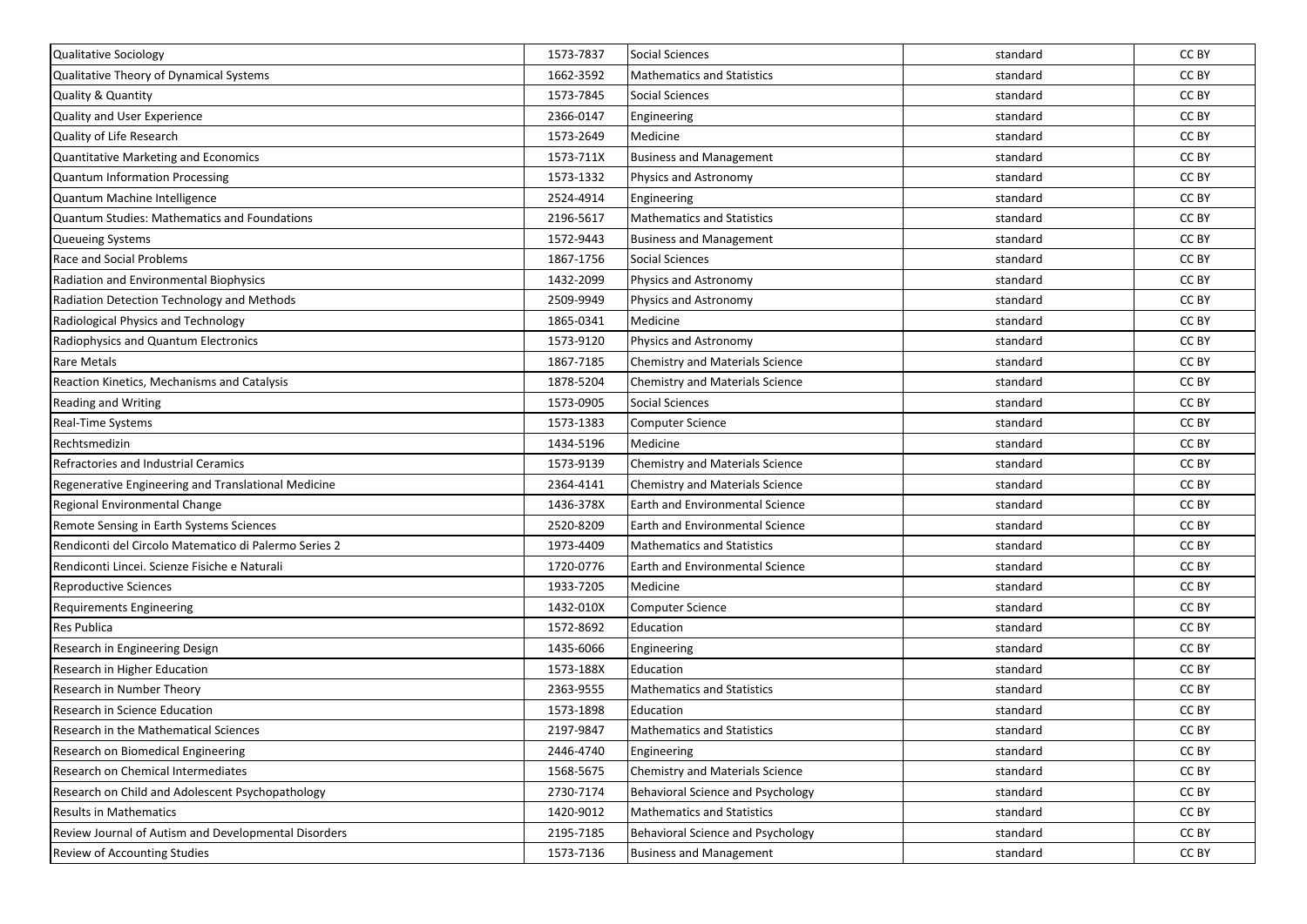| Review of Agricultural, Food and Environmental Studies                                     | 2425-6897 | <b>Economics and Finance</b>           | standard     | CC BY |
|--------------------------------------------------------------------------------------------|-----------|----------------------------------------|--------------|-------|
| Review of Derivatives Research                                                             | 1573-7144 | Economics and Finance                  | standard     | CC BY |
| Review of Economic Design                                                                  | 1434-4750 | <b>Economics and Finance</b>           | standard     | CC BY |
| Review of Economics of the Household                                                       | 1573-7152 | <b>Economics and Finance</b>           | standard     | CC BY |
| Review of Evolutionary Political Economy                                                   | 2662-6144 | <b>Economics and Finance</b>           | standard     | CC BY |
| Review of Industrial Organization                                                          | 1573-7160 | <b>Economics and Finance</b>           | standard     | CC BY |
| Review of Managerial Science                                                               | 1863-6691 | <b>Business and Management</b>         | standard     | CC BY |
| Review of Philosophy and Psychology                                                        | 1878-5166 | Education                              | standard     | CC BY |
| Review of Quantitative Finance and Accounting                                              | 1573-7179 | <b>Economics and Finance</b>           | standard     | CC BY |
| Review of Regional Research                                                                | 1613-9836 | <b>Economics and Finance</b>           | standard     | CC BY |
| Review of Religious Research                                                               | 2211-4866 | <b>Social Sciences</b>                 | standard     | CC BY |
| Review of World Economics                                                                  | 1610-2886 | <b>Economics and Finance</b>           | standard     | CC BY |
| Reviews in Endocrine and Metabolic Disorders                                               | 1573-2606 | Medicine                               | standard     | CC BY |
| Reviews in Environmental Science and Bio/Technology                                        | 1572-9826 | <b>Earth and Environmental Science</b> | standard     | CC BY |
| Reviews in Fish Biology and Fisheries                                                      | 1573-5184 | <b>Biomedical and Life Sciences</b>    | standard     | CC BY |
| Reviews of Modern Plasma Physics                                                           | 2367-3192 | Physics and Astronomy                  | standard     | CC BY |
| Revista Brasileira de Farmacognosia                                                        | 1981-528X | Medicine                               | standard     | CC BY |
| Revista de la Real Academia de Ciencias Exactas, Físicas y Naturales. Serie A. Matemáticas | 1579-1505 | <b>Mathematics and Statistics</b>      | standard     | CC BY |
| Revista Matemática Complutense                                                             | 1988-2807 | <b>Mathematics and Statistics</b>      | standard     | CC BY |
| Rheologica Acta                                                                            | 1435-1528 | Chemistry and Materials Science        | standard     | CC BY |
| rheuma plus                                                                                | 2191-2610 | Medicine                               | standard     | CC BY |
| Rheumatology International                                                                 | 1437-160X | Medicine                               | standard     | CC BY |
| Ricerche di Matematica                                                                     | 1827-3491 | <b>Mathematics and Statistics</b>      | standard     | CC BY |
| <b>Rock Mechanics and Rock Engineering</b>                                                 | 1434-453X | <b>Earth and Environmental Science</b> | standard     | CC BY |
| <b>Russian Linguistics</b>                                                                 | 1572-8714 | Social Sciences                        | standard     | CC BY |
| Russian Physics Journal                                                                    | 1573-9228 | Physics and Astronomy                  | standard     | CC BY |
| Safety in Extreme Environments                                                             | 2524-8189 | Earth and Environmental Science        | standard     | CC BY |
| Sampling Theory, Signal Processing, and Data Analysis                                      | 2730-5724 | <b>Mathematics and Statistics</b>      | standard     | CC BY |
| Sankhya                                                                                    |           | <b>Mathematics and Statistics</b>      | standard     | CC BY |
| São Paulo Journal of Mathematical Sciences                                                 | 2316-9028 | <b>Mathematics and Statistics</b>      | standard     | CC BY |
| <b>School Mental Health</b>                                                                | 1866-2633 | Behavioral Science and Psychology      | standard     | CC BY |
| Schweizer Gastroenterologie                                                                | 2662-7159 | Medicine                               | standard     | CC BY |
| Science & Education                                                                        | 1573-1901 | Education                              | standard     | CC BY |
| Science and Engineering Ethics                                                             | 1471-5546 | Education                              | standard     | CC BY |
| Science China Chemistry                                                                    | 1869-1870 | Chemistry and Materials Science        | non-standard | CC BY |
| Science China Earth Sciences                                                               | 1869-1897 | Earth and Environmental Science        | non-standard | CC BY |
| Science China Information Sciences                                                         | 1869-1919 | Computer Science                       | non-standard | CC BY |
| Science China Life Sciences                                                                | 1869-1889 | <b>Biomedical and Life Sciences</b>    | non-standard | CC BY |
| Science China Materials                                                                    | 2199-4501 | Chemistry and Materials Science        | non-standard | CC BY |
| <b>Science China Mathematics</b>                                                           | 1869-1862 | <b>Mathematics and Statistics</b>      | non-standard | CC BY |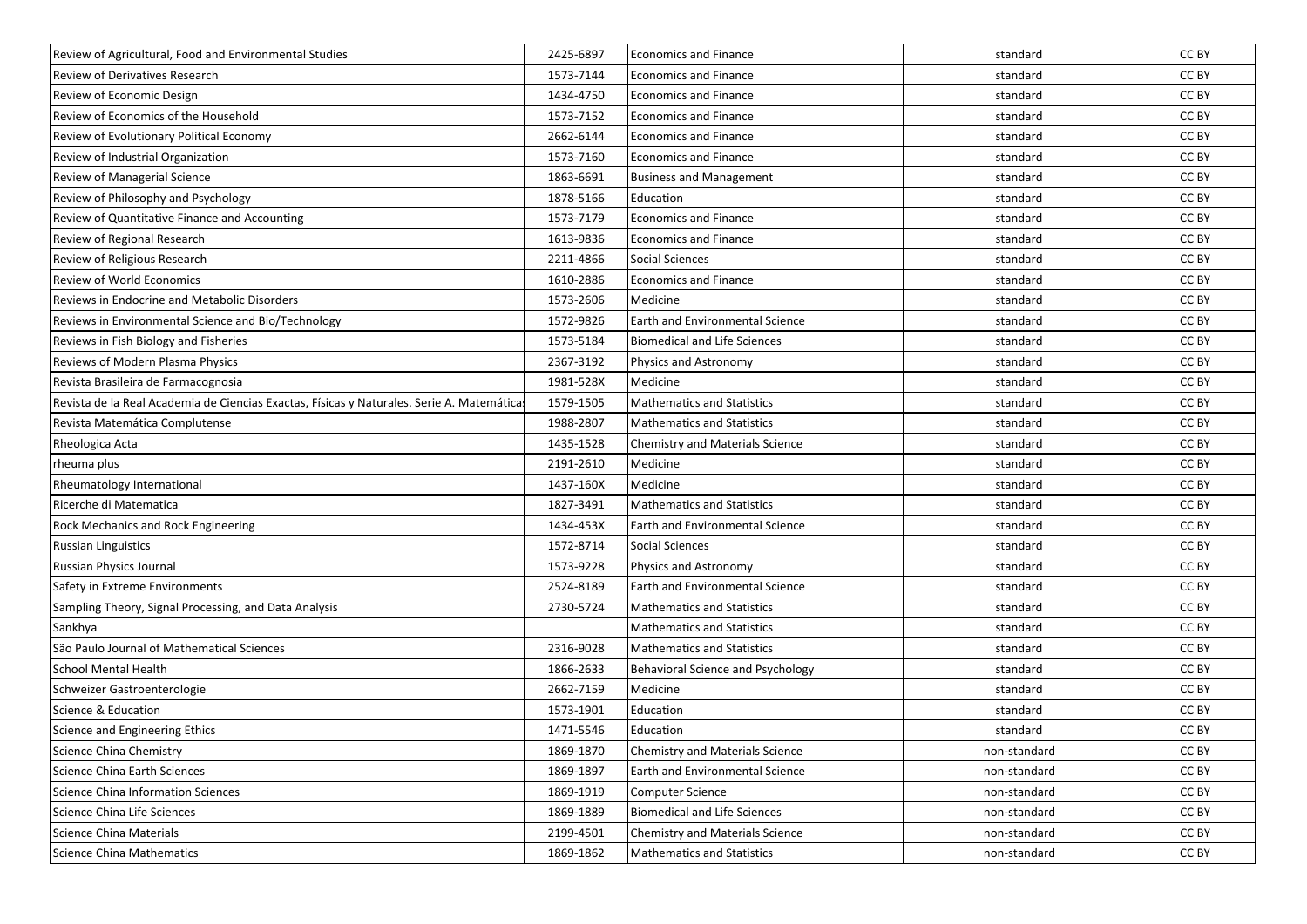| Science China Physics, Mechanics & Astronomy       | 1869-1927 | Physics and Astronomy                  | non-standard | CC BY |
|----------------------------------------------------|-----------|----------------------------------------|--------------|-------|
| Science China Technological Sciences               | 1869-1900 | Engineering                            | non-standard | CC BY |
| Scientometrics                                     | 1588-2861 | <b>Computer Science</b>                | standard     | CC BY |
| Selecta Mathematica                                | 1420-9020 | <b>Mathematics and Statistics</b>      | standard     | CC BY |
| SeMA Journal                                       | 2281-7875 | <b>Mathematics and Statistics</b>      | standard     | CC BY |
| Semigroup Forum                                    | 1432-2137 | <b>Mathematics and Statistics</b>      | standard     | CC BY |
| Seminars in Immunopathology                        | 1863-2300 | <b>Biomedical and Life Sciences</b>    | standard     | CC BY |
| Sensing and Imaging                                | 1557-2072 | Engineering                            | standard     | CC BY |
| <b>Service Business</b>                            | 1862-8508 | <b>Business and Management</b>         | standard     | CC BY |
| Service Oriented Computing and Applications        | 1863-2394 | <b>Computer Science</b>                | standard     | CC BY |
| Set-Valued and Variational Analysis                | 1877-0541 | <b>Mathematics and Statistics</b>      | standard     | CC BY |
| Sex Roles                                          | 1573-2762 | Behavioral Science and Psychology      | standard     | CC BY |
| Sexuality & Culture                                | 1936-4822 | <b>Social Sciences</b>                 | standard     | CC BY |
| Sexuality and Disability                           | 1573-6717 | Behavioral Science and Psychology      | standard     | CC BY |
| Sexuality Research and Social Policy               | 1553-6610 | Behavioral Science and Psychology      | standard     | CC BY |
| Shape Memory and Superelasticity                   | 2199-3858 | Chemistry and Materials Science        | standard     | CC BY |
| <b>Shock Waves</b>                                 | 1432-2153 | Engineering                            | standard     | CC BY |
| SICS Software-Intensive Cyber-Physical Systems     | 2524-8529 | <b>Computer Science</b>                | standard     | CC BY |
| Signal, Image and Video Processing                 | 1863-1711 | <b>Computer Science</b>                | standard     | CC BY |
| Silicon                                            | 1876-9918 | Chemistry and Materials Science        | standard     | CC BY |
| Skeletal Radiology                                 | 1432-2161 | Medicine                               | standard     | CC BY |
| Sleep and Biological Rhythms                       | 1479-8425 | <b>Biomedical and Life Sciences</b>    | standard     | CC BY |
| Sleep and Breathing                                | 1522-1709 | Medicine                               | standard     | CC BY |
| Sleep and Vigilance                                | 2510-2265 | <b>Biomedical and Life Sciences</b>    | standard     | CC BY |
| <b>Small Business Economics</b>                    | 1573-0913 | <b>Business and Management</b>         | standard     | CC BY |
| Small-scale Forestry                               | 1873-7854 | <b>Biomedical and Life Sciences</b>    | standard     | CC BY |
| SN Business & Economics                            | 2662-9399 | <b>Business and Management</b>         | standard     | CC BY |
| SN Comprehensive Clinical Medicine                 | 2523-8973 | Medicine                               | standard     | CC BY |
| <b>SN Computer Science</b>                         | 2661-8907 | <b>Computer Science</b>                | standard     | CC BY |
| SN Operations Research Forum                       | 2662-2556 | <b>Business and Management</b>         | standard     | CC BY |
| SN Partial Differential Equations and Applications | 2662-2971 | <b>Mathematics and Statistics</b>      | standard     | CC BY |
| <b>SN Social Sciences</b>                          | 2662-9283 | <b>Social Sciences</b>                 | standard     | CC BY |
| Social Choice and Welfare                          | 1432-217X | <b>Economics and Finance</b>           | standard     | CC BY |
| Social Indicators Research                         | 1573-0921 | <b>Social Sciences</b>                 | standard     | CC BY |
| Social Justice Research                            | 1573-6725 | Behavioral Science and Psychology      | standard     | CC BY |
| Social Network Analysis and Mining                 | 1869-5469 | <b>Computer Science</b>                | standard     | CC BY |
| Social Psychiatry and Psychiatric Epidemiology     | 1433-9285 | Medicine                               | standard     | CC BY |
| Social Psychology of Education                     | 1573-1928 | Education                              | standard     | CC BY |
| Society                                            | 1936-4725 | <b>Social Sciences</b>                 | standard     | CC BY |
| Socio-Ecological Practice Research                 | 2524-5287 | <b>Earth and Environmental Science</b> | standard     | CC BY |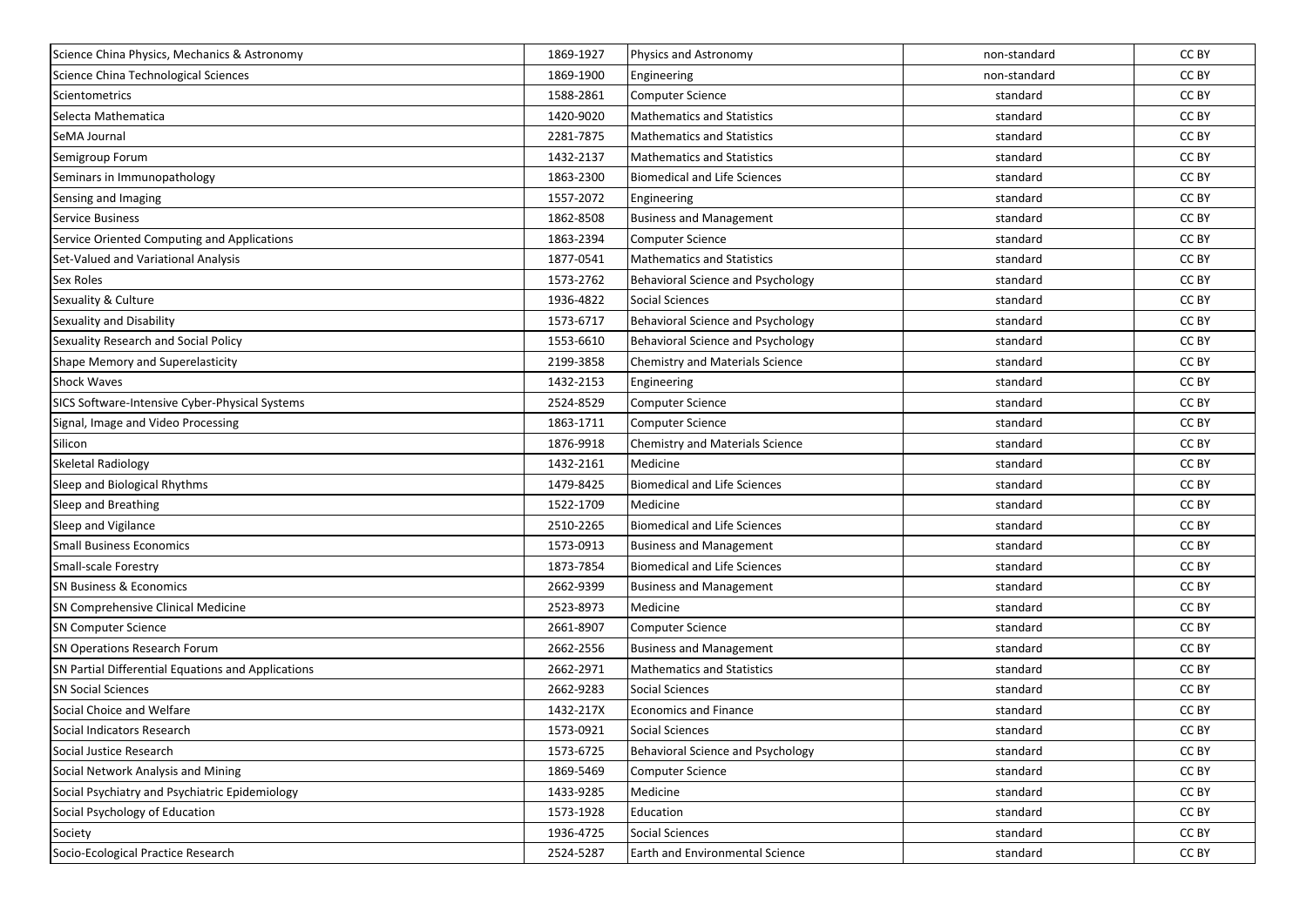| <b>Soft Computing</b>                                                     | 1433-7479 | Engineering                            | standard     | CC BY |
|---------------------------------------------------------------------------|-----------|----------------------------------------|--------------|-------|
| Software and Systems Modeling                                             | 1619-1374 | <b>Computer Science</b>                | standard     | CC BY |
| Software Quality Journal                                                  | 1573-1367 | <b>Computer Science</b>                | standard     | CC BY |
| Soil Ecology Letters                                                      | 2662-2297 | Earth and Environmental Science        | non-standard | CC BY |
| Soil Mechanics and Foundation Engineering                                 | 1573-9279 | Earth and Environmental Science        | standard     | CC BY |
| <b>Solar Physics</b>                                                      | 1573-093X | Physics and Astronomy                  | standard     | CC BY |
| Somnologie                                                                | 1439-054X | Medicine                               | standard     | CC BY |
| Sophia                                                                    | 1873-930X | Education                              | standard     | CC BY |
| Sozial Extra                                                              | 1863-8953 | <b>Social Sciences</b>                 | standard     | CC BY |
| Soziale Passagen                                                          | 1867-0199 | <b>Social Sciences</b>                 | standard     | CC BY |
| Soziale Probleme                                                          | 2364-3951 | <b>Social Sciences</b>                 | standard     | CC BY |
| <b>Space Science Reviews</b>                                              | 1572-9672 | Physics and Astronomy                  | standard     | CC BY |
| Spatial Demography                                                        | 2164-7070 | <b>Social Sciences</b>                 | standard     | CC BY |
| Spatial Information Research                                              | 2366-3294 | Earth and Environmental Science        | standard     | CC BY |
| Spektrum der Augenheilkunde                                               | 1613-7523 | Medicine                               | standard     | CC BY |
| Spine Deformity                                                           | 2212-1358 | Medicine                               | standard     | CC BY |
| Sport Sciences for Health                                                 | 1825-1234 | Medicine                               | standard     | CC BY |
| <b>Sports Engineering</b>                                                 | 1460-2687 | Engineering                            | standard     | CC BY |
| <b>Sports Medicine</b>                                                    | 1179-2035 | Medicine                               | standard     | CC BY |
| Standort                                                                  | 1432-220X | <b>Earth and Environmental Science</b> | standard     | CC BY |
| <b>Statistical Inference for Stochastic Processes</b>                     | 1572-9311 | <b>Mathematics and Statistics</b>      | standard     | CC BY |
| <b>Statistical Methods &amp; Applications</b>                             | 1613-981X | <b>Mathematics and Statistics</b>      | standard     | CC BY |
| <b>Statistical Papers</b>                                                 | 1613-9798 | <b>Mathematics and Statistics</b>      | standard     | CC BY |
| <b>Statistics and Computing</b>                                           | 1573-1375 | <b>Mathematics and Statistics</b>      | standard     | CC BY |
| <b>Statistics in Biosciences</b>                                          | 1867-1772 | <b>Mathematics and Statistics</b>      | standard     | CC BY |
| <b>Stem Cell Reviews and Reports</b>                                      | 2629-3277 | <b>Biomedical and Life Sciences</b>    | standard     | CC BY |
| Stochastic Environmental Research and Risk Assessment                     | 1436-3259 | Earth and Environmental Science        | standard     | CC BY |
| Stochastics and Partial Differential Equations: Analysis and Computations | 2194-041X | <b>Mathematics and Statistics</b>      | standard     | CC BY |
| Strahlentherapie und Onkologie                                            | 1439-099X | Medicine                               | standard     | CC BY |
| <b>Strength of Materials</b>                                              | 1573-9325 | Chemistry and Materials Science        | standard     | CC BY |
| <b>Structural and Multidisciplinary Optimization</b>                      | 1615-1488 | Engineering                            | standard     | CC BY |
| <b>Structural Chemistry</b>                                               | 1572-9001 | <b>Chemistry and Materials Science</b> | standard     | CC BY |
| Studia Geophysica et Geodaetica                                           | 1573-1626 | <b>Earth and Environmental Science</b> | non-standard | CC BY |
| Studia Logica                                                             | 1572-8730 | Education                              | standard     | CC BY |
| Studies in Comparative International Development                          | 1936-6167 | <b>Social Sciences</b>                 | standard     | CC BY |
| Studies in East European Thought                                          | 1573-0948 | Education                              | standard     | CC BY |
| Studies in Philosophy and Education                                       | 1573-191X | Education                              | standard     | CC BY |
| Sugar Tech                                                                | 0974-0740 | <b>Biomedical and Life Sciences</b>    | standard     | CC BY |
| Supportive Care in Cancer                                                 | 1433-7339 | Medicine                               | standard     | CC BY |
| <b>Surgery Today</b>                                                      | 1436-2813 | Medicine                               | standard     | CC BY |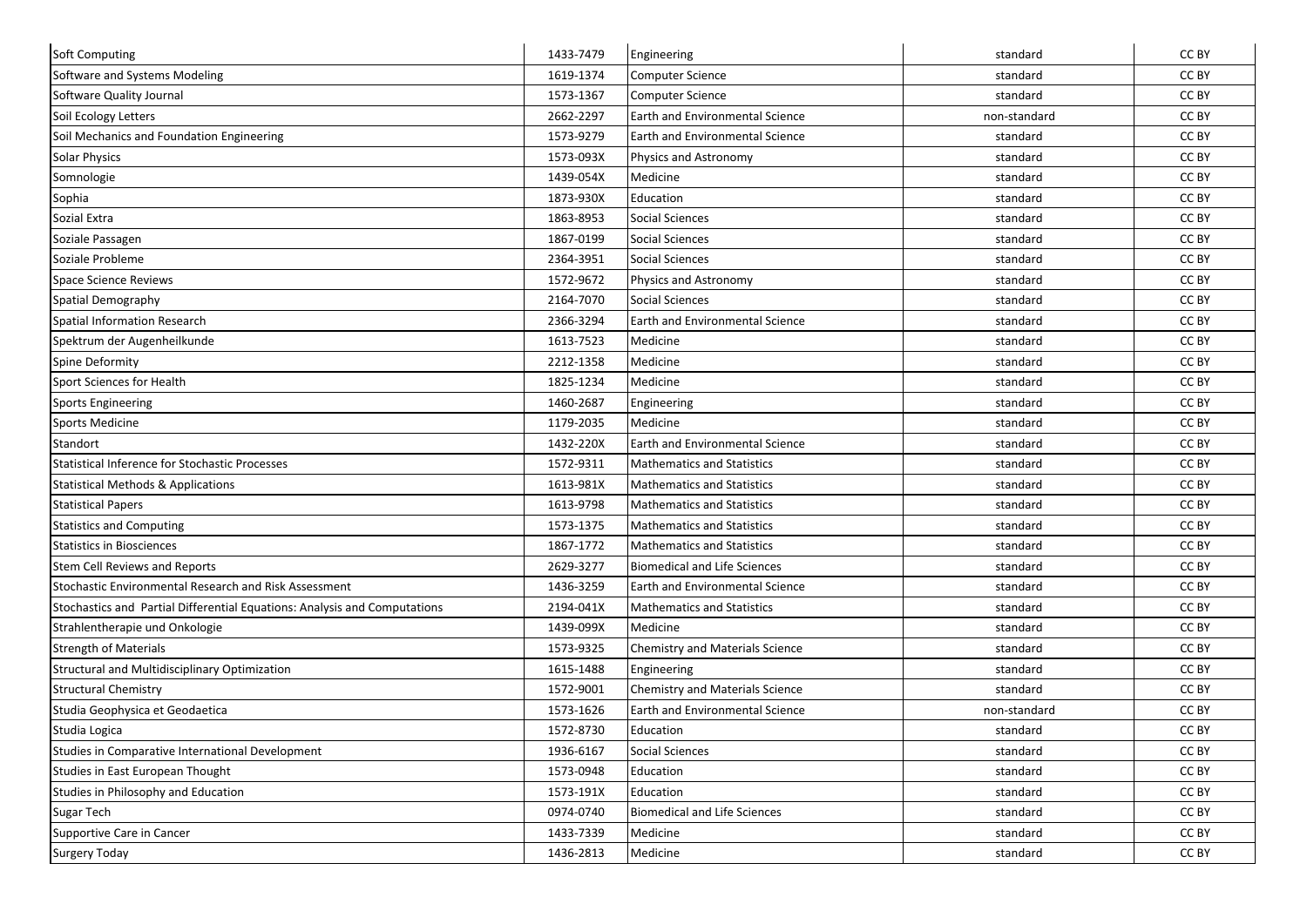| Surgical and Radiologic Anatomy                                  | 1279-8517 | Medicine                               | standard     | CC BY    |
|------------------------------------------------------------------|-----------|----------------------------------------|--------------|----------|
| Surgical Endoscopy                                               | 1432-2218 | Medicine                               | standard     | CC BY    |
| Surveys in Geophysics                                            | 1573-0956 | <b>Earth and Environmental Science</b> | standard     | CC BY    |
| Sustainability Management Forum   NachhaltigkeitsManagementForum | 2522-5995 | <b>Economics and Finance</b>           | standard     | CC BY    |
| <b>Sustainability Science</b>                                    | 1862-4057 | Earth and Environmental Science        | standard     | CC BY    |
| Sustainable Water Resources Management                           | 2363-5045 | <b>Earth and Environmental Science</b> | standard     | CC BY    |
| Swarm Intelligence                                               | 1935-3820 | <b>Computer Science</b>                | standard     | CC BY    |
| Symbiosis                                                        | 1878-7665 | <b>Biomedical and Life Sciences</b>    | standard     | CC BY    |
| Synthese                                                         | 1573-0964 | Education                              | standard     | CC BY    |
| Systematic Parasitology                                          | 1573-5192 | <b>Biomedical and Life Sciences</b>    | standard     | CC BY    |
| Systemic Practice and Action Research                            | 1573-9295 | <b>Business and Management</b>         | standard     | CC BY    |
| Systems Microbiology and Biomanufacturing                        | 2662-7663 | <b>Biomedical and Life Sciences</b>    | standard     | CC BY    |
| <b>Targeted Oncology</b>                                         | 1776-260X | Medicine                               | standard     | CC BY-NC |
| <b>Techniques in Coloproctology</b>                              | 1128-045X | Medicine                               | standard     | CC BY    |
| Technology and Economics of Smart Grids and Sustainable Energy   | 2199-4706 | Energy                                 | standard     | CC BY    |
| Technology, Knowledge and Learning                               | 2211-1670 | Education                              | standard     | CC BY    |
| TechTrends                                                       | 1559-7075 | Education                              | standard     | CC BY    |
| <b>Telecommunication Systems</b>                                 | 1572-9451 | <b>Business and Management</b>         | standard     | CC BY    |
| <b>Tertiary Education and Management</b>                         | 1573-1936 | Education                              | standard     | CC BY    |
| TEST                                                             | 1863-8260 | <b>Mathematics and Statistics</b>      | standard     | CC BY    |
| <b>Thalassas: An International Journal of Marine Sciences</b>    | 2366-1674 | <b>Earth and Environmental Science</b> | standard     | CC BY    |
| The AAPS Journal                                                 | 1550-7416 | <b>Biomedical and Life Sciences</b>    | standard     | CC BY    |
| The American Sociologist                                         | 1936-4784 | <b>Social Sciences</b>                 | standard     | CC BY    |
| The Analysis of Verbal Behavior                                  | 2196-8926 | Behavioral Science and Psychology      | standard     | CC BY    |
| The Annals of Regional Science                                   | 1432-0592 | <b>Economics and Finance</b>           | standard     | CC BY    |
| The Asia-Pacific Education Researcher                            | 2243-7908 | Education                              | standard     | CC BY    |
| The Astronomy and Astrophysics Review                            | 1432-0754 | Physics and Astronomy                  | standard     | CC BY    |
| The Australian Educational Researcher                            | 2210-5328 | Education                              | standard     | CC BY    |
| The Botanical Review                                             | 1874-9372 | <b>Biomedical and Life Sciences</b>    | standard     | CC BY    |
| The Cerebellum                                                   | 1473-4230 | <b>Biomedical and Life Sciences</b>    | standard     | CC BY    |
| The Computer Games Journal                                       | 2052-773X | <b>Computer Science</b>                | standard     | CC BY    |
| The European Journal of Health Economics                         | 1618-7601 | Medicine                               | standard     | CC BY    |
| The European Physical Journal A                                  | 1434-601X | Physics and Astronomy                  | standard     | CC BY    |
| The European Physical Journal B                                  | 1434-6036 | Physics and Astronomy                  | standard     | CC BY    |
| The European Physical Journal D                                  | 1434-6079 | Physics and Astronomy                  | standard     | CC BY    |
| The European Physical Journal E                                  | 1292-895X | Physics and Astronomy                  | standard     | CC BY    |
| The European Physical Journal H                                  | 2102-6467 | Physics and Astronomy                  | non-standard | CC BY    |
| The European Physical Journal Plus                               | 2190-5444 | Physics and Astronomy                  | standard     | CC BY    |
| The European Physical Journal Special Topics                     | 1951-6401 | Physics and Astronomy                  | non-standard | CC BY    |
| The Indian Journal of Labour Economics                           | 0019-5308 | <b>Economics and Finance</b>           | standard     | CC BY    |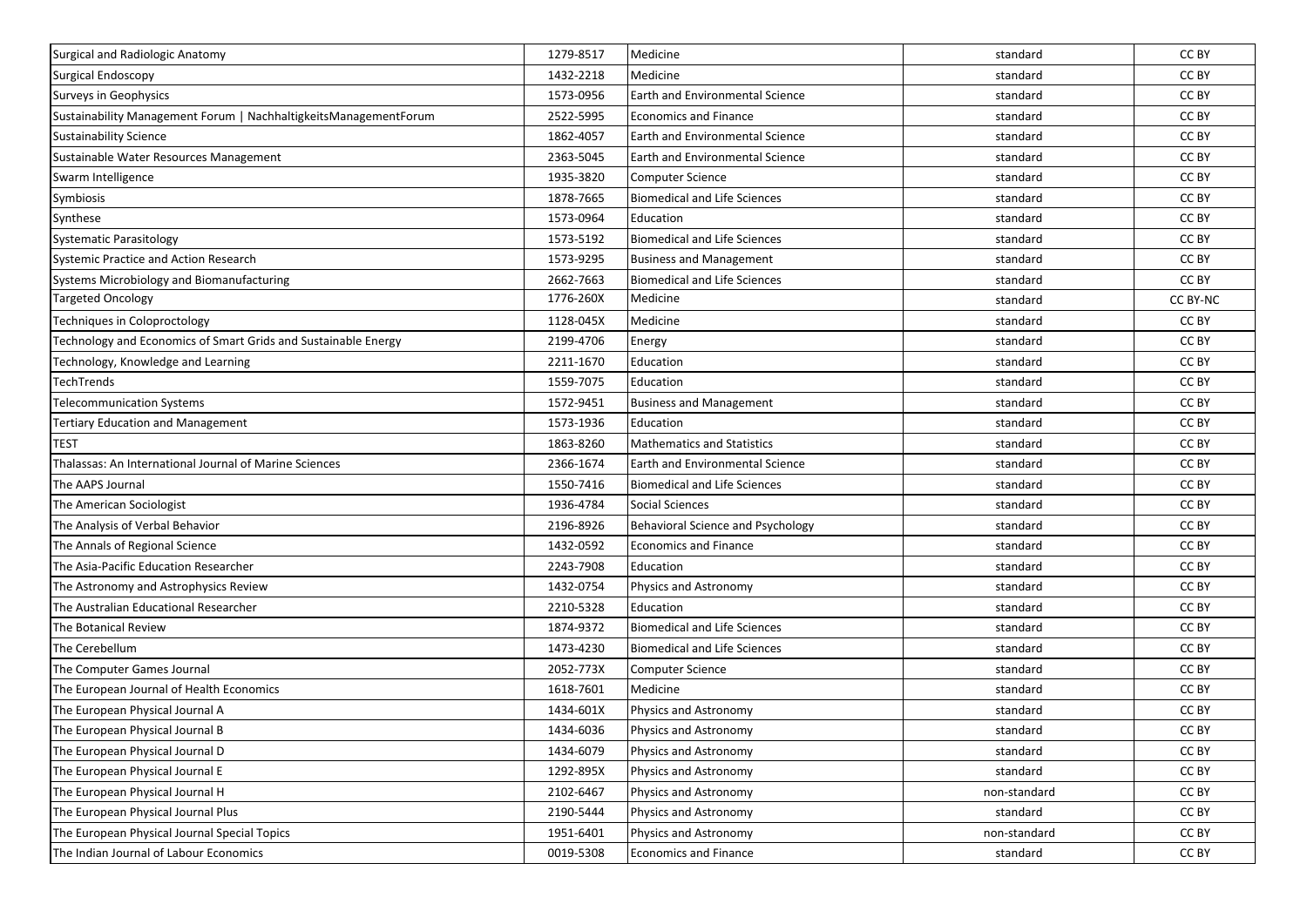| The Indian Journal of Pediatrics                               | 0973-7693 | Medicine                               | standard     | CC BY           |
|----------------------------------------------------------------|-----------|----------------------------------------|--------------|-----------------|
| The International Journal of Advanced Manufacturing Technology | 1433-3015 | Engineering                            | standard     | CC BY           |
| The International Journal of Cardiovascular Imaging            | 1573-0743 | Medicine                               | standard     | CC BY           |
| The International Journal of Life Cycle Assessment             | 1614-7502 | <b>Earth and Environmental Science</b> | standard     | CC BY           |
| The International Sports Law Journal                           | 2213-5154 | Law and Criminology                    | standard     | CC BY           |
| The Japanese Economic Review                                   | 1468-5876 | <b>Economics and Finance</b>           | standard     | CC BY           |
| The Journal of Analysis                                        | 2367-2501 | <b>Mathematics and Statistics</b>      | standard     | CC BY           |
| The Journal of Behavioral Health Services & Research           | 1556-3308 | Medicine                               | standard     | CC BY           |
| The Journal of Comparative Germanic Linguistics                | 1572-8552 | Social Sciences                        | standard     | CC BY           |
| The Journal of East Asian Philosophy                           | 2730-5414 | Education                              | standard     | CC BY           |
| The Journal of Economic Inequality                             | 1573-8701 | <b>Economics and Finance</b>           | standard     | CC BY           |
| The Journal of Ethics                                          | 1572-8609 | Education                              | standard     | CC BY           |
| The Journal of Frailty & Aging                                 | 2273-4309 | Medicine                               | non-standard | CC BY           |
| The Journal of Geometric Analysis                              | 1559-002X | <b>Mathematics and Statistics</b>      | standard     | CC BY           |
| The Journal of Membrane Biology                                | 1432-1424 | <b>Biomedical and Life Sciences</b>    | standard     | CC BY           |
| The journal of nutrition, health & aging                       | 1760-4788 | Medicine                               | non-standard | CC BY           |
| The Journal of Obstetrics and Gynecology of India              | 0975-6434 | Medicine                               | standard     | CC BY           |
| The Journal of Prevention of Alzheimer's Disease               | 2426-0266 | Medicine                               | non-standard | CC BY           |
| The Journal of Primary Prevention                              | 1573-6547 | Medicine                               | standard     | CC BY           |
| The Journal of Real Estate Finance and Economics               | 1573-045X | <b>Economics and Finance</b>           | standard     | CC BY           |
| The Journal of Supercomputing                                  | 1573-0484 | <b>Computer Science</b>                | standard     | CC BY           |
| The Journal of Technology Transfer                             | 1573-7047 | <b>Business and Management</b>         | standard     | CC BY           |
| The Journal of the Astronautical Sciences                      | 2195-0571 | Engineering                            | standard     | CC BY           |
| The Journal of Value Inquiry                                   | 1573-0492 | Education                              | standard     | CC BY           |
| The Mathematical Intelligencer                                 | 1866-7414 | <b>Mathematics and Statistics</b>      | standard     | CC BY           |
| The Nucleus                                                    | 0976-7975 | <b>Biomedical and Life Sciences</b>    | standard     | CC BY           |
| The Patient - Patient-Centered Outcomes Research               | 1178-1661 | Medicine                               | standard     | <b>CC BY-NC</b> |
| The Protein Journal                                            | 1573-4943 | Chemistry and Materials Science        | standard     | CC BY           |
| The Psychological Record                                       | 2163-3452 | Behavioral Science and Psychology      | standard     | CC BY           |
| The Ramanujan Journal                                          | 1572-9303 | <b>Mathematics and Statistics</b>      | standard     | CC BY           |
| The Review of Austrian Economics                               | 1573-7128 | <b>Economics and Finance</b>           | standard     | CC BY           |
| The Review of International Organizations                      | 1559-744X | Social Sciences                        | standard     | CC BY           |
| The Review of Socionetwork Strategies                          | 1867-3236 | <b>Business and Management</b>         | standard     | CC BY           |
| The Science of Nature                                          | 1432-1904 | <b>Biomedical and Life Sciences</b>    | standard     | CC BY           |
| The Urban Review                                               | 1573-1960 | Education                              | standard     | CC BY           |
| The Visual Computer                                            | 1432-2315 | <b>Computer Science</b>                | standard     | CC BY           |
| The VLDB Journal                                               | 0949-877X | <b>Computer Science</b>                | standard     | CC BY           |
| Theoretical and Applied Climatology                            | 1434-4483 | Earth and Environmental Science        | standard     | CC BY           |
| <b>Theoretical and Applied Genetics</b>                        | 1432-2242 | <b>Biomedical and Life Sciences</b>    | standard     | CC BY           |
| Theoretical and Computational Fluid Dynamics                   | 1432-2250 | Engineering                            | standard     | CC BY           |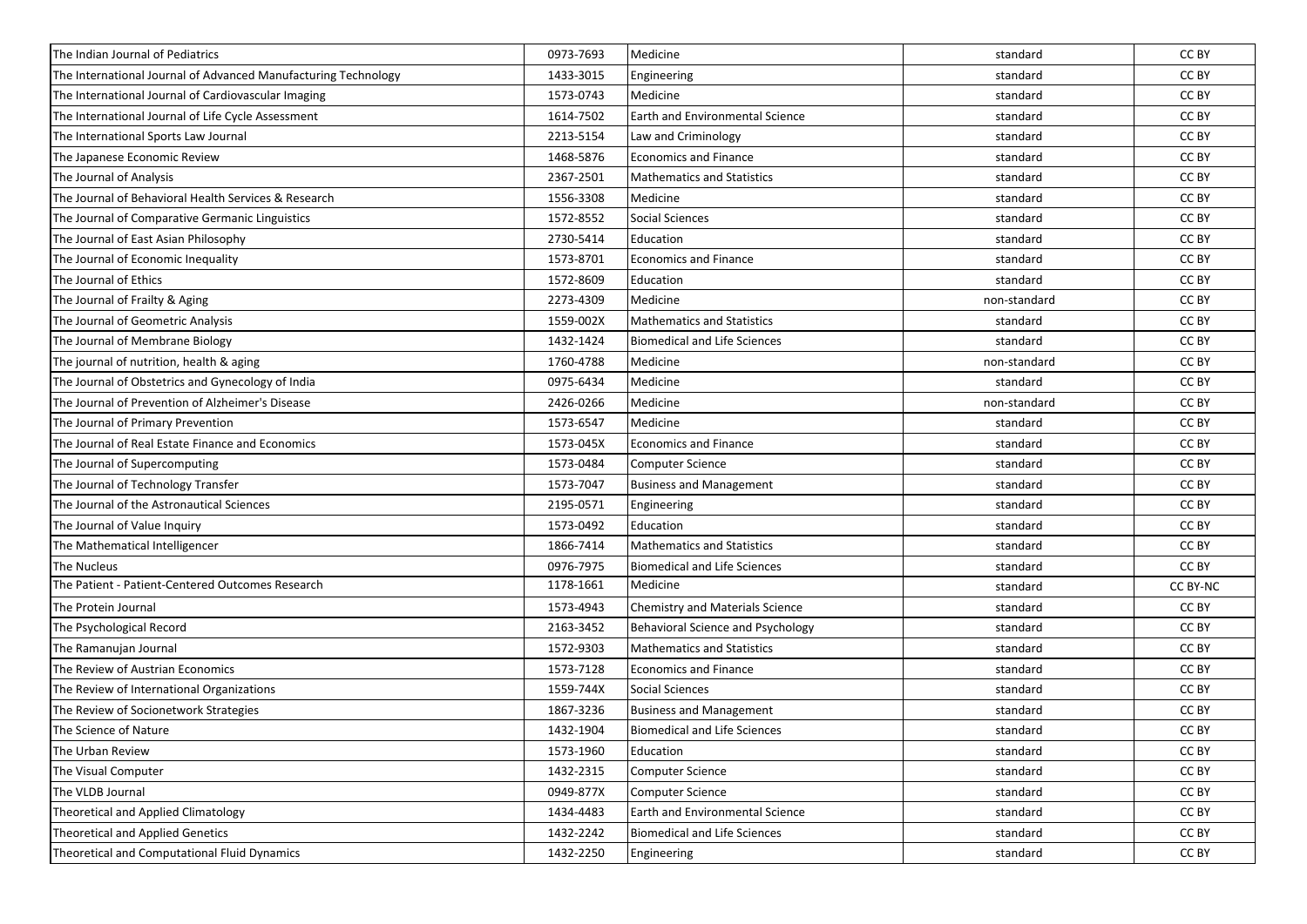| Theoretical and Experimental Chemistry                     | 1573-935X | Chemistry and Materials Science        | standard | CC BY |
|------------------------------------------------------------|-----------|----------------------------------------|----------|-------|
| Theoretical and Experimental Plant Physiology              | 2197-0025 | <b>Biomedical and Life Sciences</b>    | standard | CC BY |
| <b>Theoretical Chemistry Accounts</b>                      | 1432-2234 | Chemistry and Materials Science        | standard | CC BY |
| Theoretical Ecology                                        | 1874-1746 | Biomedical and Life Sciences           | standard | CC BY |
| Theoretical Medicine and Bioethics                         | 1573-1200 | Education                              | standard | CC BY |
| Theory and Decision                                        | 1573-7187 | <b>Economics and Finance</b>           | standard | CC BY |
| Theory and Society                                         | 1573-7853 | <b>Social Sciences</b>                 | standard | CC BY |
| Theory in Biosciences                                      | 1611-7530 | <b>Biomedical and Life Sciences</b>    | standard | CC BY |
| Theory of Computing Systems                                | 1433-0490 | Computer Science                       | standard | CC BY |
| Therapeutic Innovation & Regulatory Science                | 2168-4804 | Medicine                               | standard | CC BY |
| Tissue Engineering and Regenerative Medicine               | 2212-5469 | <b>Biomedical and Life Sciences</b>    | standard | CC BY |
| <b>TOP</b>                                                 | 1863-8279 | <b>Business and Management</b>         | standard | CC BY |
| Topics in Catalysis                                        | 1572-9028 | Chemistry and Materials Science        | standard | CC BY |
| Topics in Current Chemistry                                | 2364-8961 | Chemistry and Materials Science        | standard | CC BY |
| Topoi                                                      | 1572-8749 | Education                              | standard | CC BY |
| Toxicological Research                                     | 2234-2753 | <b>Biomedical and Life Sciences</b>    | standard | CC BY |
| Toxicology and Environmental Health Sciences               | 2233-7784 | <b>Biomedical and Life Sciences</b>    | standard | CC BY |
| Transactions of the Indian Institute of Metals             | 0975-1645 | Chemistry and Materials Science        | standard | CC BY |
| Transactions of the Indian National Academy of Engineering | 2662-5423 | Engineering                            | standard | CC BY |
| <b>Transactions of Tianjin University</b>                  | 1995-8196 | Engineering                            | standard | CC BY |
| <b>Transactions on Electrical and Electronic Materials</b> | 2092-7592 | Chemistry and Materials Science        | standard | CC BY |
| <b>Transformation Groups</b>                               | 1531-586X | <b>Mathematics and Statistics</b>      | standard | CC BY |
| Transgenic Research                                        | 1573-9368 | <b>Biomedical and Life Sciences</b>    | standard | CC BY |
| <b>Transition Metal Chemistry</b>                          | 1572-901X | <b>Chemistry and Materials Science</b> | standard | CC BY |
| Translational Stroke Research                              | 1868-601X | <b>Biomedical and Life Sciences</b>    | standard | CC BY |
| Transport in Porous Media                                  | 1573-1634 | Earth and Environmental Science        | standard | CC BY |
| Transportation                                             | 1572-9435 | <b>Economics and Finance</b>           | standard | CC BY |
| Transportation in Developing Economies                     | 2199-9295 | Engineering                            | standard | CC BY |
| <b>Transportation Infrastructure Geotechnology</b>         | 2196-7210 | Engineering                            | standard | CC BY |
| Tree Genetics & Genomes                                    | 1614-2950 | <b>Biomedical and Life Sciences</b>    | standard | CC BY |
| Trees                                                      | 1432-2285 | <b>Biomedical and Life Sciences</b>    | standard | CC BY |
| Trends in Organized Crime                                  | 1936-4830 | Law and Criminology                    | standard | CC BY |
| Trends in Psychology                                       | 2358-1883 | Behavioral Science and Psychology      | standard | CC BY |
| <b>Tribology Letters</b>                                   | 1573-2711 | <b>Chemistry and Materials Science</b> | standard | CC BY |
| Tropical Animal Health and Production                      | 1573-7438 | <b>Biomedical and Life Sciences</b>    | standard | CC BY |
| <b>Tropical Ecology</b>                                    | 2661-8982 | <b>Biomedical and Life Sciences</b>    | standard | CC BY |
| <b>Tropical Plant Biology</b>                              | 1935-9764 | <b>Biomedical and Life Sciences</b>    | standard | CC BY |
| <b>Tropical Plant Pathology</b>                            | 1983-2052 | <b>Biomedical and Life Sciences</b>    | standard | CC BY |
| Tungsten                                                   | 2661-8036 | Chemistry and Materials Science        | standard | CC BY |
| Ukrainian Mathematical Journal                             | 1573-9376 | <b>Mathematics and Statistics</b>      | standard | CC BY |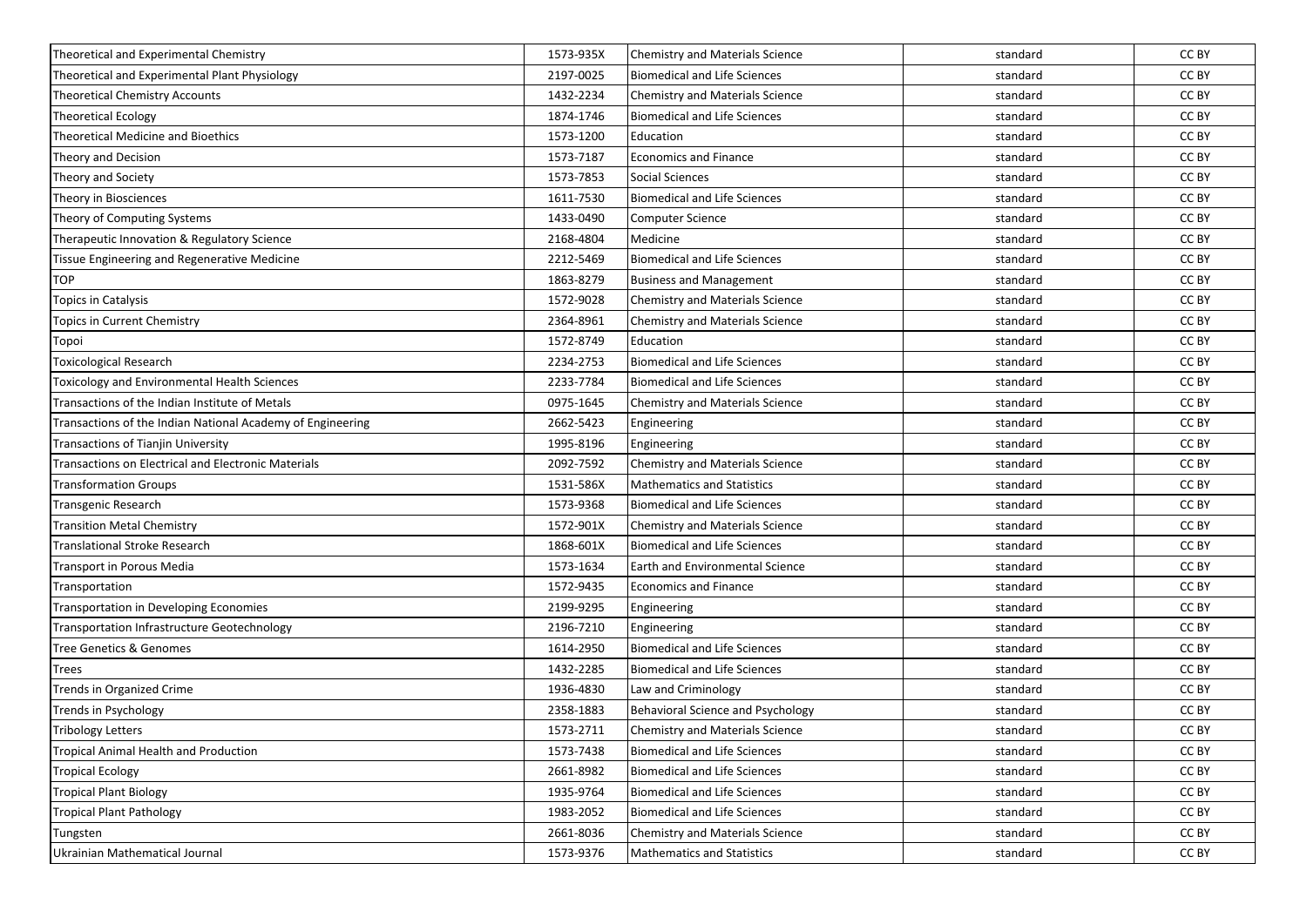| Universal Access in the Information Society                              | 1615-5297 | <b>Computer Science</b>                | standard | CC BY |
|--------------------------------------------------------------------------|-----------|----------------------------------------|----------|-------|
| Unterrichtswissenschaft                                                  | 2520-873X | Education                              | standard | CC BY |
| <b>Updates in Surgery</b>                                                | 2038-3312 | Medicine                               | standard | CC BY |
| Urban Ecosystems                                                         | 1573-1642 | <b>Biomedical and Life Sciences</b>    | standard | CC BY |
| Urban Forum                                                              | 1874-6330 | <b>Social Sciences</b>                 | standard | CC BY |
| Urolithiasis                                                             | 2194-7236 | Medicine                               | standard | CC BY |
| Urologie in der Praxis                                                   | 2661-8745 | Medicine                               | standard | CC BY |
| User Modeling and User-Adapted Interaction                               | 1573-1391 | <b>Computer Science</b>                | standard | CC BY |
| Vegetation History and Archaeobotany                                     | 1617-6278 | Earth and Environmental Science        | standard | CC BY |
| Vegetos                                                                  | 2229-4473 | <b>Biomedical and Life Sciences</b>    | standard | CC BY |
| <b>Veterinary Research Communications</b>                                | 1573-7446 | <b>Biomedical and Life Sciences</b>    | standard | CC BY |
| <b>Vietnam Journal of Mathematics</b>                                    | 2305-2228 | <b>Mathematics and Statistics</b>      | standard | CC BY |
| Virchows Archiv                                                          | 1432-2307 | Medicine                               | standard | CC BY |
| Virologica Sinica                                                        | 1995-820X | <b>Biomedical and Life Sciences</b>    | standard | CC BY |
| <b>Virtual Reality</b>                                                   | 1434-9957 | <b>Computer Science</b>                | standard | CC BY |
| <b>Virus Genes</b>                                                       | 1572-994X | <b>Biomedical and Life Sciences</b>    | standard | CC BY |
| VirusDisease                                                             | 2347-3517 | <b>Biomedical and Life Sciences</b>    | standard | CC BY |
| <b>Vocations and Learning</b>                                            | 1874-7868 | Education                              | standard | CC BY |
| VOLUNTAS: International Journal of Voluntary and Nonprofit Organizations | 1573-7888 | Social Sciences                        | standard | CC BY |
| Waste and Biomass Valorization                                           | 1877-265X | Engineering                            | standard | CC BY |
| Waste Disposal & Sustainable Energy                                      | 2524-7891 | <b>Earth and Environmental Science</b> | standard | CC BY |
| Water Conservation Science and Engineering                               | 2364-5687 | <b>Earth and Environmental Science</b> | standard | CC BY |
| <b>Water History</b>                                                     | 1877-7244 | <b>Earth and Environmental Science</b> | standard | CC BY |
| Water Resources Management                                               | 1573-1650 | Earth and Environmental Science        | standard | CC BY |
| <b>Water Waves</b>                                                       | 2523-3688 | <b>Mathematics and Statistics</b>      | standard | CC BY |
| Water, Air, & Soil Pollution                                             | 1573-2932 | Earth and Environmental Science        | standard | CC BY |
| Welding in the World                                                     | 1878-6669 | <b>Chemistry and Materials Science</b> | standard | CC BY |
| Wetlands                                                                 | 1943-6246 | <b>Biomedical and Life Sciences</b>    | standard | CC BY |
| Wetlands Ecology and Management                                          | 1572-9834 | <b>Biomedical and Life Sciences</b>    | standard | CC BY |
| Wiener klinische Wochenschrift                                           | 1613-7671 | Medicine                               | standard | CC BY |
| Wiener klinisches Magazin                                                | 1613-7817 | Medicine                               | standard | CC BY |
| Wiener Medizinische Wochenschrift                                        | 1563-258X | Medicine                               | standard | CC BY |
| <b>Wireless Networks</b>                                                 | 1572-8196 | Engineering                            | standard | CC BY |
| <b>Wireless Personal Communications</b>                                  | 1572-834X | Engineering                            | standard | CC BY |
| Wirtschaftsinformatik & Management                                       | 1867-5913 | <b>Business and Management</b>         | standard | CC BY |
| WMU Journal of Maritime Affairs                                          | 1654-1642 | Law and Criminology                    | standard | CC BY |
| Wood Science and Technology                                              | 1432-5225 | <b>Biomedical and Life Sciences</b>    | standard | CC BY |
| World Journal of Microbiology and Biotechnology                          | 1573-0972 | <b>Biomedical and Life Sciences</b>    | standard | CC BY |
| World Journal of Pediatrics                                              | 1867-0687 | Medicine                               | standard | CC BY |
| World Journal of Surgery                                                 | 1432-2323 | Medicine                               | standard | CC BY |